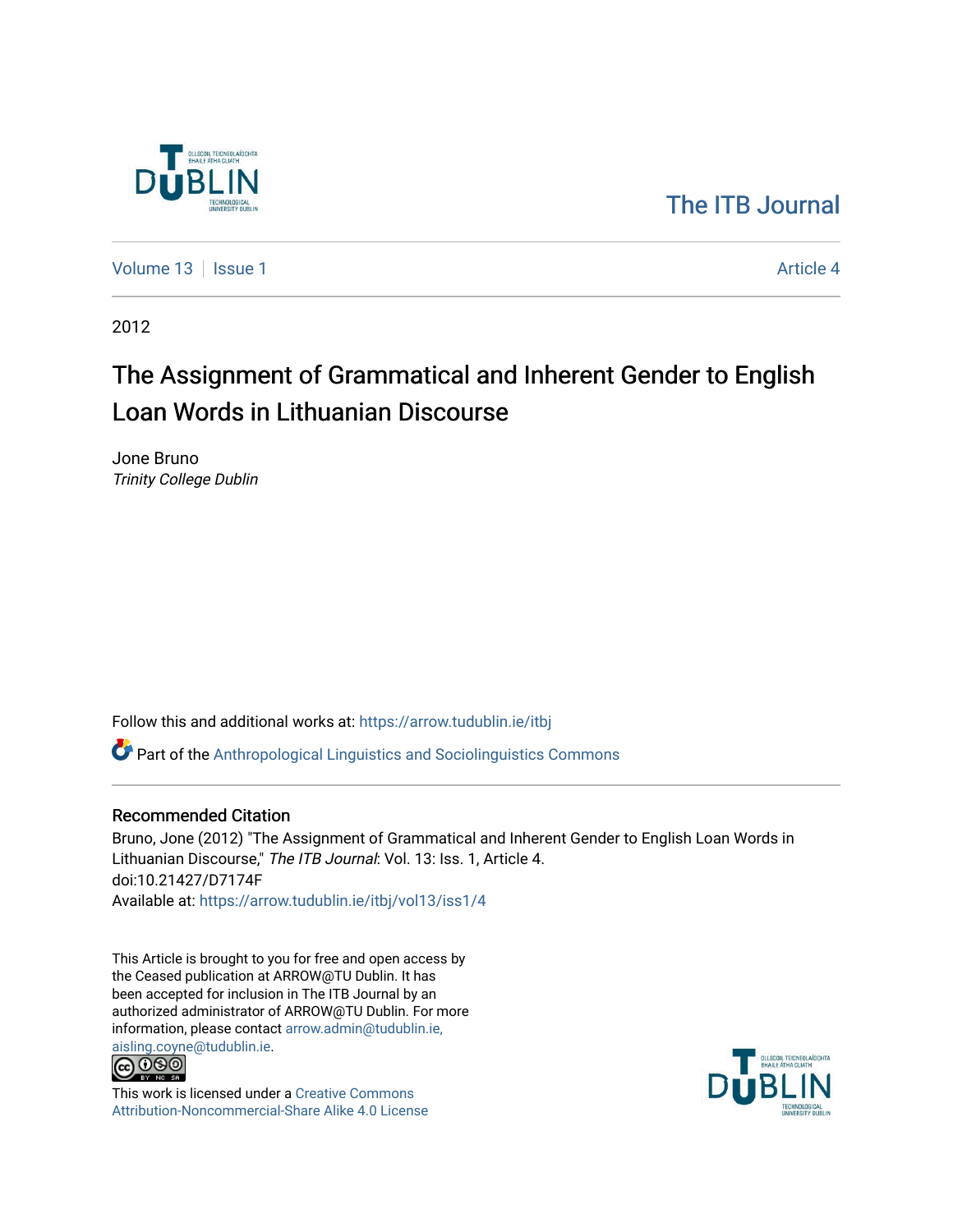### **The Assignment of Grammatical and Inherent Gender to English Loan Words in Lithuanian Discourse**

#### Jone Bruno Trinity College Dublin

### **Abstract**

*The aim of this study was to analyse the gender assignment patterns and processes to English loan nouns that were inserted into Lithuanian language during the process of natural speech. Construction Morphology and the Morpheme-based Model were fused for the purpose of the analysis creating the Integrated Construction Morphology Model which allowed the detailed analysis of phonological, morphological, syntactic and semantic procedures. The main focus of this research is the change that occurs in the word level while inserting an L2 item into L1 discourse. The findings revealed that masculine gender was assigned as a default gender regardless of stem vowel classification for inanimate nouns. Biological sex determined the gender of English nouns that are animate. Furthermore, a complex process of suffix merging from English and Lithuanian languages was observed, regarding the combined suffixes as one item. This research contributed to greater understanding of the morphological processes that occur when words are borrowed into the Lithuanian language.*

### **Keywords**

Grammatical gender, inherent gender, gender assignment, Lithuanian noun, Construction Morphology, Morpheme-based Model, Integrated Construction Morphology Model.

### **1. INTRODUCTION**

Lithuanians, as any other non-native English speakers, who moved to an English speaking country, converse in more than one language on a daily basis. This type of bilingual or multilingual environment presents an opportunity to use English words into Lithuanian discourse. As Lithuanian is one of the languages which have inherent gender, nouns - animate or inanimate - have to be either masculine or feminine, therefore, English words have to get one of the genders assigned in the process of borrowing.

The aims of this study are to investigate the borrowed words from English into Lithuanian and to identify and examine the rules and patterns that emerge while adapting loan nouns into Lithuanian discourse. The purpose of this research is to reveal the processes of the grammatical interrelation between two different gender systems and to demonstrate the complexity of the phenomenon. In order to achieve the aims and the purposes of this study, Construction Grammar and particularly the Construction Morphology model was chosen as the main theoretical framework. The Morphemebased Model was also applied as it clearly presents the morpheme-by-morpheme gloss and provides the detailed framework for morphological analysis. These two models were fused and a new model, the Integrated Construction Morphology Model, is proposed for the analysis.

This research is organised into six sections. The first sections introduces the phenomenon and briefly outlines the organisation of the study. The second sections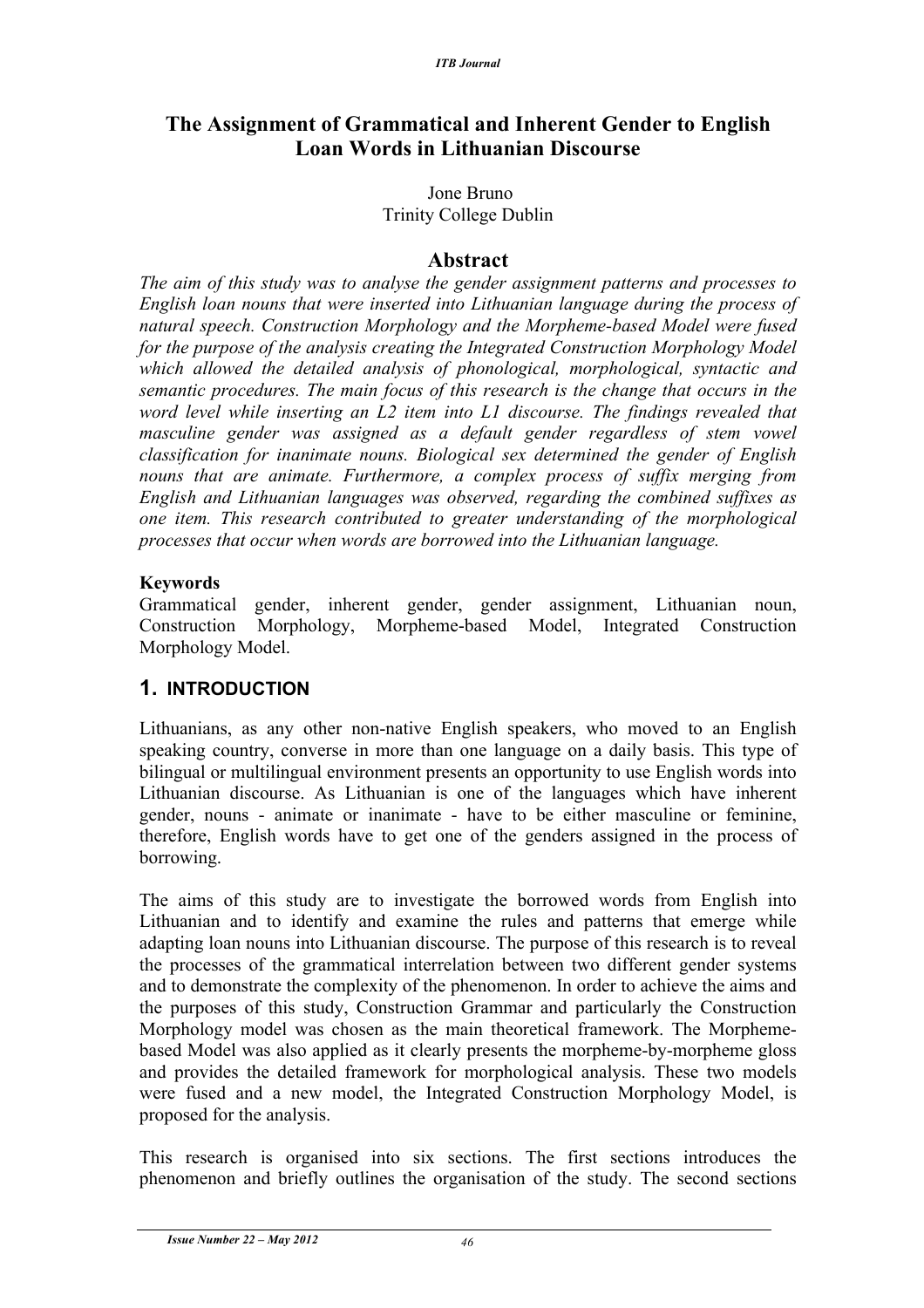outlines the data collection method and presents the participants who are all Lithuanian nationals living in the Republic of Ireland at least three years. Sections 3 introduces the main framework and theoretical models that are adapted for this research. The Morpheme-based Model is described and the main theoretical considerations are outlined in section 3.2, while Construction Grammar and Construction Morphology are discussed in section 3.3.

For the understanding of grammatical restrictions that a loan noun has to follow, sections 4 presents grammatical rules and procedures that are in connection with the Lithuanian noun. Number is discussed briefly, while section 4.3 discusses gender in great detail, considering such aspects as semantic gender, grammatical gender and gender assignment rules to loan nouns. Then the discussion of case and declensions of Lithuanian noun follow. As semantic gender is considered to fall under the domain of derivational morphology, derivational rules of the noun are overviewed. The last section briefly discusses the organisation of Lithuanian noun phrase presenting major theoretical characteristics. In section 5 all the data collected is organised according to classification animate/ inanimate, firstly discussing the Integrated Construction Morphology Model, which is used for the analysis of the nouns. Animate nouns are analysed in section 5.3 following the analysis of inanimate nouns. Section 5.4, the analysis of the inanimate nouns is divided into further subsections: inanimate nouns with stem vowels *a*, *ai*, *au*; inanimate nouns with stem vowels *o* and *ou*; inanimate nouns with stem vowel *i*; inanimate nouns with stem vowels *e*, *ei*, and *en*; and finally, inanimate nouns with stem vowel *y*. Gender assignment following the adapted suffixation patterns are discussed in section 5.5 and the conclusions are drawn. The final discussion is found in the sixth sections discussing general findings and suggesting further research questions. Appendix 1 offers the list of nouns organised according the acquired gender suffix. Due to the limited space, the full gloss of all samples and the list of classified samples according to the stem vowels and affixation patterns are not provided in this paper.

### **2. DATA COLLECTION**

As this study is concerned with the integration of English words into Lithuanian discourse, Lithuanians were subjects to be interviewed. Some members of the Lithuanian immigrant community were approached in order to get a sample of their every day speech. The participation in the study was voluntary and consents were obtained from each member.

The research was done in 2 steps. Firstly, people who agreed to take part in the research were interviewed. The interview took part in each person's home in order to get minimal distraction and keep comfort levels high. During the interview the researcher was one of the participants of the conversation, therefore all of the interviews were recorded for minimal disruption of the natural speech production. Secondly, the recordings of the interviews were destroyed after the transcription of the noun phrases in order not to violate the confidentiality agreement and to conceal the identities of the participants.

All of the participants are Lithuanian nationals and their native language is Lithuanian. All partakers have been living in Ireland for over three years and have a substantial level of English. They use the Lithuanian language while conversing with their family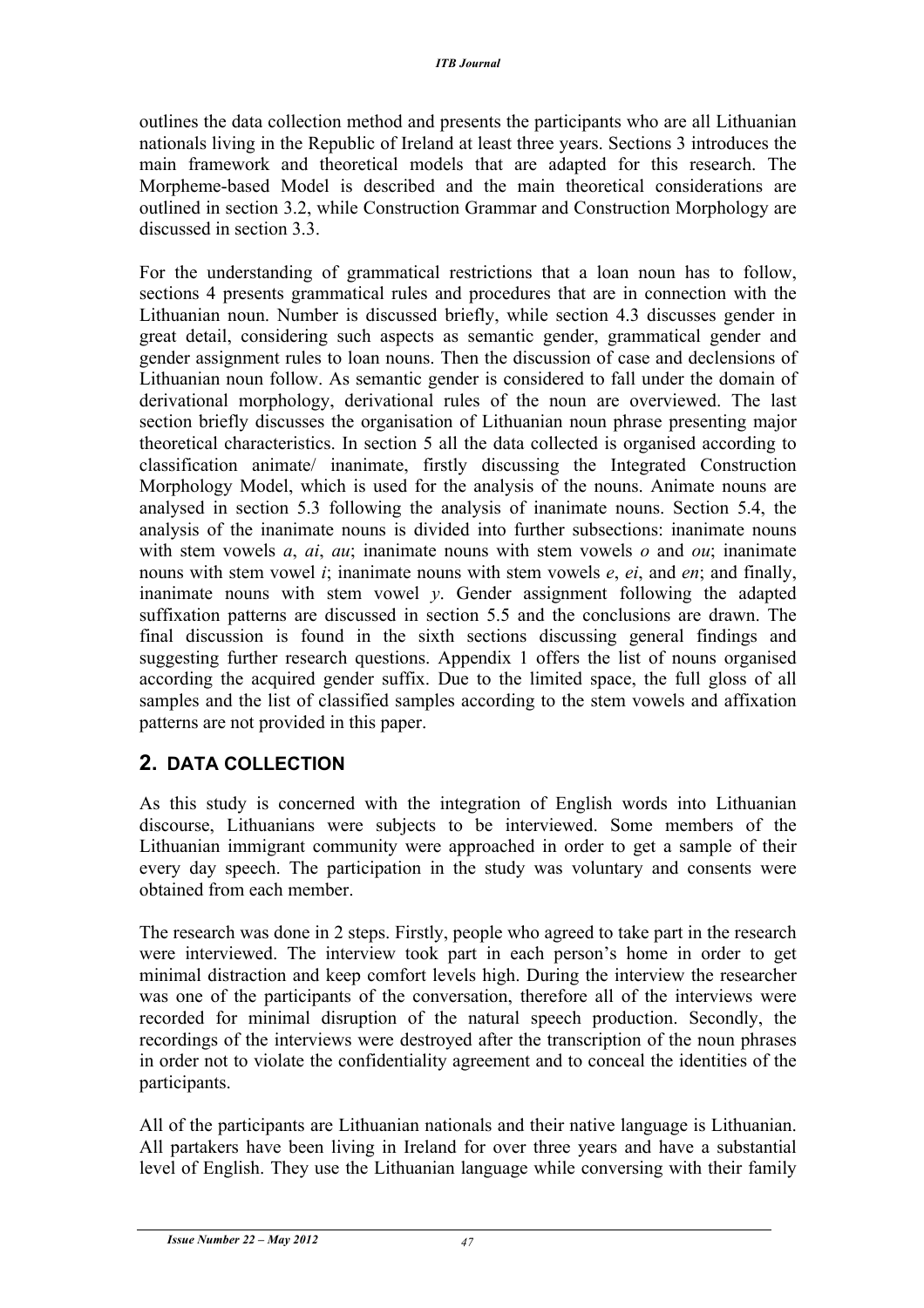and friends who are Lithuanians. Moreover, they speak Lithuanian in the house, as they live with the same nationality spouse. 5 males and 4 females took part in the research. Most of the interviews took an hour, however, in some cases it took up to two and a half. The length of the interview depended on the wishes of the participants and the natural flow of the conversation.

There were overall 88 phrases collected. There were 305 overall usages of these phrases, from which some of them were used more often than others. They consist of an adjective and a noun and were used in different cases; nonetheless, they are presented in nominative case for clarity of the analysis. The full list of collected phrases is enclosed in the Appendix 1.

### **3. THEORETICAL FRAMEWORK**

### *3.1. THE MAIN QUESTIONS OF THIS RESEARCH*

The main questions of this research are concerned with morphological adaptation of loan words into Lithuanian discourse and what the changes entail during the process of adaptation. This section is concerned with the theoretical consideration of two main models used in this thesis, which are Morpheme-based Model and Construction Grammar, particularly the field of Construction Morphology.

As the research is concerned with the integration of English loan nouns into Lithuanian discourse, it would be reasonable to say that in general terms, it is concerned with the process of word formation. According to Haspelmath (2002:41), one of the roles that morphological rules take is to make the language more creative while creating new words that are not listed in the lexicon.

As it will be evident from the analysis, this thesis is also concerned more with affixation rather than other types of word formation, therefore the distinction between derivational and inflectional morphology needs to be addressed. Haspelmath (2002:15) distinguishes two different morphological relations between the words commonly used in traditional grammars: 'inflectional' and 'derivational' relations, where the first one relates to "the relationship between the word-forms of a lexeme" and the latter refers to "the relationship between lexemes of a word family." In generative grammar, as pointed out by Singleton (2000:38), derivational morphemes are thought to be concerned with word formation and lexicon, while inflectional morphemes are assigned to having grammatical function. Nevertheless, as he (Singleton 2000:42) explains, it is not always possible to distinguish whether the morpheme is inflectional or derivational. Haspelmath (2002:17) agrees with Singleton's statement that some morphemes have a definite semantic meaning and are said to have derivational function, but other meanings are abstract and hard to describe, which is discussed under inflectional morphological analysis. He also indicates that most of the grammarians define inflectional morphemes to have just grammatical functions, consequently, they are considered to be under the domain of syntax (ibid.). This, however, will be questioned, as the results of this research are at least ambiguous to support this statement.

Haspelmath (2002:177) defends morphology, morphological analysis, and morphemes in particular, stating that most of the analyses in most of the scholarly works are done using morpheme-by-morpheme glosses (ibid.). Moreover, all of the terminology, such as 'prefixes', 'affixes', 'suffixes', 'roots' etc. are constantly used and "it would be very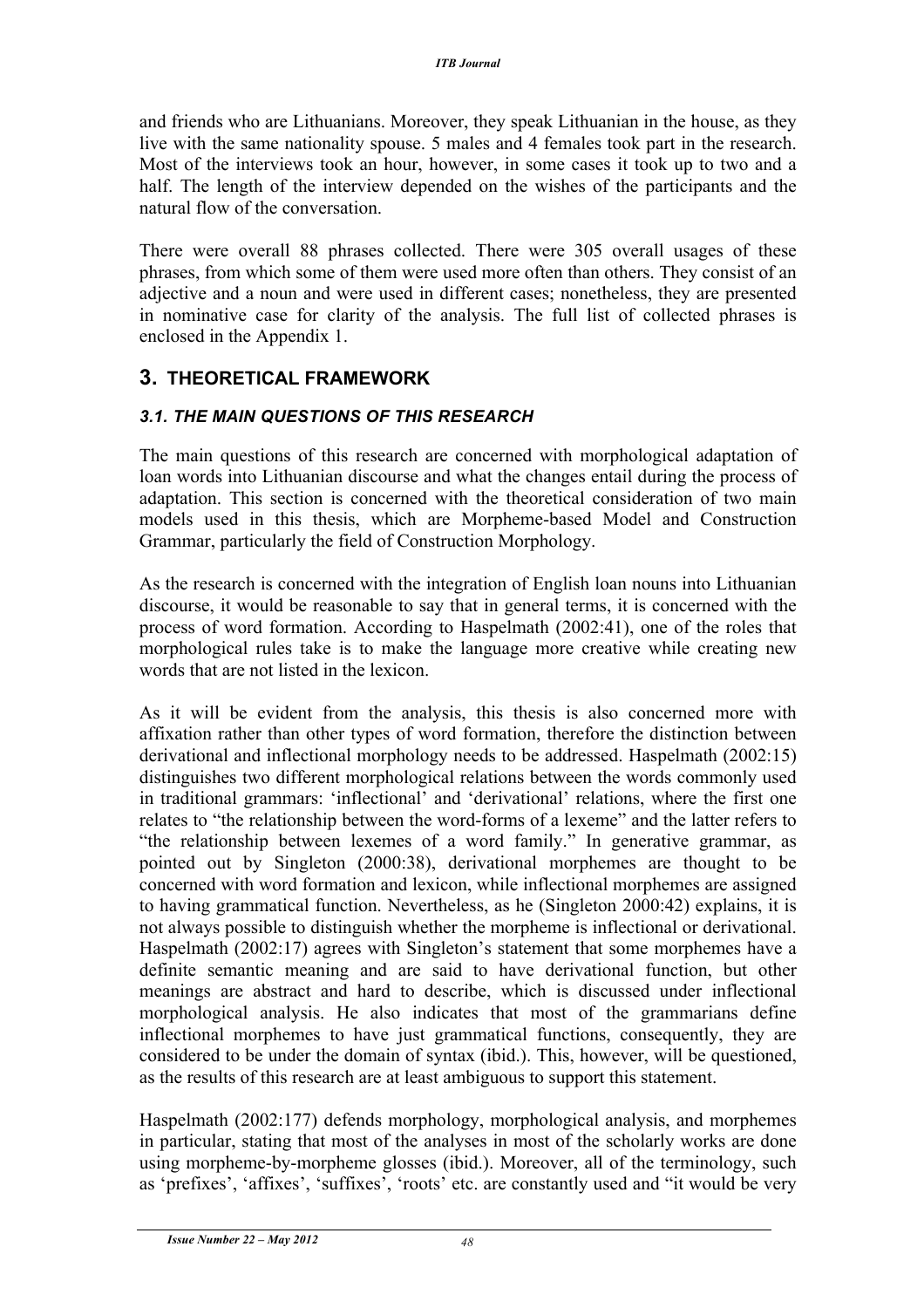difficult to do without them" (Haspelmath 2002:177). Haspelmath (ibid.:178) also mentions that most of such analysis tend to be in similar form and description to the Morpheme-based Model. As this model offers the most practical and useful method to gloss and analyse morphemes, which are crucial in analysing the phenomenon of gender assignment to English loan nouns through affixation, therefore, the overview of theoretical considerations of this model is needed which is done in this section below. The main framework for this study is adapted from the Construction Morphology. Consequently, Construction Grammar and the Construction Morphology model are discussed further in this section.

#### *3.2. MORPHEME-BASED MODEL*

In traditional grammatical theories, as Haspelmath (2002:3,16) points out, morphological analysis consists of the smallest units called 'morphemes'. In the overview, Haspelmath (2002:17) describes a few morphological theoretical approaches, nevertheless, he still follows the notion of morphemes having meaning, whether this meaning is abstract and bears a grammatical function, or it is definitely semantic, and he motivates this stating that the main function of any grammatical construction is to carry meaning. The Morpheme-based Model (MbM)<sup>16</sup> adds to this concept a more controversial idea, agreeing with Haspelamth's description and stating that morphemes are the main constituents of the lexicon and grammar.

The Morpheme-based Model, according to Selkirk (1982:59), assumes that the individual phonological, syntactic and semantic meaning and function of the affix is encoded in the lexical entry of the 'dictionary'. Furthermore, Selkirk (1982:5-10) describes the organisation of the lexicon adapting the metaphor of the 'dictionary', where lexical items are listed. In addition, she presents the notion of 'extended dictionary' which, according to Selkirk (ibid.), consists of all lexical items of language including affixes of all types; through the process of morpho-lexical insertion and transformation the word formation is completed by inserting items from the 'dictionary' and the 'extended dictionary', following the rules of the system (Selkirk 1982:5-10).

Some current researchers agree with the idea that the lexicon is constructed not only of words. For example, Singleton (2000: 12) states that the lexicon consists not only of individual words, but also includes grammatical phenomena, or at least some aspects of it. He clarifies:

| $\leftrightarrow$ | corresponds with:                         | M          | masculine;               |
|-------------------|-------------------------------------------|------------|--------------------------|
| $\omega$          | phonological word;                        | MbM        | Morpheme-based Model;    |
| $\sigma$          | syllable:                                 | MS         | Morphological structure; |
| <b>ACC</b>        | accusative;                               | N          | noun;                    |
| ADJ               | adjective:                                | <b>NOM</b> | nominative;              |
| CG                | Construction Grammar;                     | NP         | noun phrase;             |
| <b>CM</b>         | Construction Morphology;                  | PL         | plural;                  |
| CS.               | Conceptual structure;                     | PS         | phonological structure;  |
| DAT               | dative;                                   | SG         | singular;                |
| F                 | feminine;                                 | SS         | Syntactic structure;     |
| <b>GEN</b>        | genitive:                                 | V          | verb;                    |
| <b>ICMM</b>       | Integrated Construction Morphology Model; | <b>VOC</b> | vocative:                |
| <b>INS</b>        | instrumental;                             | W          | transcribed word;        |
| LOC               | locative;                                 | X          | variable:                |
| $\boldsymbol{m}$  | morpheme;                                 |            |                          |

 $\overline{a}$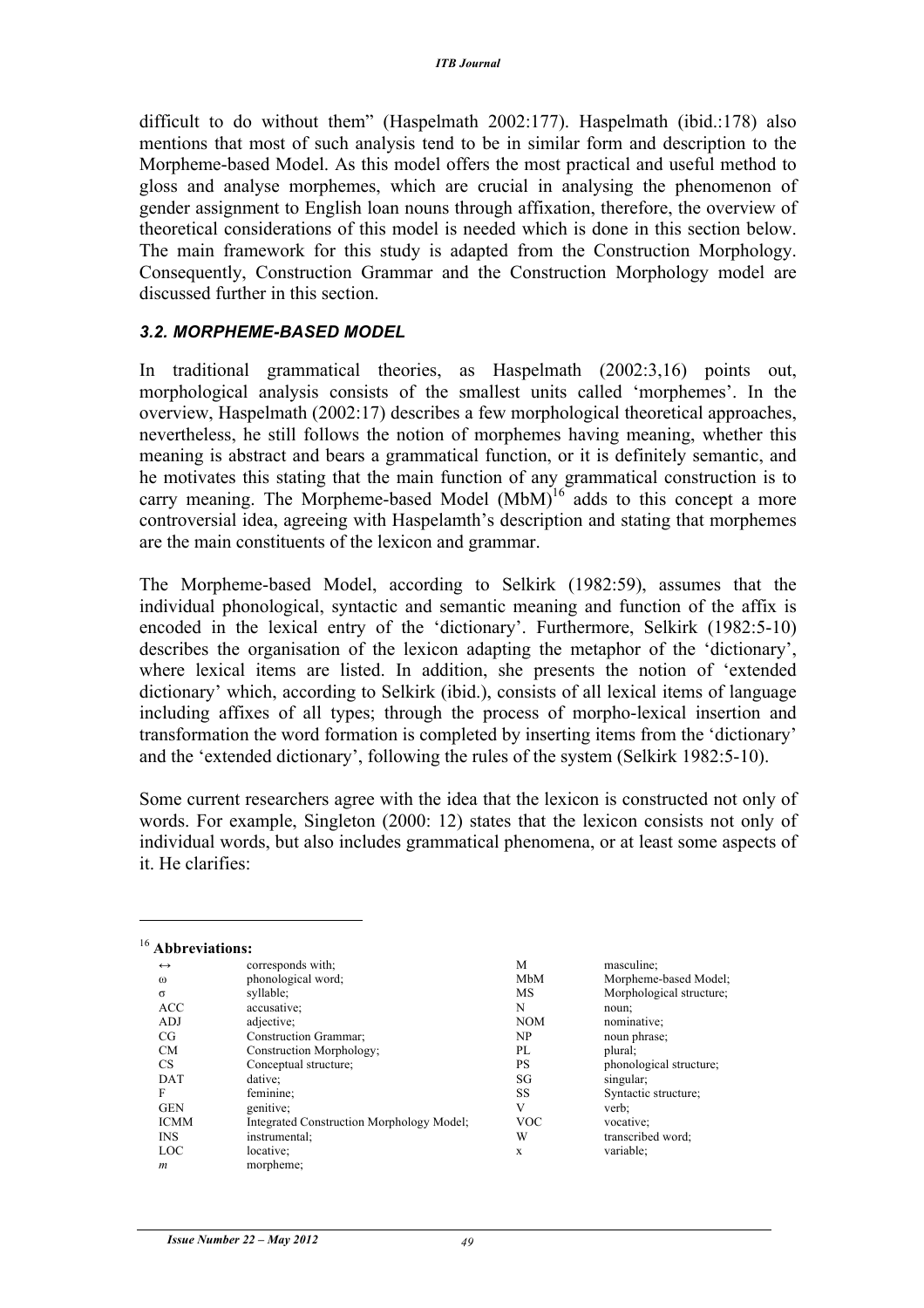A given word is not necessarily just a sequence of sound or letters with an overall, invisible meaning and grammatical function; a word may be made up of a whole collection of meaningful components, of which some may in other contexts stand alone as words in their own right.

(Singleton 2000, 33) This consideration does not exclude morphemes from the lexicon. On the contrary, it is clearly stated that a word is a combination of various phonological, syntactic and semantic constituents, which may or may not freely exist in a different context.

Di Sciullo and Williams (1987), whose work is based on Selkirk and the Morphemebased Model, introduced the notion of listedness, which assumes that all grammatical units, that cannot be predicted or formed, therefore have to be listed in the lexicon of the speaker and they call these units 'listemes'. This suggests that morphemes, their meaning, forms, and formation rules have to be stored in the mental lexicon cumulatively. They ground the feature of listedness of phrases as the consequence of unpredictability of meaning (ibid.:5). Following this idea, Di Sciullo and Williams propose the hierarchy of units, where "each unit is defined in terms of the previous one" as illustrated below:

(1) morpheme> word > compound > phrase > sentence.

(Di Sciullo and Williams 1987:14)

This hierarchy also refers to the notion of listedness stating that the smallest constituent of language which is listed in the lexicon is the morpheme (ibid.). Moreover, they claim while other components of the hierarchy are not all listed in the lexicon, all of the morphemes *are* listed (ibid.; emphasis is mine).

Haspelmath (2002:45) overviews the principles of the MbM and describes how this theory assumes morphemes to be governed by morphological rules, similar to words being governed by syntactic rules. This statement is supported by Booij (2010:1), who describes the Morpheme-based Model as the "syntax of words" where morphemes are the central constituents of the word formation patterns. Selkirk (1982:1; emphasis in the original), as one of the supporters of the correlation, clarifies that the organisation of morphology can be referred to as the "*syntax of words*" and indicates that it consists of the "*structure of words* and the *system of rules* for generating that structure". Selkirk (1982) proposes that morphemes, inflectional or derivational, convey meaning and are organised by rules in order to produce words.

Di Sciullo and Williams (1987:69) clarify that in linguistics, there is a clear distinction between the inflectional and derivational affixation; furthermore, derivational affixes are thought to be the domain of lexicon and word formation, while inflectional affixes are under syntactic government. Di Sciullo and Williams (ibid.), however, are not convinced about the differentiation, pointing out that affixes have inherent properties rather than functions alone. Selkirk (1982:1) is one of the scholars agreeing with this statement. She explains that inflectional affixes are not under the syntactic domain, but rather classed together with derivational affixes and compounding under the domain of morphology. In addition, Selkirk (1982:63) declares that noun agreement affixes denoting grammatical aspects such as number, gender, person etc. carry not only a syntactic or morphological functions, but also carry a specific semantic meaning or concept. Following these concepts, Selkirk (1982:73) similarly proposes the differentiation of two classes of affixes which she names Class I and Class II, where the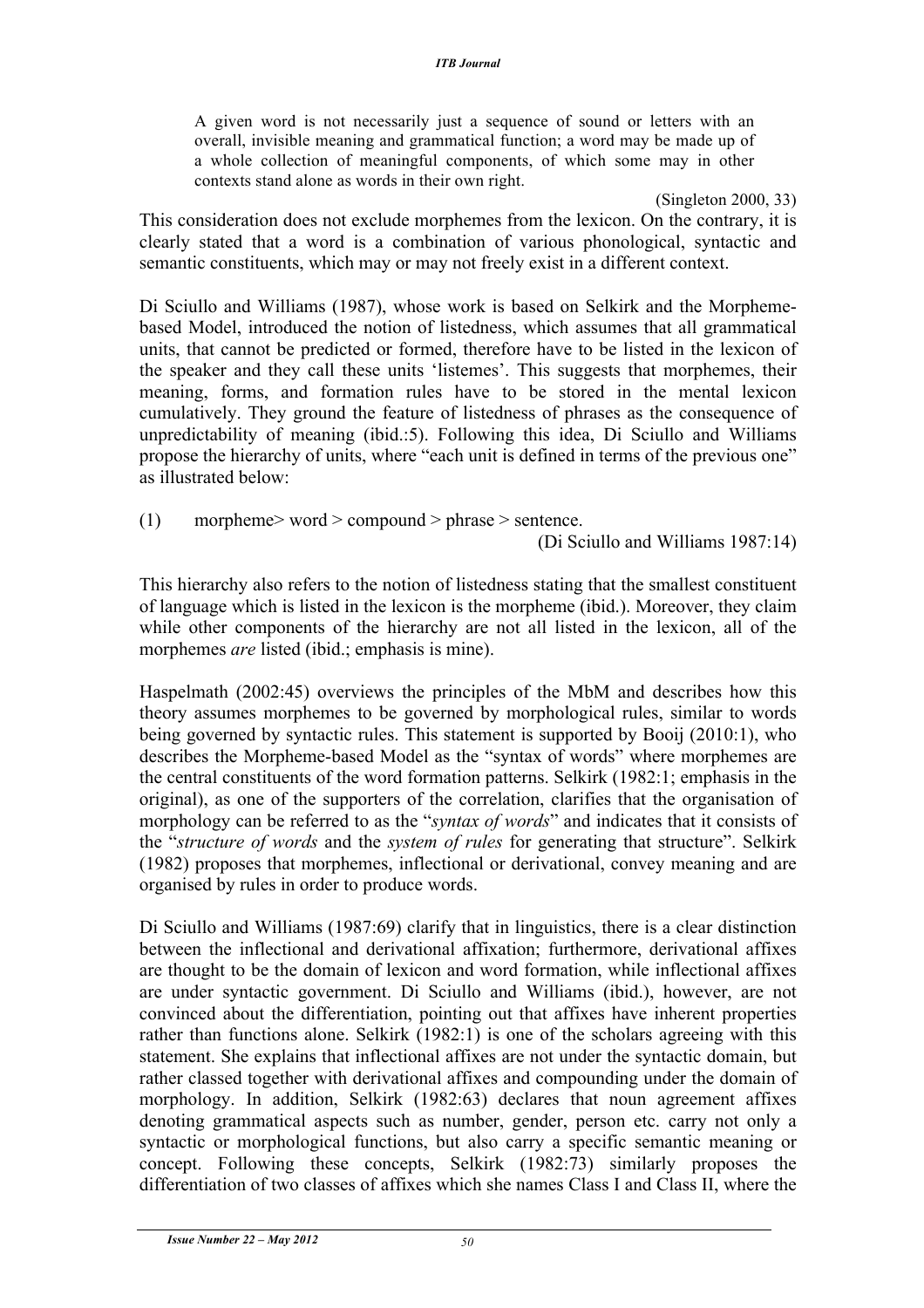first refers to all the morphemes that have definite semantic meaning, and the second refers to affixes with grammatical function bearing an abstract meaning. In addition, she (Selkirk 1982:73) mentions that in grammatical organisation of most theories there is no device to account for the affixes in Class II and that some type of device should be introduced in order to analyse the processes relating to this class.

Referring to this problem, Haspelmath (2002:81) makes a distinction of 'inherent inflection category' which he describes as the category that carries independent meaning which does not rely on the syntactic setting of the word. This classification could provide one of the answers of how to describe the characteristics of the proposed Class II morphemes as the inflectional and agreement affixes fall under similar description. This, however, does not coincide with Haspelmath's definition of inflectional affixes which he states have no identifiable meaning and just show the syntactic functions (Haspelmath 2002:61).

Haspelmath (2002:126), discussing the notion of inflectional forms being parallel to derivational lexemes, clarifies that a notation in the MbM for suffixes can be noted as an example below:



The N refers to the syntactic category of a word, and N  $\quad$  is used to show where the morpheme in question is placed during the formation process of the word. This notation for word formation is concerned with phonological aspect of a noun or a suffix, despite that, this study does not touch the phonological adaptation of English loan word. In some cases phonological notation will be adapted for clarification, but mostly spelling will be used as an alternative. The notation of the inflectional phenomenon can be expressed in two different ways (Haspelmath 2002:61); this study will use only a concise notation which is used to note noun's gender, number, and case, for example:

(3) baltas scaneris<sub>M.SG.NOM</sub> ('white scanner')

Selkirk (1982:11) claims that the speaker of a language has instincts about the construction of the words which is based by the knowledge of structure rules. Moreover, she makes strong suggestions that "the existing lexical items of language have structures generable by morphological component of the language" (ibid.). This statement strongly supports the main concept of the Morpheme-based Model, that languages follow the hierarchy where the morpheme is the smallest meaningful constituent of the system, whether it is inflectional or derivational. In recent grammatical approaches this model is criticized, nevertheless, in the defence of the MbM, Haspelmath (2002:44) points out that morphologist, in order to express morphological rules, attempt to develop a morphological descriptive system which closely represents the speakers' linguistic knowledge. In addition, Haspelmath (ibid.:178) also draws attention to the similarity of the representation using morphemeby-morpheme gloss to the Morpheme-based Model. These considerations and above mentioned inconsistencies with the theoretical distinction between the derivational and inflectional meanings of affixes, influenced the decision to incorporate the Construction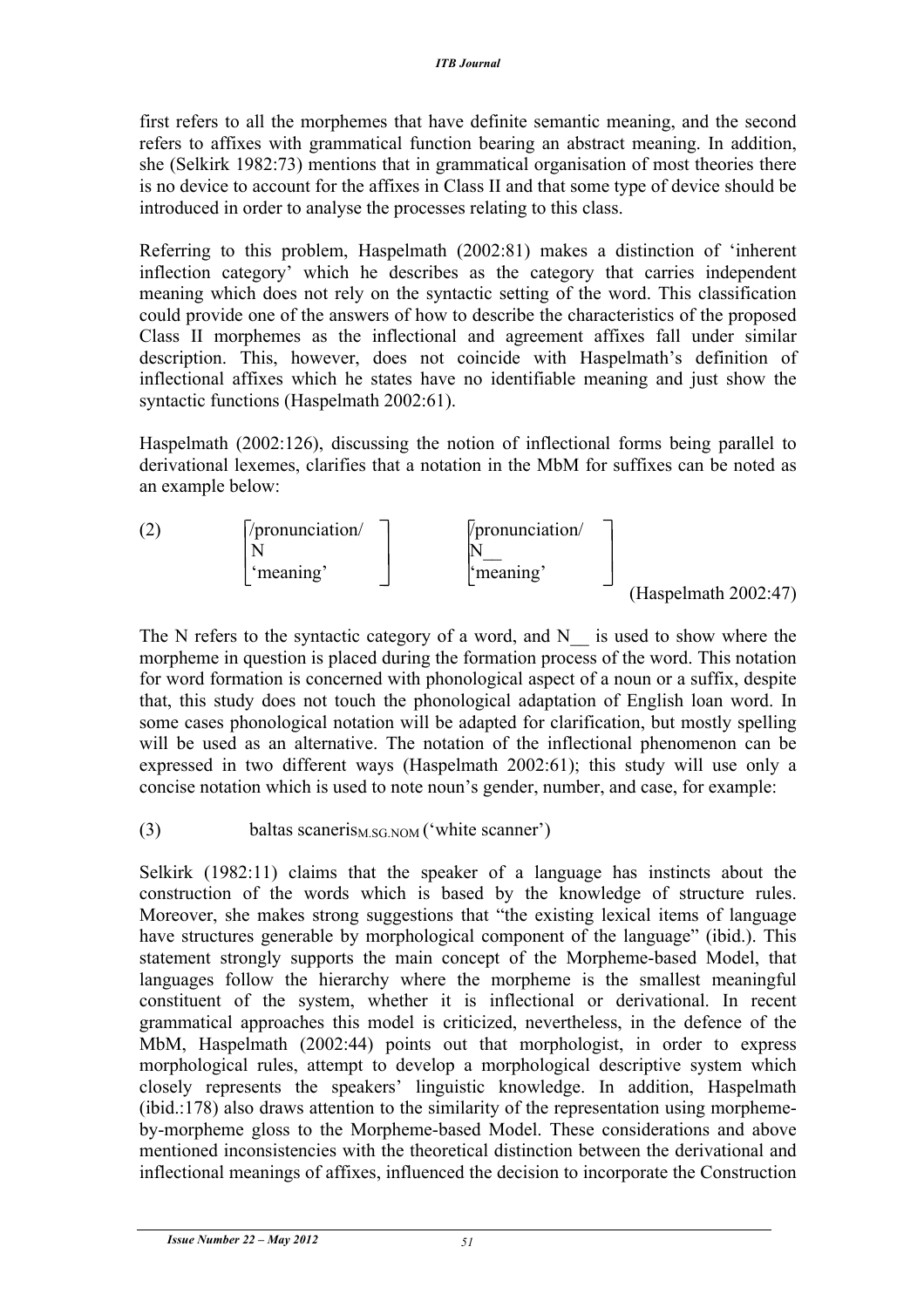Morphology model which more fully explains the relations between the levels of morphology and semantics.

### *3.3. CONSTRUCTION MORPHOLOGY MODEL*

Construction Grammar (CG) is one of the main grammatical theories used in this thesis. According to Goldberg (1995:1), the notion of 'construction' in grammatical discussions has been considered as a widely accepted phenomenon and that might be one of the reasons why this theory is new compared to most of the other theories.

The notion of 'construction' is not a new concept. Many famous scholars consider the construction to be the rudimentary element of the language (Brugman 1988; Fillmore, Kay and O'Connor 1988; Goldberg 1995; Lakoff 1987; Lambrecht 1994). In early scholarly works the constructions were already discussed; for example, Bloomfield (1935:222) discussed the notion of word layers dividing them into two, "an outer layer" and "an inner layer", where the 'outer layer' consists of inflectional constructions and the 'inner layer' consists of word formation processes. Nevertheless, Booij (2010:16) points out, that the main difference between the early discussions of 'construction' lies in the definition of 'construction'. Goldberg (1995:5) clarifies that the main idea behind CG is that a construction itself is "defined to exist if one or more of its properties are not strictly predictable from knowledge of the other constructions existing in the grammar". Michaelis and Lambrecht discuss the concepts behind Construction Grammar and the organisation of constructions explaining:

In Construction Grammar, the grammar represents an inventory of formmeaning-function complexes, in which words are distinguished from grammatical constructions only with regard to their internal complexity. The inventory of constructions is not unstructured; it is more like a map than a shopping list. Elements in this inventory are related through inheritance hierarchies, containing more or less general patterns.

(Michaelis and Lambrecht, 1996: 216) Booij clarifies that learners gradually grasp the abstract generalisations of the linguistic constructs by obtaining the knowledge and understanding of the main linguistic structures (2010:2). All of these different definitions of the main focus have one main assumption in common: the idea that a 'construction' is the core element of the grammatical organisation of a language and that it is the core element than needs to be acquired by the lexicon.

Booij (2010:11) clarifies that the idea of construction has long been discussed in various linguistic studies, but the most common meaning of 'construction', which denotes the comprising of form and meaning, is mostly used to discuss syntactic patterns where there is a correlation between the semantic meaning and the syntactic properties. These statements come into agreement with Goldberg's (1995:7) claims that in this theory, there are no clear boundaries between lexicon and syntax, which leads to the conclusion that morphology and syntax are thought to be interrelated areas of linguistic phenomena. Furthermore, Goldberg (ibid.) clarifies that the only main difference between syntax and lexis and their constructions is the level of complexity and involvement of phonological representation, apart from that, both of the domains contain the same characteristics of combining form and meaning. The principle of the CG model, as described by Jackendoff (2002:125) and Booij (2010:5), is that each level is controlled by its own rules and restrictions; nevertheless there are 'interface' levels that explain and define the relation between each level.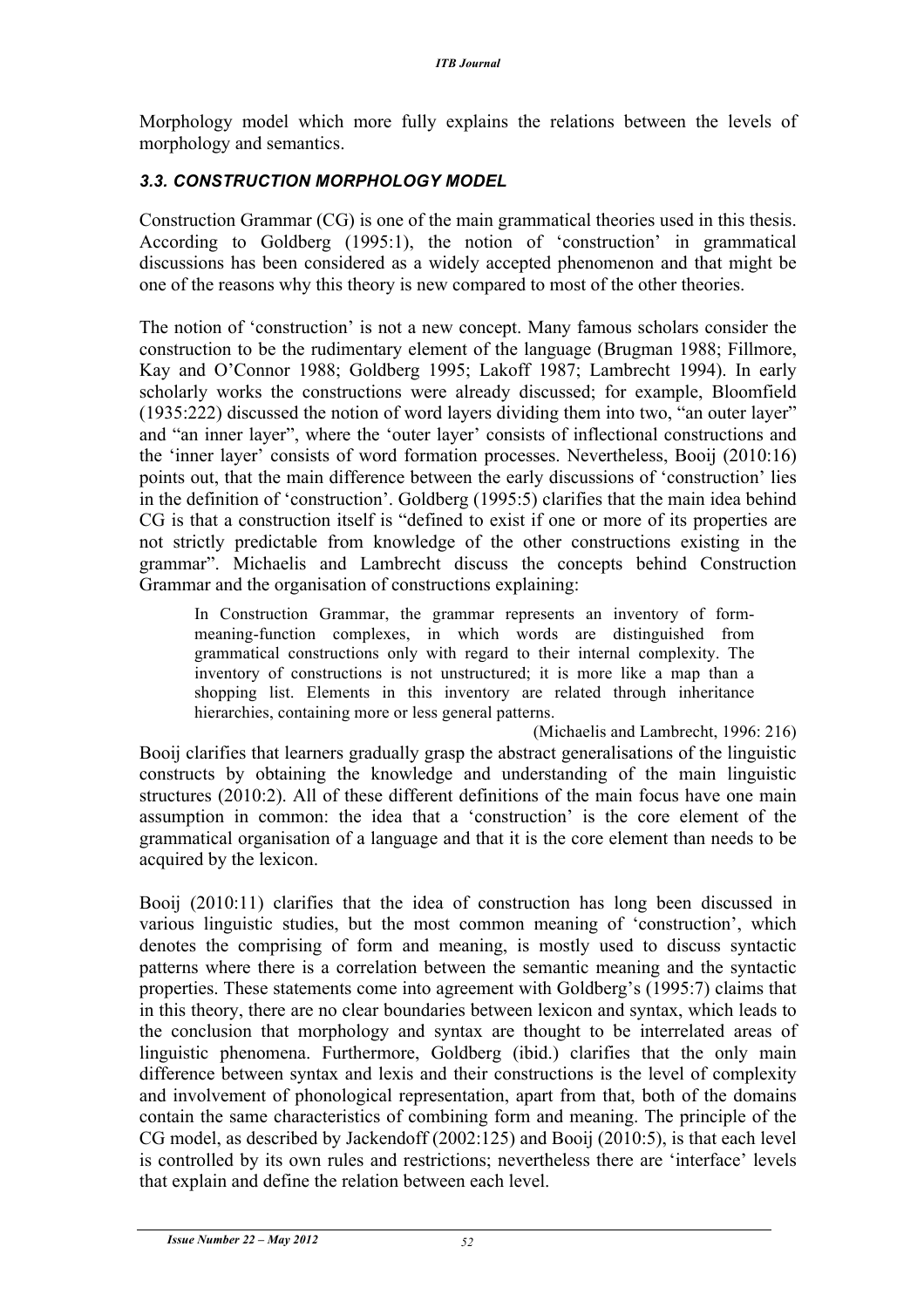Booij is one of the main scholars promoting Construction Grammar theories, particularly taking interest in Construction Morphology (CM) as it is one of the areas of the theory least analysed. The theoretical background of this particular approach is taken from Booij's recent books *Construction Morphology* (2010). In this publication the aims of Construction Morphology are presented, which is to seek better understanding of the interrelatedness of the morphological, lexical and syntactic levels, offering a theoretical model in which both, syntactic and morphological characteristics can be explained (2010:1). CM assumes that every single word combines three dimensional information containing phonological, syntactical and semantic restrictions of that word, and the morphological level influences all three levels of the word (Booij 2010:5). Booij has adapted the theoretical considerations of Culicover and Jackendoff (2005) and Jackendoff (2002). This approach shows a clear relation between three levels of a word and the correlation between these levels are explicitly presented in the Figure 1 (adapted from Jackendoff 2002, Booij 2010):



**Figure 1:** *The tripartite parallel architecture*

Booij (2010:7) explains that term 'interface' in this architecture signifies the coherence of the relationship between the three types of information. Phonological processes are influenced by morphological constraints to some extent taking into consideration phonological rules of a complex word, correspondingly, morpho-syntactic and semantic levels follow the same principle of relations (Booij 2010:9). According to Booij (2010:7) this architecture of processes can be expressed in the following notation, where  $\omega$  stands for phonological word,  $\sigma$  stands for a syllable, and the symbol  $\leftrightarrow$  stands for 'correspondence':

```
\omega_i \leftrightarrow N_i \leftrightarrow DOG_iσ
dog
```
**Figure 2:** *The lexical representation of dog*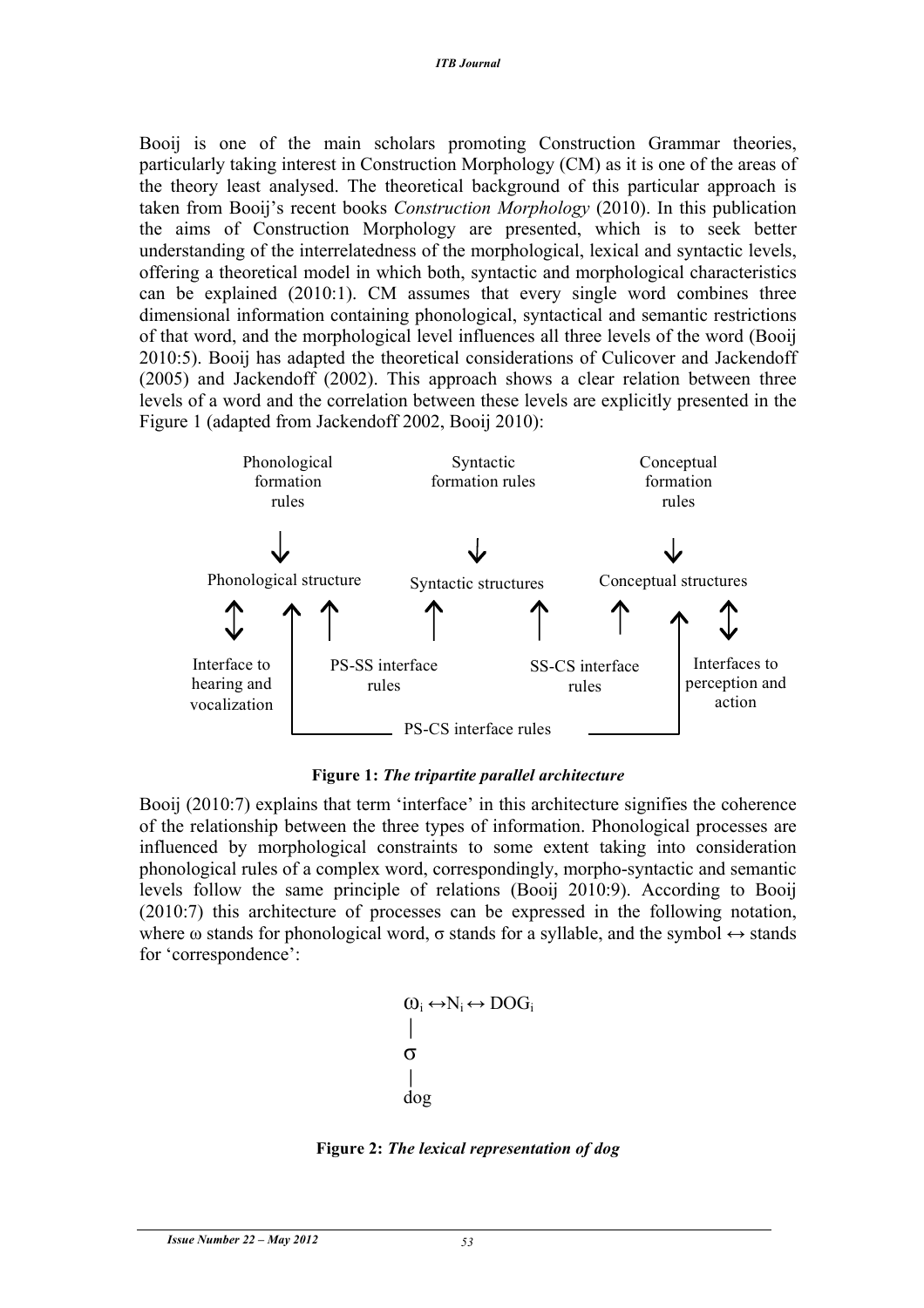According to the tripartite architecture and the lexical representation schema, the word *dog*, bearing specific phonological information, carries the syntactical information of being a noun, and denoting the semantic concept of DOG. In CG the notations of syntactic properties and the relation between the semantics are presented similarly to the example given below:

(4)  $\left[ [x] \text{Ver} \right] \text{N}$  'one who Vs'

(Booij 2010, 2)

As Booij (2010:6) summarises, in contrast to the Morpheme-based Model, the CM model rejects the idea of lexicon consisting of only morphemes and in general adopts the view that a word is a combination of various functions, meanings and characteristics, comprised of distinct phonological information linked to specific meaning, and it has prescribed characteristics such as 'syntactic category'; furthermore every word-formation can be generalised to a rule of construction and can be applied to build different words showing internal organisation and relations between various levels (ibid.). He additionally clarifies that only "independent pairings of form and meaning" have the properties and the functions to be called a type of construction, therefore, 'morpheme' does not satisfy these conditions (Booij 2010:15). However, Goldberg (2006:5) includes 'morphemes' into the list of construction types. Booij (2010:15) describes Goldberg's choice as an archaic remainder of the Morpheme-based Model as the smallest linguistic unit in CG is considered to be the word.

In sum, the main aim of the CM is to provide a device which helps to account for the processes that occur within the three levels concerning the word: phonology, syntax and semantics. In addition, it operates within the main principles of CG which assumes that every aspect of grammatical organisation is coded in constructions, whether it is the domain of phonology, morphology or syntax.

### *3.4. SUMMARY*

This section discussed two models and their theoretical considerations which will be adapted and used in this study. The main framework is taken from Construction Grammar and this study assumes that languages consist mainly of constructions in different levels. CG, particularly Construction Morphology is used due to a clear interrelation between the three levels of phonology, syntax and semantics. The tripartite architecture, adapted from Jackendoff 2002, and Booij 2010, was presented to demonstrate how these three levels influence each other. This model, however, does not have a clear gloss and distinction of the phenomenon of affixation, which is crucial in this analysis. Therefore, the Morpheme-based Model is also used for these purposes.

As this research is concerned with the adaptation of English loan nouns into Lithuanian discourse, the affixation and derivational processes need to be analysed in great detail. The Morpheme-based Model assumes that the smallest meaningful constituent of the lexicon is the morpheme, and that affixes, derivational or inflectional, carry meaning and, as a result, are listed in the lexicon. These theoretical considerations are partially followed in this research, assuming that some morphemes carry meaning, nevertheless, some have only functional properties. In addition, the MbM model provides a detailed morpheme-by-morpheme gloss, presenting the relations and processes of inflection and derivation, which is needed in this study. These two models are merged together to form a framework of this research and the adapted model is presented in more detail in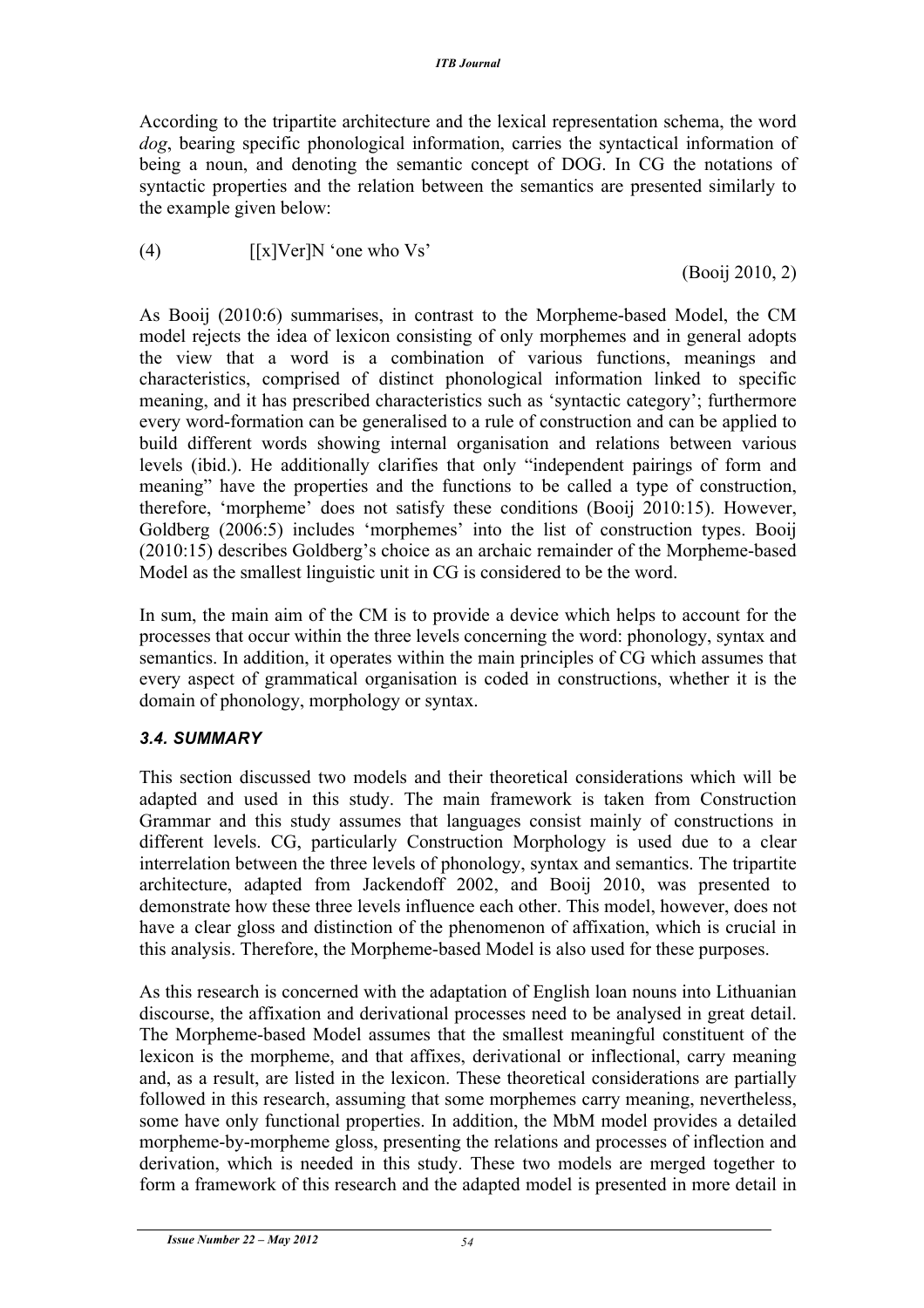section 5.2. The next section deals with the theoretical background of the Lithuanian noun in order to demonstrate the morphological, syntactic and semantic restrictions and requirements that a loan word needs to obtain in order to get integrated into the Lithuanian NP.

### **4. LITHUANIAN NOUN**

### *4.1. INTRODUCTION*

Senn (1944:115) describes Lithuanian as being the most archaic from the branch of Baltic languages which retained a lot of unchanged forms. Kasparaitis (2005:2), Ružė (2008:22) and Paulauskienė (2007:63) claim that words in Lithuanian are classified into eleven classes following semantic meaning and syntactic relations and nouns comprise one of the main classes<sup>17</sup>. Kasparaitis (2005:3) clarifies that the main morphological features of the noun are gender classification, inflection by number, inflection by case, and to carry the meaning of a 'thing'.

There are a few terms in Lithuanian literature that are not common in international literature discussing morphology. The terms 'ending' and 'flexion' are widely used in Lithuanian literary sources to refer to the derivational and inflectional suffixes in describing word formation and inflectional role complexity. This study, for the purpose of clarity, adopts the international terminology and refers to all affixes that are attached to the end of the stem as 'suffixes'.

Ambrazas (2006b:90) states that as the Lithuanian language is highly inflectional, affixes carry more than one meaning at a time. Ružė (2008:8) explains that in the Lithuanian language affixes carry two functions: a) word formation functions, and b) inflectional function. He indicates that inflectional affixes, mainly suffixes, do not change the lexical meaning of the word, but change grammatical meaning, and they also carry such information as gender, number, case, person, tense, and mood; derivational affixes, on the other hand, can be not only suffixes, but likewise prefixes, which change lexical meaning of the word (Ružė 2008:8). Ružė (2008:20-21) describes a word being a combination of lexical meaning and grammatical features, therefore, every word has a lexical form, and every lexical form is expressed through a specific grammatical form, which in some cases also carries meaning. In other words, sometimes grammatical form, that a lexical item has to adapt, combines lexical meaning with grammatical function. For example, suffix *–as* in inanimate nouns expresses only the grammatical function of agreement, however, in animate nouns it functions as the marker of natural gender and as agreement marker. Gender assignment is considered to be derivational, consequently, some derivational rules concerning gender assignment are discussed in one of the sections below. Kasparaitis (2005:3) agrees that case, gender and number in the Lithuanian language are expressed together through one suffix; i.e. while infecting the noun according by a certain declension paradigm, gender, number and case are combined into one suffix (for example, mam $q_{F,SG,ACC}$ ). This section is organised accordingly to discuss the number, gender, case, and declensions of the Lithuanian noun. Moreover, an overview of the noun phrase organisation is needed, as the collected data comprises phrases including adjectives and nouns.

 $\overline{a}$ 

<sup>&</sup>lt;sup>17</sup> All translation from Lithuanian sources - Ambrazas (2006a), Kasparaitis (2005), Miliūnaitė (2004), Paulauskienė (2007), Ružė (2008) and Vaicekauskienė (2004a, 2004b, 2007) - are mine.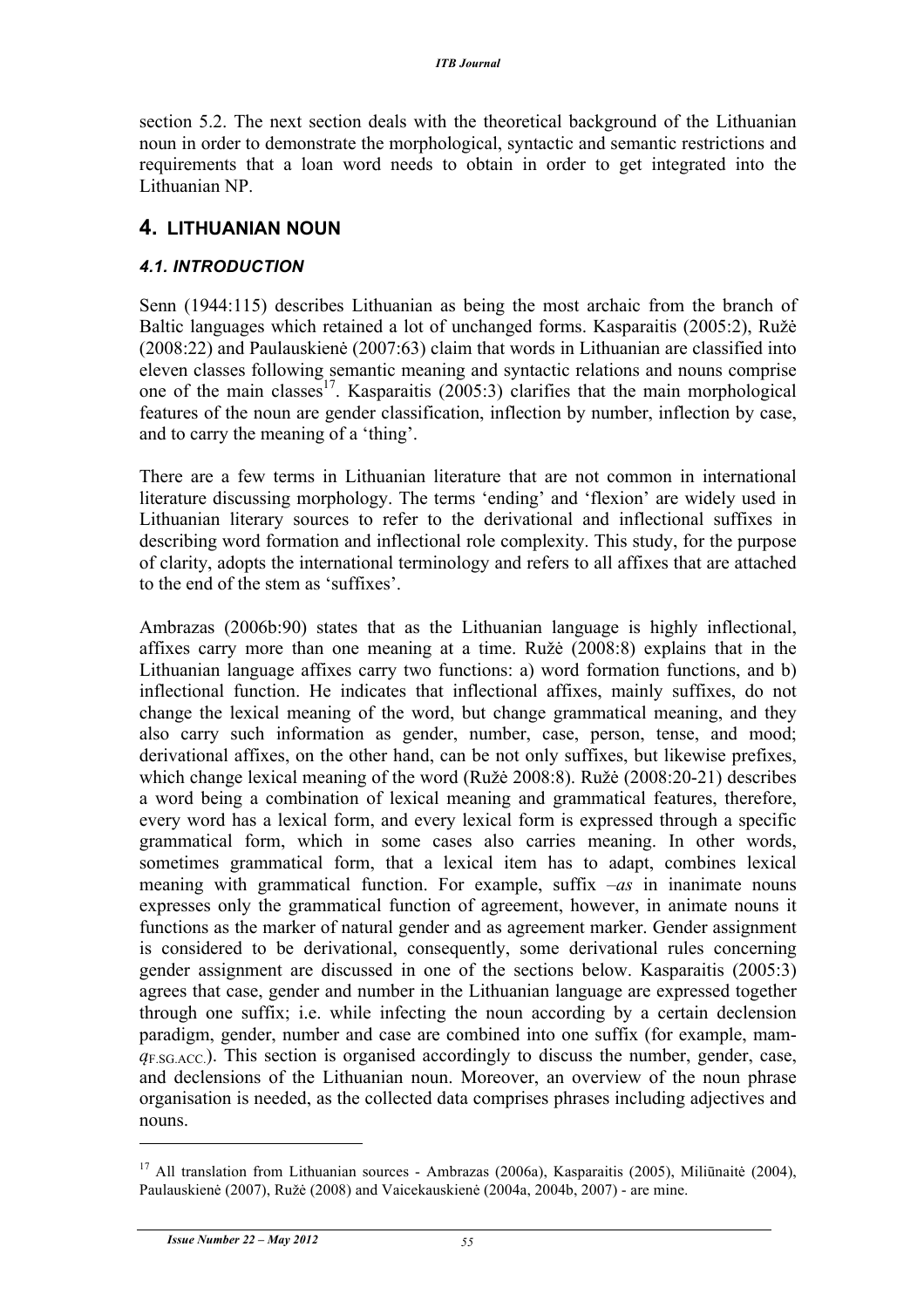### *4.2. NUMBER*

Modern standard Lithuanian differentiates nouns into two numbers: singular and plural which denotes the difference between 'one' and 'more than one', as stated by Ambrazas (2006b:102), Kasparaitis (2005:3), Mathiassen (1996:39), Paulauskienė (2007:73) and Ružė (2008:26). As in every language there are some nouns that do not follow general differentiation. Ambrazas (2006b:95) and Ružė (2008:26) claim that there are nouns which only have a singular number and cannot occur in plural, like *duona* meaning 'bread <sub>F.SG.NOM</sub>.' (term 'singularia tantum' is used), and there are Ns that occur only in plural, like *tymai* meaning 'measles <sub>M.PL.NOM.</sub>' (term 'pluralia tantum' is used).

Ambrazas (2006b:95) further clarifies that plural nouns that do not have singular are used to refer to one and more than one of that item, for example,  $\frac{\dot{z}}{\dot{x}}$ *irkl* $\dot{e}$ <sub>SFPL.NOM</sub>. 'scissors' is used to refer to one or more than one item. As it will be seen further in this section, number is closely related to gender and especially declensions.

### *4.3. GENDER*

Corbett (1991:1) states that gender is not only the classification of a part of speech, for example nouns, it is rather a category that languages possess. As claimed by Rijkhoff (2002:61), some languages distinguish the contrast between the biological gender (also called 'semantic', 'natural', or 'sex' gender) and 'grammatical' gender (based on the morphological structure of the noun). One of the main concerns that Rijkhoff (ibid.) puts forward is the speakers' perception of gender in cases when grammatical gender and biological gender of the noun coincide; i.e. when the noun and the referent of the noun have the same gender, it is hard to understand whether the speakers take into consideration the grammatical distinction, biological distinction, or both in order to grasp the concept of the noun's gender.

Ambrazas (2006b:91) argues that gender as a category of nouns carries a double function in Lithuanian language. As he explains, gender has derivational functions, but is also closely related to inflectional processes, therefore, in his opinion gender is treated as having a grammatical function like number and case belonging to the inflectional morphology (ibid.). Corbett (1991:30) points out that in most languages there are patterns in gender classification and mentions that the frequent differentiations are 'animate' /'inanimate' and female /male. In Lithuanian language nouns are classified into two main gender categories: masculine and feminine, and both correspond to natural or biological genders of animate nouns (Ambrazas 2006b:97; Holvoet and Semėnienė 2006:102; Kasparaitis 2005:3; Mathiassen 1996:34; Paulauskienė 2007:69; Ružė 2008:24; Senn 1944:115). The next subsection is concerned with the rules and patterns of semantic gender.

### **4.3.1.SEMANTIC GENDER**

Corbett (1991:1) clarifies that gender can coincide with natural gender of the referent. In the Lithuanian language it is the case that gender of nouns referring to animate objects corresponds with the natural gender of the referent, which can be female or male.

As Ambrazas (2006b:98-99), Mathiassen (1996:37) Paulauskienė (2007:36) and Ružė (2008:25) describe, gender determination rules in the Lithuanian language are relatively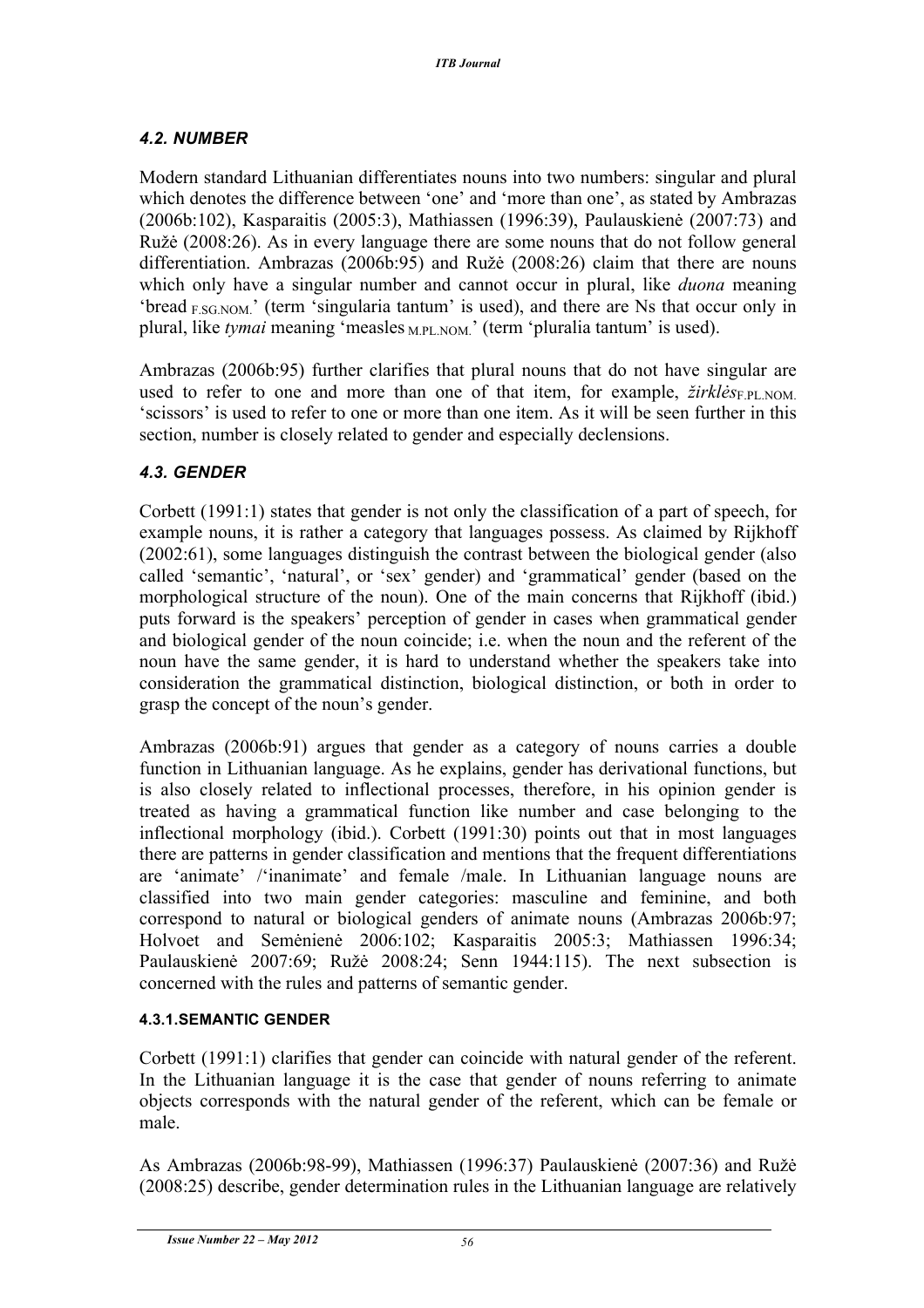simple: nouns carrying the suffixes in singular nominative *-as, -ys, -us, -uo* (except *sesuo* 'sister') denote masculine, and nouns with the suffixes *–a* and *–ė* denote feminine gender (with exceptions of Ns that denote masculine natural gender). As stated by Mathiassen (ibid.) and Ružė (2008:25), the last suffix *–is* can denote both genders, but the distinction lies in genitive case: if the word has *–io* in genitive, it refers to masculine gender, and if the word has *–ies* it denotes feminine  $(brolis_{M,SG,NOM}/brolio_{M,SG,GEN}$ . 'brother'; *moteris*<sub>F.SG.NOM</sub>/ *moteries*<sub>F.SG.GEN</sub> 'woman'). According to Holvoet and Semėnienė (2006:106) and Paulauskienė (2007:72), masculine gender is used as a default gender when describing a mixed group of people; for example, when talking about a group of *studentes* ('students'<sub>F.SG.NOM</sub>) and *studentai* ('students'<sub>M.SG.NOM</sub>'), only *studentai* is used.

Ružė (2008:17) explains that gender distinction between male and female referents of the same noun is made through suffixation. For example, in order to make a noun referring to a female 'deer' a word *elnias*<sub>M.SG.NOM</sub> is divided into *eln*- a meaningful stem- and suffix *–ias*, then suffix  $-\dot{e}$  is attached to the stem, and the word  $eln\dot{e}$  FSG NOM. is derived. Mathiassen (1996:37-37) declares that nouns that refer to occupation and have the suffixes *–as* and *-us*, refer to masculine nouns, which is opposed to nouns denoting occupation with the suffix  $-\dot{e}$  or  $-a$ ; for example, *mokytojas*<sub>M.SG.NOM</sub>/  $mokytoja<sub>ESGNOM</sub>$  ('teacher'). These examples show that gender distinction of nouns is sometimes expressed through derivation, adding a different suffix. Rijkhoff (1991:2002) suggests that affixes can denote a feature of a noun rather than showing a grammatical marker, adding additional information to the noun, in this case a meaning of gender. Paulauskienė (2007: 20) points out that a derived word has a more complex meaning than the original word, for example, *vilkas* 'wolf<sub>M.SG.NOM.' has less complex</sub> meaning then *vilke* 'wolf<sub>F.SG.NOM</sub>' as the latter is derived from the masculine equivalent and comprises the meanings of a 'wolf' and 'female'. She further clarifies that the meaning of the derived word is a set of meanings that are transferred from the elements that the word is combined off (Paulauskienė 2007:22).

As explained by Paulauskienė (2007:70), there are Ns that have gender distinction expressed not only through the process of suffixation, but different genders are expressed through different words; for example, *vyras /moteris* 'man /woman' or *karvė /bulius* 'cow /bull'. Ambrazas (2006b:98) states that in cases where the gender of the animal is not relevant and the speaker is stating generally, the N denoting the animal is used mostly in masculine, nevertheless, it can also be used in feminine gender. Ružė (2008:25) describes gender in nouns denoting animals as not always motivated by semantics or natural 'sex' of the actual representative, i.e. there are nouns that are of feminine or masculine gender but refer to both genders of the animal. For example,  $e\zeta y s_{\text{M.SG,NOM}}$  ('hedgehog') refers to masculine or feminine animal while having the suffix *–ys* denoting masculine gender.

Holvoet and Semėnienė (2006:105) give an explicit example of gender mismatch between the semantic and grammatical function of gender, stating that the adjective carries agreement marker of the natural gender (masculine) which refers to the noun *dėdė* meaning 'uncle' (*geras dėdė* 'good uncle'); nonetheless the suffix *-ė* belongs strictly to feminine gender. In some cases, as they indicate, gender agreement in NPs is influenced by semantic reasons than grammatical (Holvoet and Semėnienė 2006:102). For example, the noun can semantically represent a masculine gender referent, but according to the grammatical features display a feminine gender suffix. Ambrazas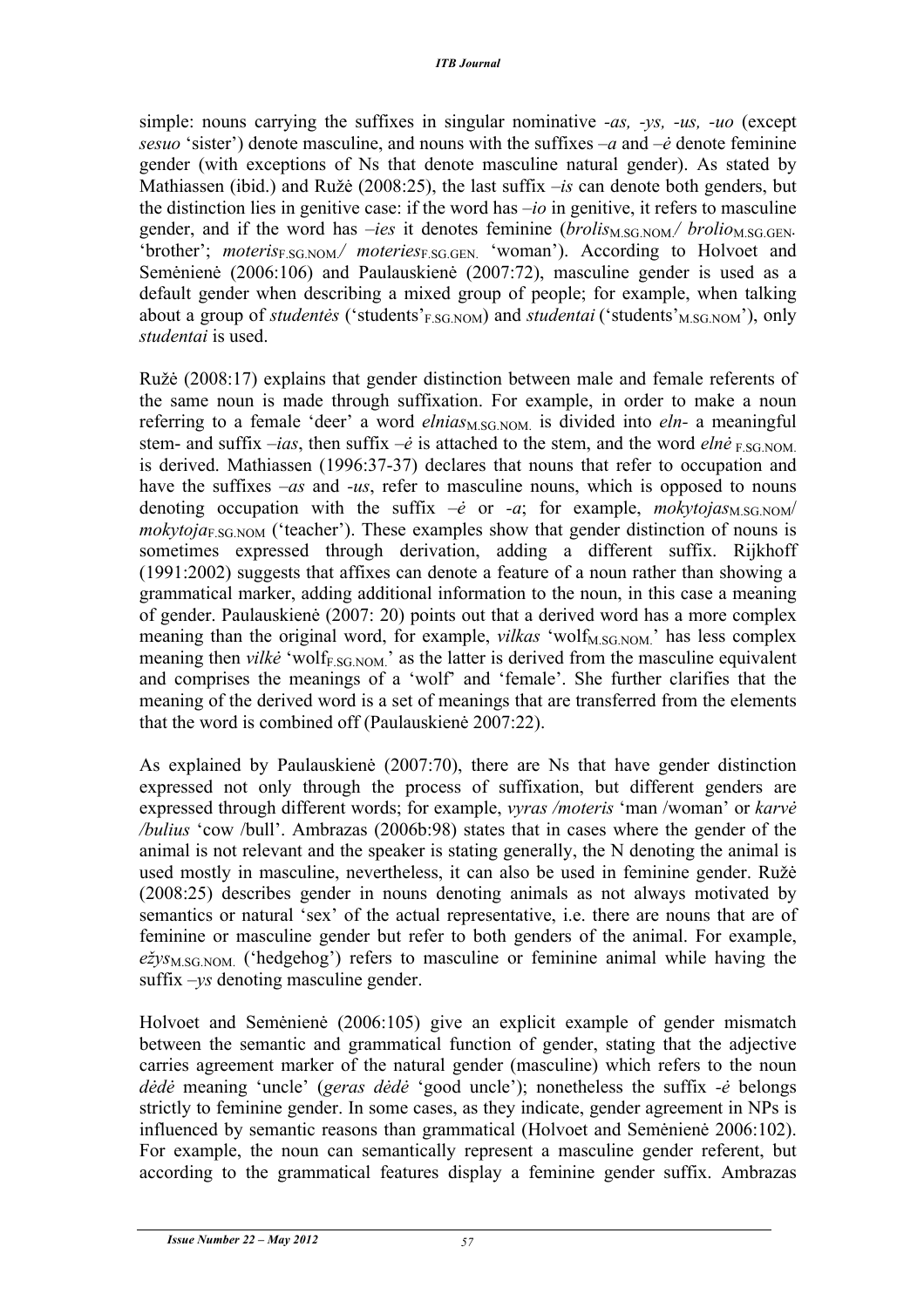(2006b:101), Holvoet and Semėnienė (2006:106), Paulauskienė (2007:70) and Ružė (2008:26) likewise draw the attention to inconsistencies of nouns that describe animate objects; these Ns also follow the pattern of above mentioned *dėdė* ('uncle') and have the suffix of feminine gender, however, these nouns can refer to feminine or masculine referent. For example, *nemokša,* meaning 'person who does not know how to do things,' can refer to female or masculine animate noun and this difference is seen through the agreement markers of controlled units of the phrase like adjectives, demonstratives, numerals etc. *vienas nemokša*<sub>M.SG.NOM</sub> viena nemokša<sub>E.SG.NOM</sub> ('the one who does not know how to do things<sub>M.SG.NOM</sub>'/('the one who does not know how to do things<sub>F</sub>  $SGNOM$ <sup>'</sup>).

Holvoet and Semėnienė (2006:102) explain that there is a conventional agreement between the researchers to assume that all nouns are "associated with the value of gender" and this association is a part of a lexical unit. This study agrees with Holvoet and Semėnienė assuming that animate nouns carry the meaning of natural gender which is stored in the lexicon. Furthermore, as seen from the examples in this section, gender opposition between masculine and feminine can be derived by changing the suffix of the noun and adding additional meaning, as a result, gender agreement falls under derivational morphology.

Payne (1997:108) points out that natural gender is also signified by morphological agreement. Corbett (1991:32), on the other hand, draws the conclusion that in most languages semantic motivation of gender assignment is not the only process, therefore, he suggests seeking formal criteria for gender assignment. The next subsection discusses the notion of grammatical gender that is assigned to inanimate objects.

#### **4.3.2.GRAMMATICAL GENDER**

Payne (1997:107) declares that grammatical gender is perceived by linguists as systems of grammatical organisation of nouns, pronouns and other referential devices and mostly is not connected with natural taxonomy. As Holvoet and Semėnienė (2006:101- 102) explain, the category of gender is motivated by the biological sex correspondence in animate nouns; consequently, the inanimate noun classification into masculine and feminine genders is strictly arbitrary. Holvoet and Semėnienė (2006:105) claim that all inanimate nouns mimic the gender of animate nouns and this is one of the reasons why all agreement markers are transferred to the controlled elements of the inanimate NP the same as they are in animate NP organisation.

According to Kasparaitis (2005:2), inflectional morphemes signify such grammatical aspects as gender, person, case etc., and never change the meaning or grammatical category, most importantly, never changes the semantic meaning of the word. Corbett (1991:115) states that gender is most frequently expressed through inflectional affixation, which is the case in the Lithuanian language. Ambrazas (2006b:98) also indicates that inanimate nouns are ascribed to a certain gender without semantic motivation, corresponding to their stem, case suffixes and modifiers. In other words, there are certain patterns that an inanimate noun follows, which are similar to animate noun patterns, but different in respect of meaning of 'gender' term itself. In animate noun gender assignment semantic meaning, or to be precise - natural gender, is followed, while in the case of inanimate nouns, gender is assigned agreeing with morphological rules. Holvoet and Semėnienė (2006:104) clarify that the main function of grammatical gender is to signal the agreement suffix in the NP. As each noun has to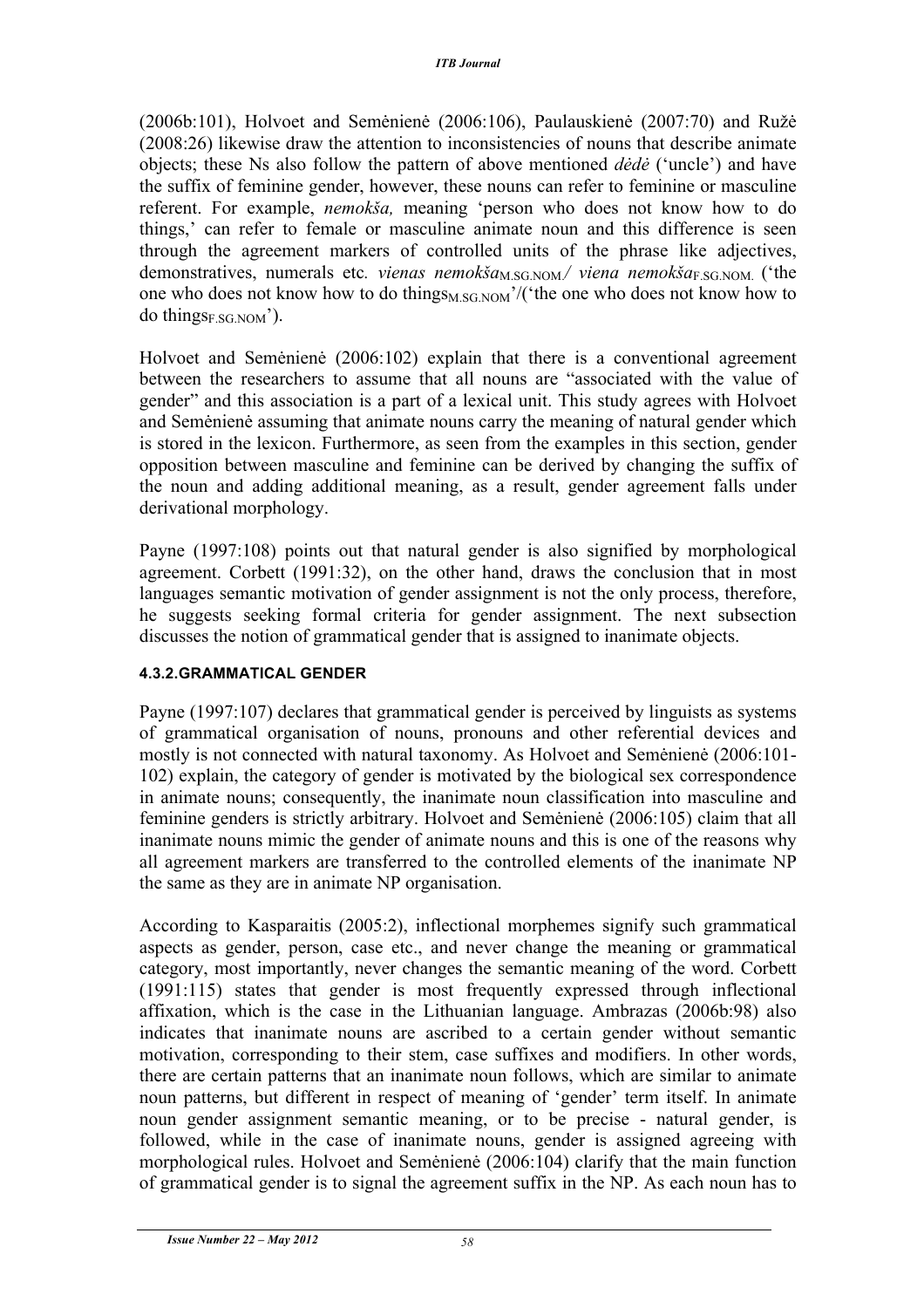carry the classification of gender in the Lithuanian language, inanimate nouns are ascribed to a gender just for syntactic purposes.

#### **4.3.3.GENDER ASSIGNMENT TO LOAN WORDS**

Corbett (1991:203) declares that in most languages that have gender differentiation, the agreement with gender has to be shown and cannot be omitted. Consequently, gender is sometimes a forced element in such cases when the gender of the head of the NP is not specified. The native speaker, on the other hand, has to know what gender to use in the production of speech (Corbett 1991:7). He suggests that there are specific patterns and rules that are followed in gender assignment, hence, native speakers, not consciously knowing the rules of gender assignment, can correctly assign gender to nouns that are not known to them (Corbett 1991:7). As it was discussed in this section, there are two different classifications of nouns, animate and inanimate, and those two classes of nouns follow similar patterns of gender assignment. The problem arise when there are loan words introduced into Lithuanian, as all nouns, animate or inanimate do not possess gender and often there are phonological, orthographical or morphological restrictions to acquiring gender. This section looks at common principles of gender assignment and some data and considerations about gender assignment to loan words.

According to Vaicekauskienė (2007:179), the speaker is using intuitive knowledge of class assignment, which is motivated by natural sex, and consequently gender is assigned through instinctive apparatus rather than following grammatical, phonological or semantic rules in Lithuanian. One of the main reasons for borrowing words is the non-existent equivalent in the base language. As stated by Miliūnaitė (2004:35), if the target language offers one word for several meanings, while the base language offers several words or phrases instead, the target language word is borrowed for combination of those meanings. It can be seen from Vaicekauskienė's findings (2004a: 24), that loanword substitution to Lithuanian equivalents is becoming more lenient in adapting and borrowing English words and purism is not as strict as it was a few decades ago. Moreover, she draws the conclusion that this might be the result of English language being *lingua franca* and therefore the borrowing process in everyday speech is more common than it used to be (Vaicekauskienė 2004a). Additionally, she predicts that if the loanword is used very often and takes over the place of the base language word, it can be added to the list of allowed loanwords (Vaicekauskienė 2007:65).

As pointed out by Senn (1944:110), under the influence of other surrounding languages in various periods of times, the Lithuanian language has encountered the problem of loan word invasion. This problem, as claimed by Senn (ibid.:112), was solved by introducing a translation of a loan word following the prototype of the foreign language, but also obeying the restrictions of the native language, as the result of that, various compounds and phrases appeared in Lithuanian vocabulary. According to Vaicekauskienė (2004a:9), the process and policy of standardising loanwords in Lithuania follow the main principle of purifying the language by excluding loanwords and introducing Lithuanian substitutes. Nonetheless, the phenomenon of borrowing foreign words occurs on a daily basis, hence, the adaptation of an alien item into a base language has to take place.

Corbett (1991:64) states that the semantic characteristics of the noun are sufficient enough to assign gender. However, morphological assignment system overlaps with the semantic motivation in certain ways (ibid.). The regular pattern of gender assignment to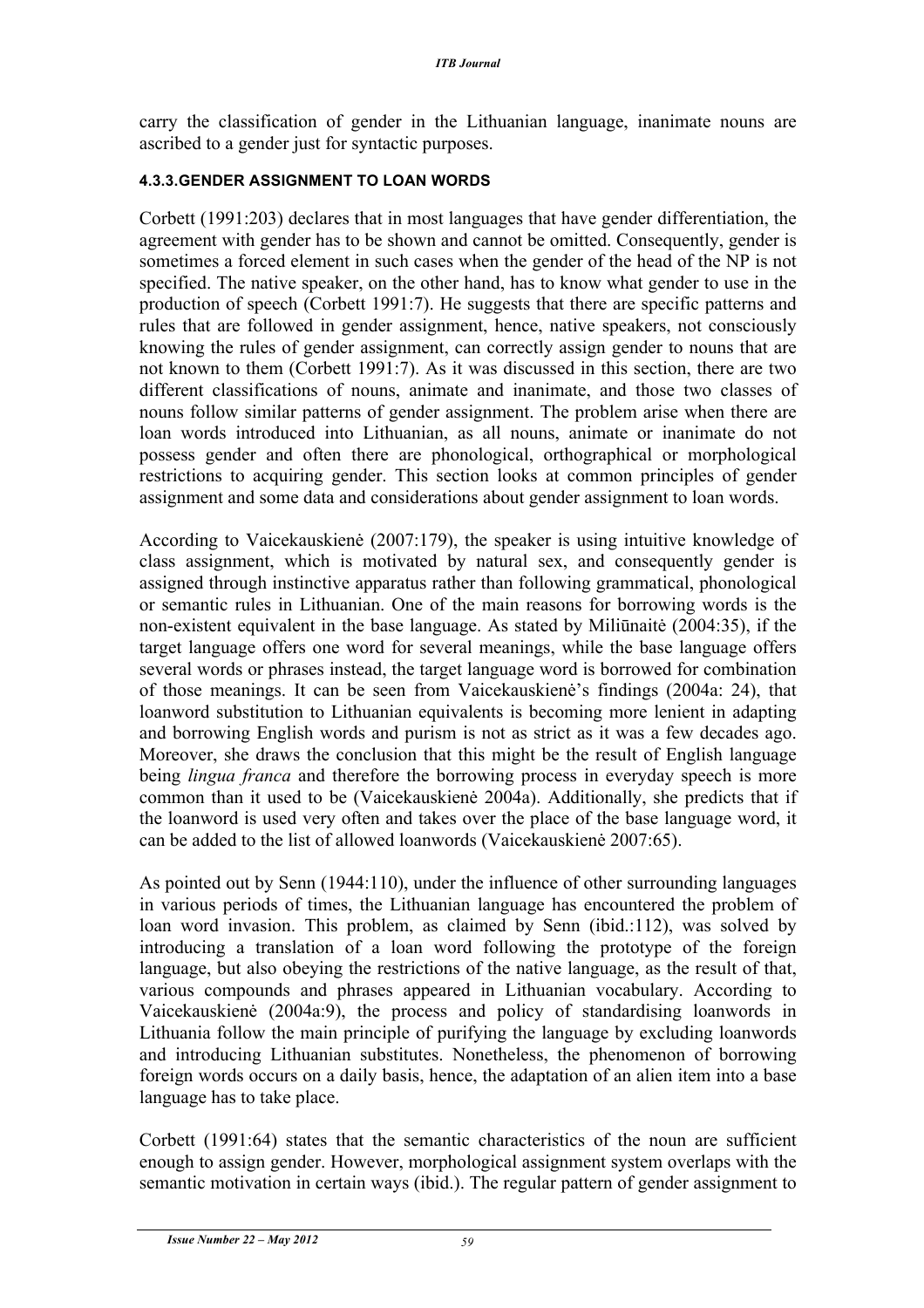borrowed nouns, as explained by Corbett (1991:81), is following regular gender assignment rules as L1 words. According to Ambrazas (2006a:82) and Ružė (2008:26), there are some loan words that have no morphological or grammatical adaptation into Lithuanian discourse as their phonological or orthographic environment does not allow the process of adaptation. These loan loanwords are usually of two kinds: 1) nouns which have accentuated vowels  $-\dot{e}$ ,  $-i$ ,  $-o$ , and  $-u$ ; and 2) nouns which have unaccentuated -*i*, *-o*, and *–u* (ibid.)*.* As Vaicekauskienė (2007:160) clarifies, the nouns that end in vowels, are usually inadaptable to the Lithuanian grammatical environment, therefore they are uninflected. Nevertheless, Vaicekauskienė (ibid.) points out that there are exceptions, when this type of noun is orthographically adapted corresponding with Lithuanian standards, but the process of adaptation usually takes place in the morphological level. She also states that all nouns that are borrowed and have final vowel are subject to being recognised as loanwords, except for the nouns that have the final accentuated *–ė*; these cases are seen as equal language entries and their grammatical adaptation into inflectional and derivational system is rarely questioned (Vaicekauskienė 2007: 162). Ambrazas (2006a:64) adds that accentuated and unaccentuated final *-i*, *-o*, and *–u* are considered to denote masculine gender, while only -*ė* is denoting feminine gender in adapted loan nouns. Ružė (2008:26) similarly draws attention to the fact that nouns with suffix *–ė* which refer to animate objects and the natural gender is known to be masculine, following the semantic rules which supersede the grammatical differentiation, are assigned to masculine gender (Ružė 2008:26).

According to Vaicekauskienė (2004b:67), some borrowing tendencies are seen as derivational processes by the speakers. She indicates that there has been an inclination to consider the last part of a compound or to use an English suffix, adapting it to appear and function as a part of a derivational suffix in Lithuanian (Vaicekauskienė 2004b:67). These are such formations as:

- *-eris*, combined from *–er* and *–is;*
- *-ingas* combined from –*ing* and *–as*;
- *aizeris* combined from –*izer* (phon. */aɪzər/*)and *–is*;
- *-menas; -menė* combined from *–man*(phon. */mæn/*) and *–as*, *-man* and *–ė*;

(Vaicekauskienė 2004b, 2007)

In addition, Ambrazas (2006a:64) and Vaicekauskienė (2007:170) clarified that in the case of the loanwords that are not grammatically or morphologically adapted, the only indication of gender and number is understood from the descriptive words and controlled elements. Ambrazas (2006a:64) and Vaicekauskienė (2007:170) denote that all loanwords that are borrowed into the Lithuanian discourse have gender assigned to them, however the notion of gender does not denote 'sex' of the object and is assigned only for syntactic purposes. Corbett (1991:72) states that some loan nouns fall under regular declension type of a base language, therefore, the gender is assigned according to the declension rather than semantic meaning. In order to investigate gender relations with the type of declension, the next section discusses case and declensions.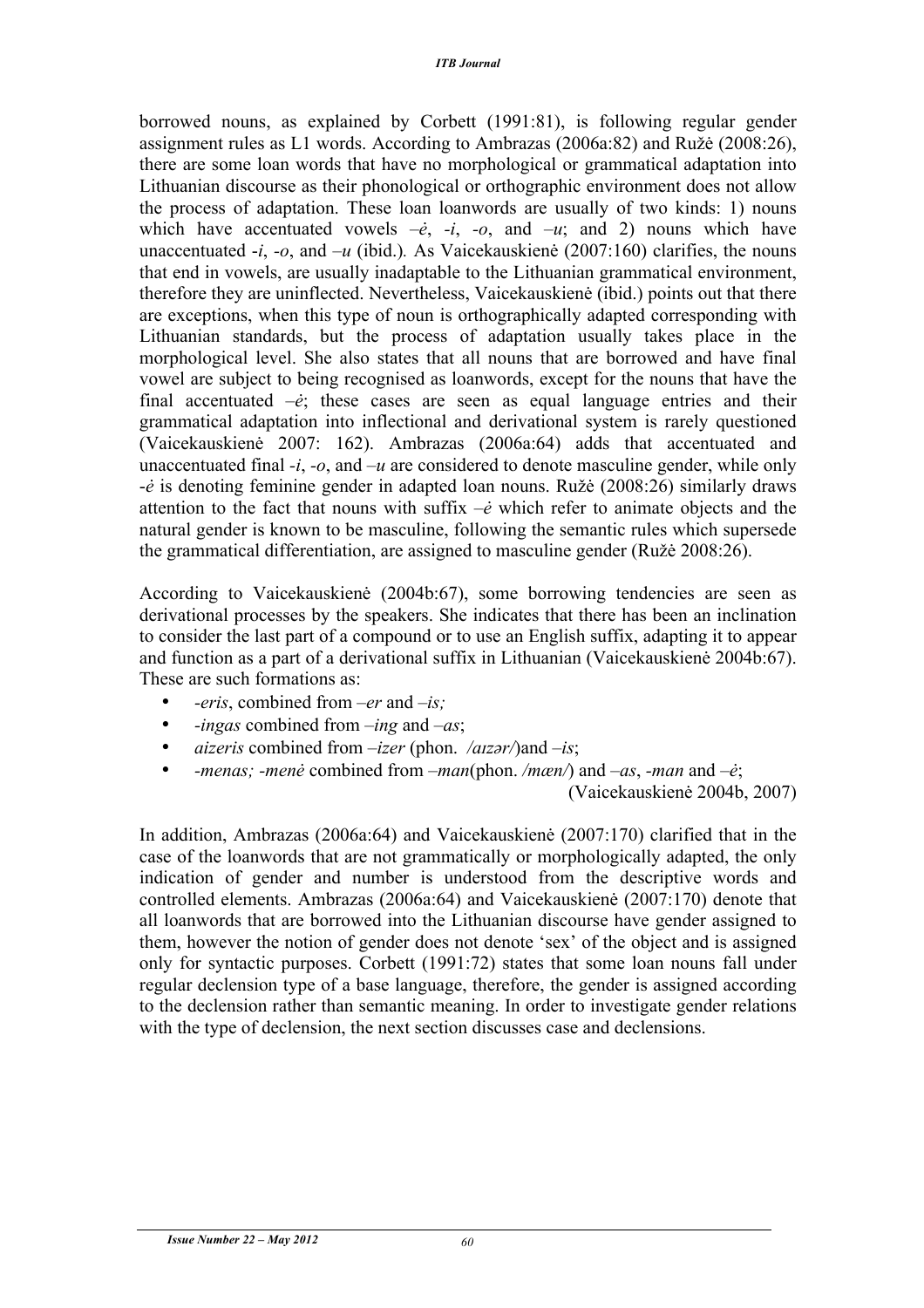### *4.4. CASE AND DECLENSION*

Case and declension categories are considered to be under the domain of inflectional morphology (Ambrazas 2006a; Paulauskienė 2007). This section outlines the declensions in detail, but the cases of the Lithuanian language are just mentioned briefly, as the main concern of this study does not lie in syntactic organisation of the noun phrase, but rather in morphological processes of the noun.

According to Ružė (2008:26) and Ambrazas (2006b:106), cases are used for expressing syntactic relationship between words in the phrase and the sentence levels in the Lithuanian language, therefore, the noun always occurs in a certain case in accordance with the semantic requirements. In Lithuanian there are six cases that denote relations between the nouns and the rest of the constituents of the phrase or a sentence: nominative (NOM), genitive (GEN), dative (DAT), accusative (ACC), instrumental (INS) and locative (LOC) (Ambrazas 2006b:106; Kasparaitis 2005:3; Mathiassen 1996:38; Paulauskienė 2007:77; Ružė 2008:27). Vocative is considered in some literature to be the seventh case, nonetheless as Ambrazas (2006b:106) and Kasparaitis (2005:3) declare, this case does not refer to any syntactic function and is used more as a stylistic device. These cases show certain syntactic relations and they are expressed through different suffixes. Declension classes are organised according to the patterns how nouns are inflected in certain case, which is discussed below.

As stated by Ambrazas (2006b:123), Kasparaitis (2005:3-4), Paulauskienė (2007:86) and Ružė (2008:49), declensions in Lithuanian are ascribed according to the last vowel of the stem, which occurs in the plural of the dative case and there are five main declensions which are further divided into twelve paradigms. This study, however, will follow only the five declension classification as done by Ružė and Paulauskienė, as the division into paradigms is not necessary for the research. Moreover, Paulauskienė (2007:86) and Ružė (2008) declare that declensions are ascribed following the nominative and dative cases in singular, rather than nominative in singular and dative in plural. These minor inconsistencies do not influence the results of the study, consequently, Ružė's (2008) and Paulauskienė (2007) declension classification is considered valid for the analysis of the data.

Paulauskienė (2007:86) adds that declensions are enumerated according to the number of words that fall under the specific declension. As Kasparaitis (2005:4) clarifies, all declension classes and paradigms are combined in relation to phonological similarities of the noun suffixes. All five paradigms are presented in Table 1 (adapted from Ambrazas 2006b, Kasparaitis 2005, Paulauskienė 2007, and Ružė 2008).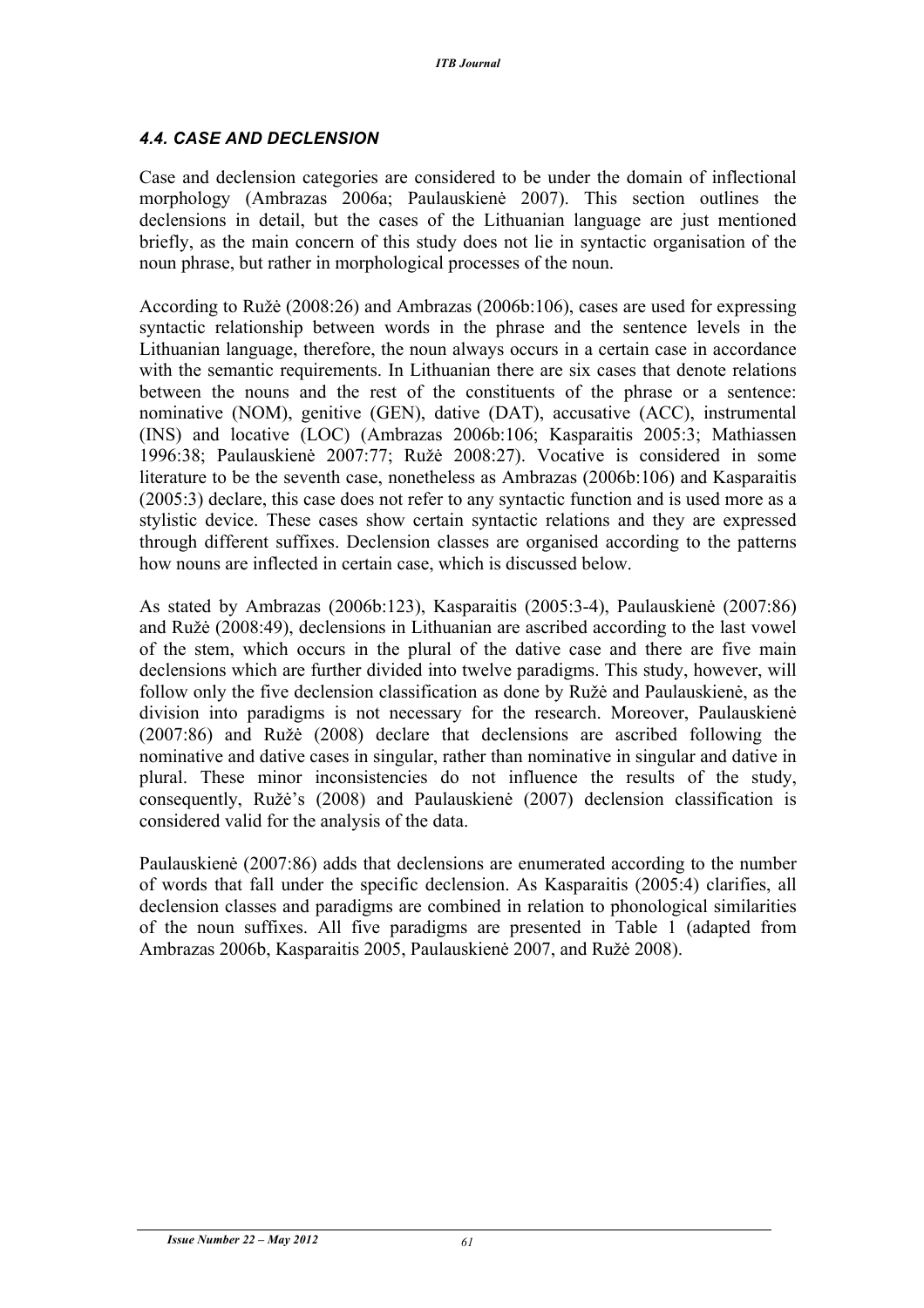|          |            | <b>Declension</b>         |                         |                 |                      |                    |  |
|----------|------------|---------------------------|-------------------------|-----------------|----------------------|--------------------|--|
| Number   | Case       |                           | H                       | Ш               | IV                   | V                  |  |
|          |            | $-(i)$ as, $-is$ , $-ys$  | $-i$ , $-i$ , $-i$      | $-$ is          | $-(i)us$             | $-uo. -\dot{e}$    |  |
|          | NOM.       | $-(i)$ as, $-is$ , $-ys$  | $-i$ , $-i$ , $-i$      | $-is$           | $-(i)us$             | $-uo$ . $-\dot{e}$ |  |
|          | GEN.       | $-(i)$ o                  | $-(i)$ os, $-$ ės       | -ies            | $-(i)$ aus           | $-S$               |  |
|          | DAT.       | $-i)$ ui                  | $-(i)ai, -ei$           | $-iai$ , $-iui$ | $-i)$ ui             | $-iui$ . $-iai$    |  |
|          | ACC.       | $(i)q. -j$                | $-(i)a, -e$             | -į              | $-(i)u$              | $-i$               |  |
| Singular | INS.       | $-(i)u$                   | $-(i)a, -e$             | -imi            | $-(i)$ umi           | $-iu$ , $-ia$      |  |
|          | LOC.       | $-e$ , $-yje$ , $-uje$    | $-(i)$ oje, -ėje        | $-yje$          | $-(i)$ uje           | $-yje$             |  |
|          | VOC.       | $-e, -ai, -(i)au, -i, -y$ | $-(i)a, -i, -e$         | -ie             | $-i)$ au             | -ie                |  |
|          | <b>NOM</b> | $-i$ ) $ai$               | $-(i)$ os, $-$ ės       | $-ys$           | $-\bar{u}s$ , $-iai$ | $-ys$              |  |
|          | GEN.       | $-(i)u$                   | $-(i)u$                 | $-(i)u$         | $-(i)u$              | $-u$               |  |
|          | DAT.       | $-(i)ams$                 | $-(i)$ oms, $-$ ėms     | $-ims$          | $-ums, -iams$        | $-ims$             |  |
| Plural   | ACC.       | $-(i)us$                  | $-(i)$ as, $-es$        | $-is$           | $-(i)us$             | $-$ is             |  |
|          | INS.       | $-(i)$ ais                | $-(i)omis, -\dot{emis}$ | $-imis$         | -umis, -iais         | $-imis$            |  |
|          | LOC.       | $-i)$ uose                | $-(i)$ ose, -ėse        | $-vse$          | $-(i)$ uose          | $-vse$             |  |

#### **Table 1:** *Lithuanian noun declensions*

According to Ružė (2008:49) and Paulauskienė (2007:86), the first declension is comprised of Ns that are of masculine gender and have suffixes *–as*, *-ias*, *-is*, and *–ys* in the singular of the nominative case and *–(i)o* in the singular of dative. They further clarify that this declension usually consists of nouns that have as *a* or *ia* as the last vowel of the stem (Ružė 2008:49, Paulauskienė 2007:86). As Ružė (2008:50) and Paulauskienė (2007:86) declare, the second declension consists of Ns that have *–(i)a*,  *ė*, and *–i* as their suffixes in the SG. NOM. and *–(i)os* and *–ės* in SG. DAT., also having *o*, *io* and *ė* as the last vowel of the stem. These nouns are mostly of feminine gender and only a small group of masculine nouns fall under this declension, like  $\frac{d\dot{\theta}}{dx}$  SG NOM. 'uncle' or *Smetona* <sub>M.SG.NOM.</sub> which denotes a last name of a male individual (Ružė 2008:50). The third declension consists of Ns that have *-is* in the SG. NOM. and *-ies* in SG. DAT. (Ružė 2008:52; Paulauskienė 2007:87). Moreover, these Ns have *i* as the vowel of their stem and are mostly of feminine gender (ibid). The fourth declension, as stated by Ružė (2008: 53) and Paulauskienė (2007:87), contains nouns that denote masculine gender and have in SG. NOM. *–(i)us* while in SG. DAT. *–(i)aus* suffixes. All of these nouns have *u* and *iu* as their stem vowels (ibid.). Finally, the fifth declension comprises all nouns that have suffixes *-uo* and *ė* in the SG. NOM. and *-s* in the SG. DAT. (Ružė 2008:55; Paulauskienė 2007:87). These are the nouns that have *-en*, *-n-*, and *-er* vowel, vowel and consonant combinations in the stem and denote masculine gender, except for the two feminine gendered words *duktė* 'daughter' and *sesuo* 'sister' (ibid.). meaning 'uncle'. **Number Case**

As claimed by Holvoet and Semėnienė (2006:103), gender is one of the aspects that determine the noun's declension paradigm and its suffixes and not only in the nominative case, therefore, the gender can be determined according to the suffix. Nevertheless, there are exceptions in determining gender following this principle; a few nouns in Lithuanian language have feminine gender suffix, however, the semantic meaning of it denotes a masculine referent, as mentioned above in the example of *dėdė* meaning 'uncle'.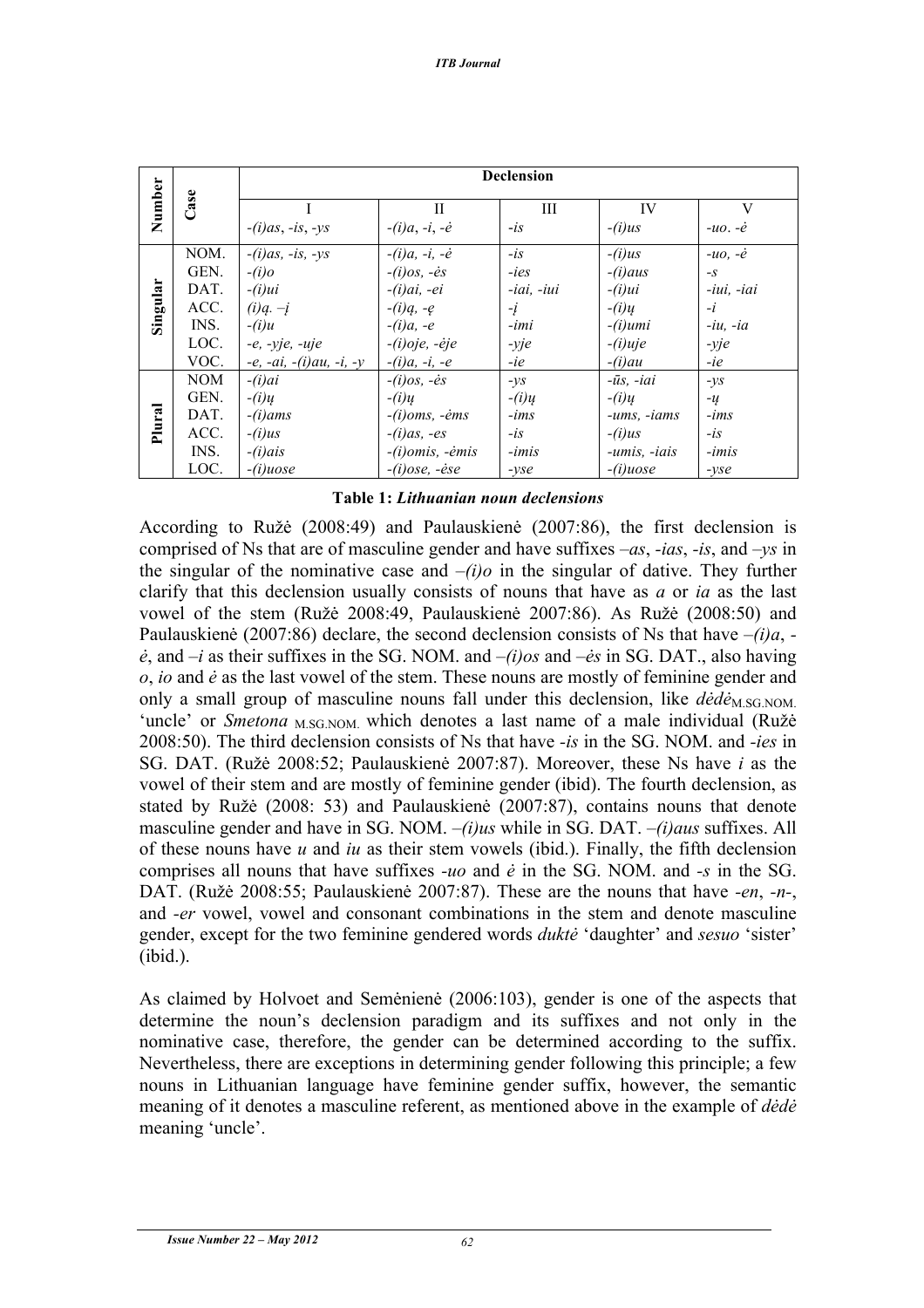Ambrazas (2006b:124) explains that in Modern Lithuanian there is a tendency to combine or merge the declensions using more common patterns, and this process is encouraged by the existence of identical inflectional forms in several declensions. He draws the conclusion that this is the reason why the declension system in Modern Lithuanian is becoming less complicated (Ambrazas 2006b:124). This might be the reason why some of the declension classes have more nouns than others. Furthermore, this can be a valid explanation why some gender suffixes are assigned more often than others.

### *4.5. NOUN DERIVATIONAL RULES*

As stated before in this study, gender is considered to fall under derivational rather than inflectional classification in certain circumstances, therefore, some derivation rules and restrictions need to be addressed. Ružė (2008:58) declares that mostly words in Lithuanian are derived through morphological preffixation and suffixation, and compounding is used occasionally. Mostly used, as described by Ružė (2008:58-69), is the suffixation method to create nouns. He also points out that there are hundreds of suffixes that can be used to derive new Ns and most of them have masculine and feminine equivalents if they denote animate nouns, and the gender of other nouns depends upon the semantic meaning of the derivative (Ružė 2008:58-69). For example, there is a category of suffixes specifically to derive a different gender from the existing nouns: a) using different suffixes, like *–ininkas*, denoting profession, and a feminine suffix *–ė*, denoting feminine gender, to derive a female equivalent from the nouns that describe a person; b) *-ienė* and *-iuvienė* to derive feminine equivalents from masculine nouns denoting people; and c) *–inas* to derive masculine equivalents from feminine names of the animal (Ružė 2008:67):

| (5) | Lithuanian (Ružė 2008:67)<br>darb-inink-ė<br>work-er-F.SG.NOM<br>'female worker'           | (6) | Lithuanian (Ružė 2008:67)<br>graf-ienė<br>count-F.SG.NOM.<br>countess' |
|-----|--------------------------------------------------------------------------------------------|-----|------------------------------------------------------------------------|
| (7) | Lithuanian (Ružė 2008:67)<br>puodž-iuvienė<br>potter-F.SG.NOM.<br>'the wife of the potter' | (8) | Lithuanian (Ružė 2008:67)<br>lap-inas<br>fox-M.SG.NOM.<br>'male fox'   |

Each suffix that is used to derive nouns has a meaning, and if the noun is inanimate, gender is assigned automatically according to the grammatical form of the suffix. Ružė (2008:58-69), for example, lists only a few suffixes that can be used to derive different nouns as all of them cannot be listed due to their vast number. Nevertheless, it can be seen from a few examples given by Ružė (2008) that the suffix determines the gender of the inanimate noun in the derivative. For example, some suffixes that are classified into the category of denoting tools have feminine gender like *–yklė* (*šaudyklė* 'shuttleF.SG.NOM.'), but the majority has masculine *–eklis*, or *-tukas* (*žarsteklis* 'rake<sub>M.SG.NOM</sub>.'/ *plaktukas* 'hammer <sub>M.SG.NOM</sub>.') (Ružė 2008:63).

The rules of noun derivation consists of numerous suffixes which are listed in the literature, however, this is just a brief overview and the main rules and principles are enough to conduct the analysis. The next section discusses the organisation of the noun phrase.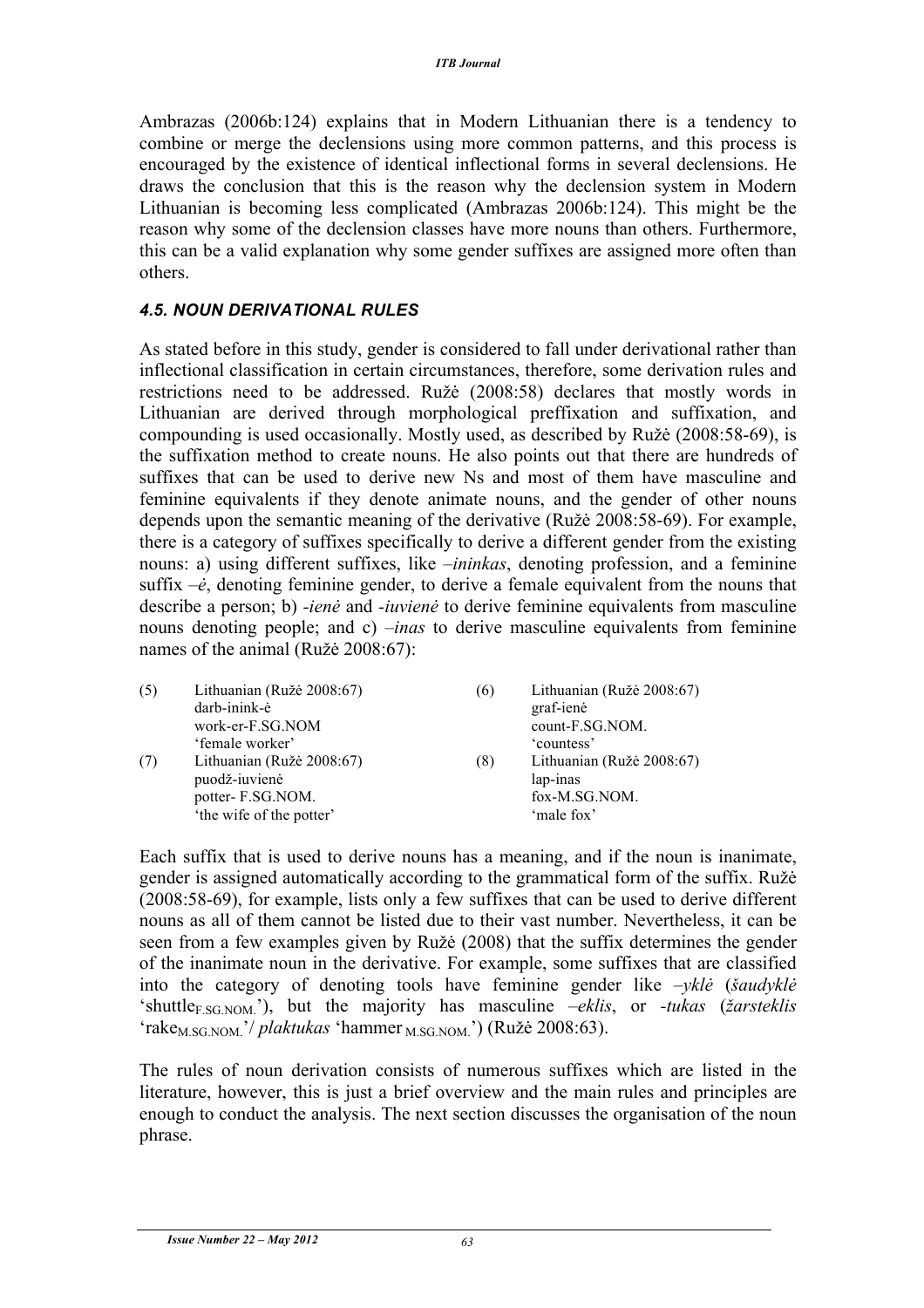### *4.6. THE ORGANISATION OF A NOUN PHRASE*

Rijkhoff (2002:23) points out that the inner organisation of a NP can be significantly different in respect to other NPs. It is also claimed that a spoken language and its NPs are less complex in grammatical structure compared to the written noun phrases (Rijkhoff 2002:23; Linell 1982, Perkins 1992:89). This study is not concerned with complex noun phrases as the data was collected from spoken language, therefore, all the examples that were gathered are presented in a noun phrase containing an adjective and a loan noun that were used by the speaker.

Di Sciullo and Williams (1987:23) explains that the morphological and syntactic head is determined by its control over other constituents and Haspelmath (2002:90) presents the syntactic head or the 'controller' of the phrase having such properties and functions:

- Being the "morphosyntactic locus;"
- Having control over the constituents of the phrase;
- Agreeing with the rest of the constituents in person/number.

Consequently, the head of the NP is the noun, which is the case in Lithuanian language as a noun is the main unit carrying meaning while other constituents of the phrase follows syntactic characteristics of the noun.

Syntactic relations, as stated by Paulauskienė (2007:25) are interrelated with morphological forms of the word, therefore, sometimes it is hard to separate the two domains. Nevertheless, syntactic relations always follow the hierarchy of the noun phrase in the Lithuanian language. As mentioned in this section, the noun carries the information of gender, number and case together with the meaning of 'a thing' (Kasparaitis 2005:3). Ambrazas (2006b:134), Paulauskienė (2007:64) and Ružė (2008:72) argue that adjectives (ADJ) are words denoting the qualities of an object, according to the syntactic rules they have to agree with head of the phrase and, as a result, they are inflected for gender, number and case the same as the head noun. It can be seen from this characterisation, that the noun is the head of the noun phrase in the Lithuanian language, controlling other constituents, in this study mostly adjectives.

Ambrazas (2006b:138) and Ružė (2008:78) claim that adjectives also have comparative and superlative forms and have different declensions, however this information is not used in the research and therefore not presented.

### *4.7. SUMMARY*

This section discussed the grammatical characteristics of the Lithuanian noun for the purpose of better understanding the processes and restrictions imposed upon the loan word while adapting it into the Lithuanian discourse. Number, semantic gender, grammatical gender, gender assignment rules to loan words, case, declension, noun derivational rules, and the organisation of the noun phrase were presented.

It was established that Lithuanian nouns are inflected by two numbers: singular and plural, which denote the opposition between semantic meaning of 'one' and 'more than one'. According to Holvoet and Semėnienė (2006:120), in the Lithuanian language 'gender' is motivated on the basis of semantic differentiation and this explains the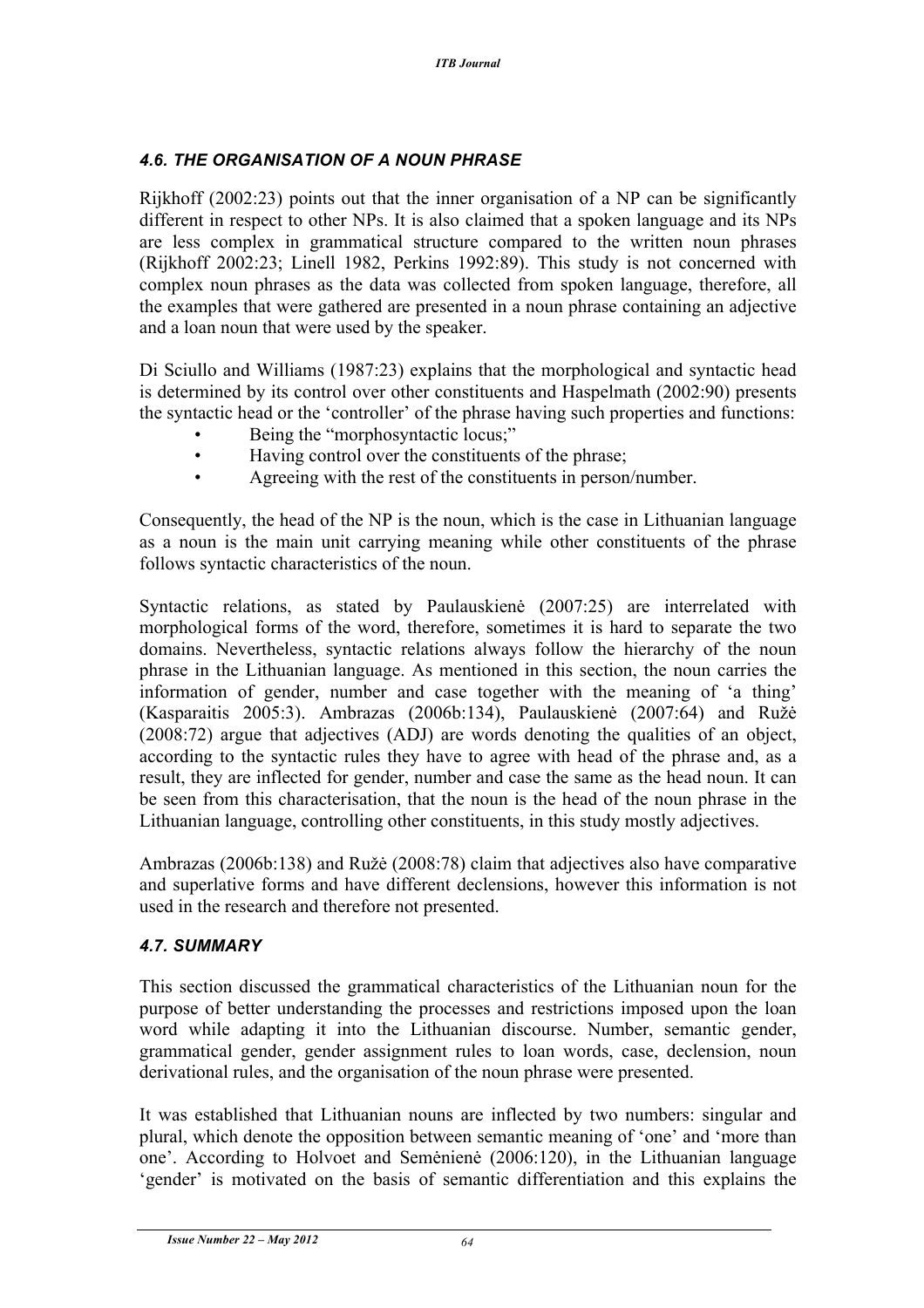overlapping grammatical and natural genders of the Ns in most cases; additionally, they argue that this correspondence is the basis of the gender differentiation into two, masculine and feminine gender classes (ibid.). They further clarify that the distinct suffix of gender classes support the requirements that are usually made for grammatical categories, therefore 'gender' can be seen as carrying two different functions: a) denoting a semantic category of masculine and feminine distinction, and b) conveying the grammatical category of agreement (Holvoet and Semėnienė 2006:204).

As Paulauskienė (2007:70) states, all nouns can be classified into three main classes following gender assignment rules and classification: a) humans, b) animals, and c) all other nouns denoting objects, names of actions etc. This classification is made according to the rules applied while distinguishing and assigning gender. Humans are assigned gender following the corresponding biological gender; and inanimate nouns, names of actions etc. acquire gender corresponding with morphological and phonological similarities to animate nouns. Ambrazas (2006b:98) declares that, following the stem, case suffix and modifiers, the inanimate nouns acquire specific gender.

In the section discussing loan nouns and their integration into the Lithuanian language, it was established that there are specific patterns that are similar to gender assignment for Lithuanian nouns. As stated by Ružė (2008:58) there are some nouns that are indeclinable in the Lithuanian language and all of those nouns are of foreign origin. These nouns have accentuated vowel suffixes  $-\dot{e}$ ,  $-i$ ,  $-o$  and  $u$ , un-accentuated vowel suffixes  $-i$ ,  $-i$ , and  $-i$ , and proper nouns that refer to last names of women and end in consonants (Ružė 2008:58). All of these nouns, as expressed by Ružė (2008), are ascribed to certain genders following semantic and grammatical rules while all other borrowings follow the classification corresponding the similarity between L1 and L2 words. As Vaicekauskienė (2007:223) explains, Lithuanian and its grammar is highly influential and a strong system, therefore borrowed words are easily integrated into the speakers' discourse; the adaptation process follows the main rules of morphological derivational and inflectional principles and keeping the authenticity of the Lithuanian grammar.

In Lithuanian there are six cases that are closely related to five declensions and all nouns are classified into one of them. As discussed, all five declension classes are closely related to gender and nouns are ascribed into a certain declension according to gender, stem vowel and case suffixes.

Some derivational processes were discussed in section 4.5. In Lithuanian, as gender assignment for animate nouns follows derivational processes, some of the rules were overviewed. As Kasparaitis (2005:2) declares, the main function of suffixes in the Lithuanian language is to show syntactic relations between the words like accusative case, gender or number in the phase or sentence levels. The same suffix, as stated by Kasparaitis (ibid.), can carry more than one grammatical distinction and a different meaning at the same time. Therefore, when a noun is said to have masculine gender, it inevitably belongs to a certain declension, following certain inflectional and derivational patterns.

As seen from the short overview of the noun phrase organisation, the noun is the controller of the syntactic characteristics of the entire phrase. All other units, such as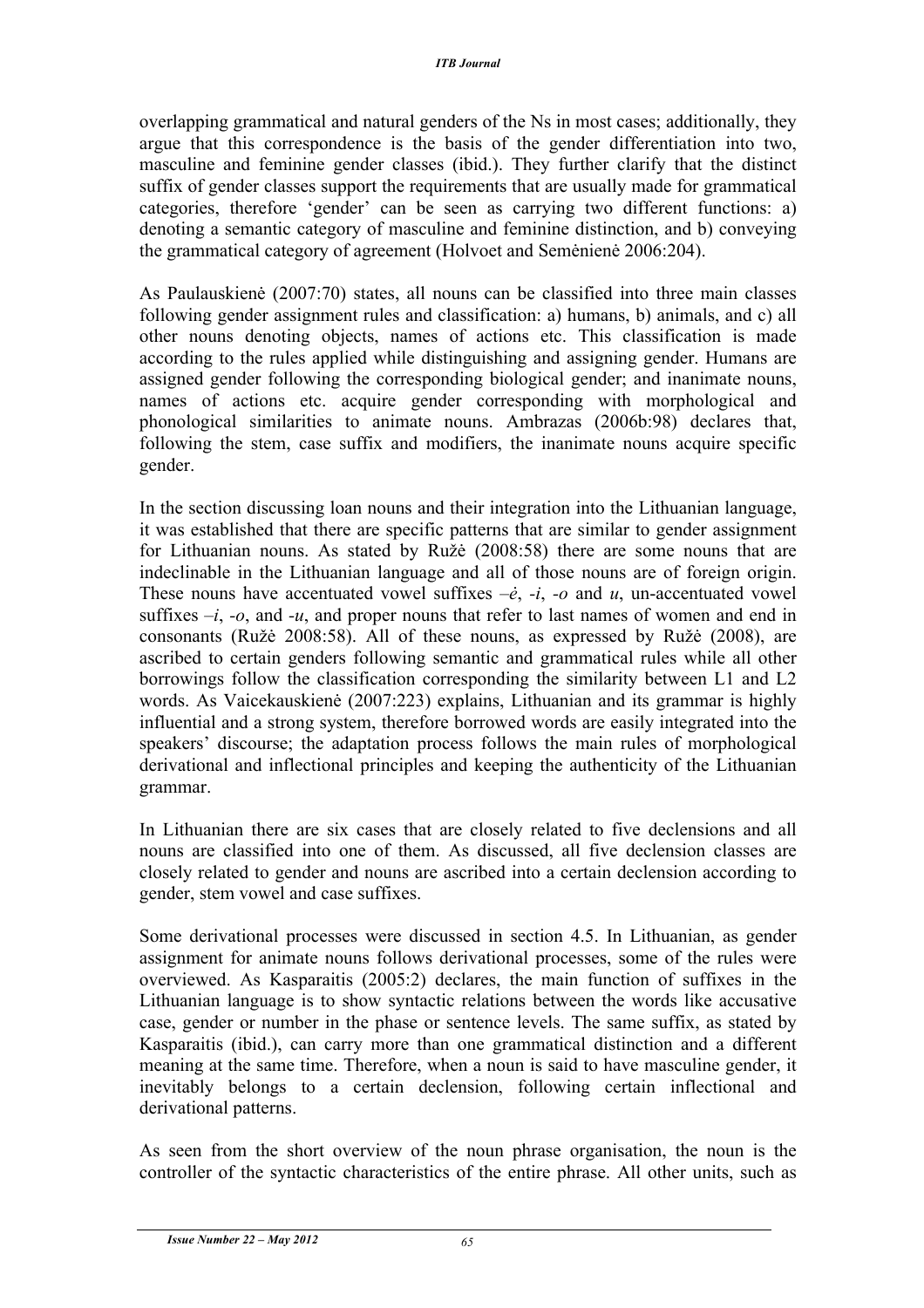determiners, numerals, adjectives etc. have to agree with the noun and express the same syntactic restrictions. However, it needs to be pointed out that in some cases, as mentioned in the gender section, some nouns that have masculine semantic gender, but are expressed through feminine grammatical gender, transfer the semantic gender to other constituents of the phrase.

### **5. GENDER ASSIGNMENT ON ENGLISH LOAN NOUNS IN LITHUANIAN**

### *5.1. INTRODUCTION*

In this study the main question is the assignment of gender to English loan nouns when they are used in Lithuanian discourse. As mentioned in section 4, there are certain grammatical and semantic patterns that occur while assigning gender. This depends on the noun whether it is animate or inanimate, on the last vowel of the stem, and there are certain emerging patterns involving suffixes which were combined from L1 and L2 morphemes.

Overall, 88 phrases with loan words were collected which occurred 305 times during the informal interviews. After the gathered data was processed, some patterns occurred in loan word adaptation. All of these phrases were organised according to the suffix used and there were 28 phrases used with masculine suffix *–is*, 51 phrases used with masculine suffix *–as*, 5 phrases used with feminine suffix *–ė*, and one phrase that the noun was adapted to correspond with Lithuanian noun having only plural and masculine gender with the suffix *–iai*. This information with all examples is presented in Appendix 1 (Table 1, Table 2, Table 3, and Table 4). All of these findings are discussed in this section analysing the loan nouns according to the classification animate/ inanimate, and corresponding the emerging patterns using suffixes that were derived from English and Lithuanian. This study adapts the model of Construction Morphology and some features of the Morpheme-based Model as discussed in section 3. These two models were merged into one model called the Integrated Construction Morphology Model and this is presented in the next section.

### *5.2. ADAPTED MODEL*

As discussed in section 3, this research will be following the Construction Grammar model, in particular Construction Morphology, and the Morpheme-based Model. For an optimal analysis and the detailed representation of processes, both models are combined to form a unitary system. This section discusses the correlation between the two models and presents schemas following which the analysis is conducted. There is no unitary agreement between the models and scholars following these models, whether morphemes are, or are not, listed in the lexicon as conveying separate meanings. Di Sciullo and Williams (1987) discuss the notion of listedness of the elements whose meanings cannot be predicted, as a result, they have a separate entry in the lexicon. This unpredictability concerns the meanings of morphemes (ibid.). Goldberg (1995:4) correlates Morpheme-based and the CG theories by agreeing with Di Sciullo and Williams and calling these 'listemes' constructions. Goldberg (1995) clarifies this by agreeing with Saussure (1916) that morphemes are constructions as they cannot be broken down to smaller parts; they also carry specific meaning and this meaning cannot be predicted from their form.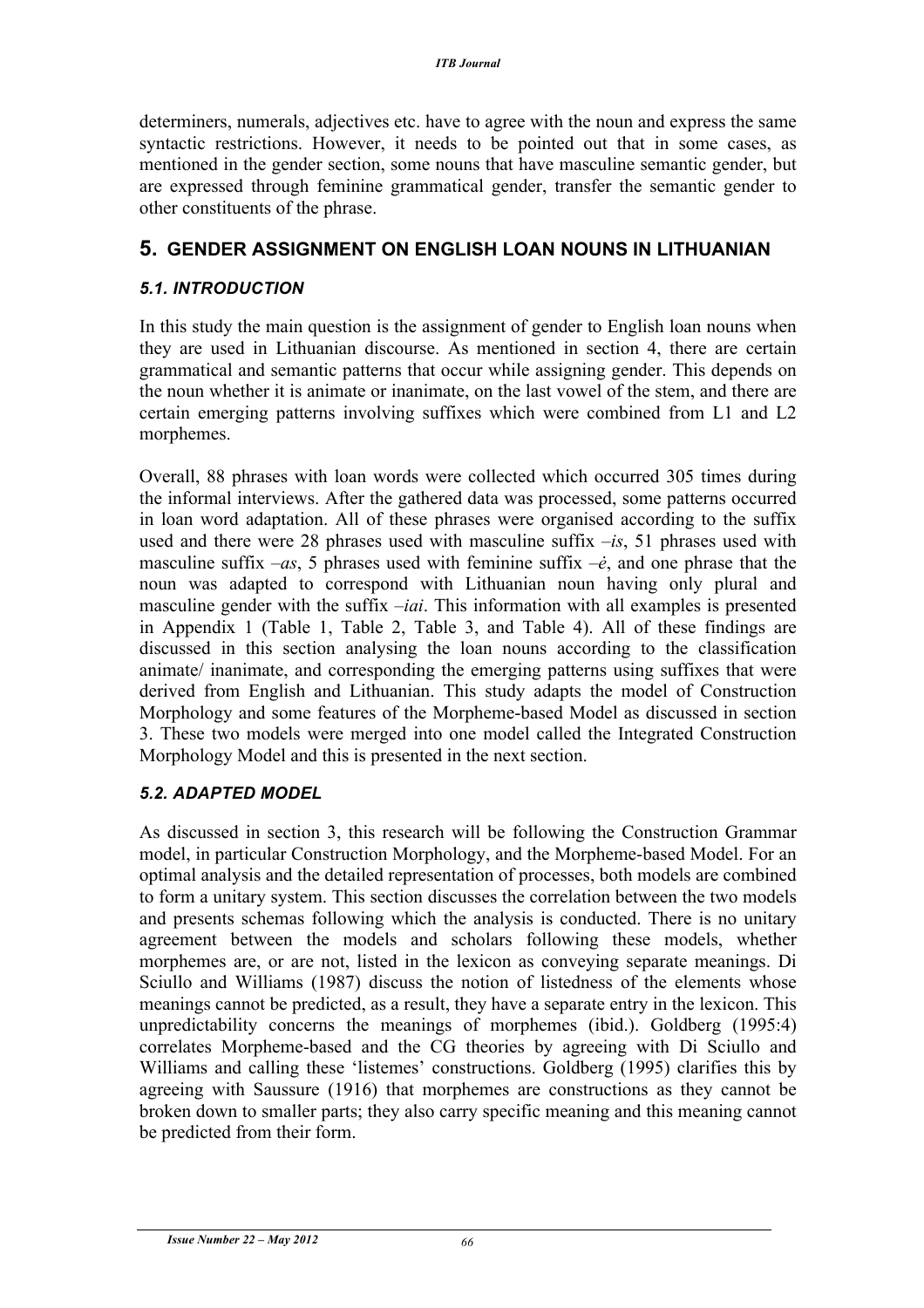Additionally, it has been discussed in early scholarly work by Wierzbicka (1988:1) that morphemes, bound or free, as well as constructions, carry a specific meaning; this is motivated by structural semantic differences existing between similar or related constructions pointing out that language is cohesive structure in which every unit in every subsystem is bound to be meaningful like words, grammatical rules or intonations. Following the above mentioned points of view, both models, Morphemebased and Construction Grammar, can be adapted as valid theoretical basis for the analysis.

As described by Jackendoff (2002) and Booij (2010), the architecture of the construction processes correlate three main levels of word: phonological, syntactic and semantic. These three levels contribute to the form and meaning of the word. This model's limitation is the non-existent level of morphological representation, which is needed to explain and analyse the phenomenon of word insertion from one language to another. Lithuanian is a highly inflectional language and most of the derivational and inflectional processes need to be analysed using morpheme-by-morpheme glosses, therefore the MbM is the ideal model for this purpose. In section 3 a tripartite architecture was presented which shows the correlation between the three word levels (see Figure 1). The morphological level can be added to this schema to include the interface levels between the phonology, syntax and semantics. This is presented in the Figure 3.

This structure shows how morphological formation rules influence the morphological system, which ultimately influences other three levels. Taking into consideration the phonological constraints, morphological rules form the word through the processes of word formation. Consequently, following the rules of syntactic interface, the morphological system is adapted into the syntactic environment. As morphemes carry meaning and the word is a construction of morphemes, the semantic level is directly influenced by the morphological system through the morpho-conceptual interface rules. This structure shows that all three levels - phonological, syntactic and semantic - are influenced by morphological structure and accordingly, morphological structure is influenced following the rules and constraints of the other three systems.

As the Construction Morphology model has its limitations in presenting a clear relation between the meaningful morphemes in the word structure, a new model is proposed and will be referred to as the Integrated Construction Morphology Model (ICMM).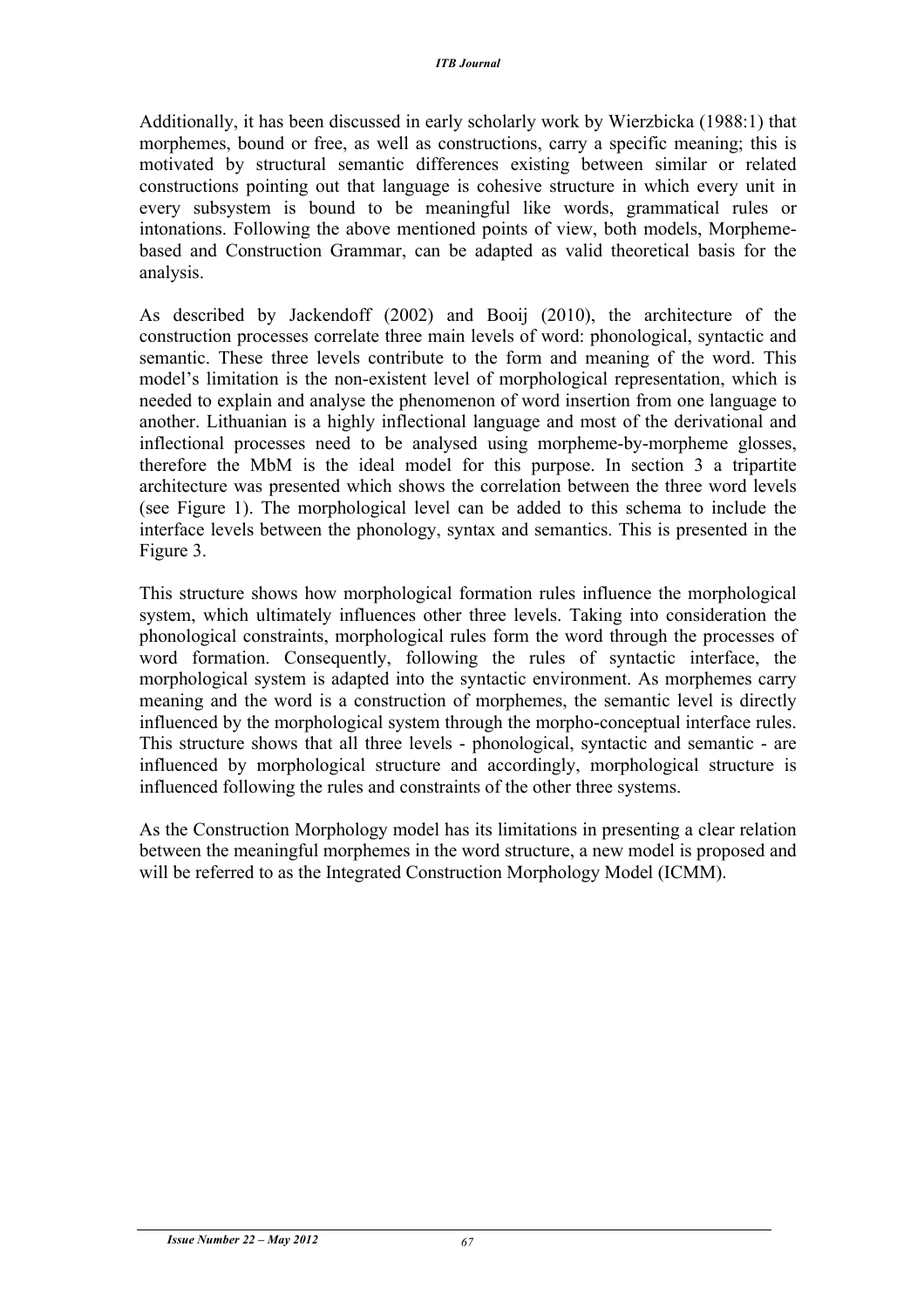

**Figure 3:** *Adapted schema of four level architecture*

When adapting the tripartite parallel architecture, the lexical representation needs to be reviewed also, to match the needs of the analysis, following the MbM. In this research phonological notations will be used when needed, however in the most cases only the spelling will be presented. This is presented in Figure 4 where notation from Figure 2 is adapted to represent construction phenomenon and notation form example (2) is adapted for morpheme processes;  $\omega$  stands for phonological word,  $\sigma$  stands for a syllable, *W* stands for a transcribed word, *m* stands for morpheme and  $\leftrightarrow$  stands for 'correspondence':



**Figure 4:** *The adapted lexical representation of dog*

As this research is mostly concerned with the processes of morphological adaptation, phonological representation is rarely used. Therefore the simplified lexical representation will be used, omitting phonological level following the meanings of Figure 4: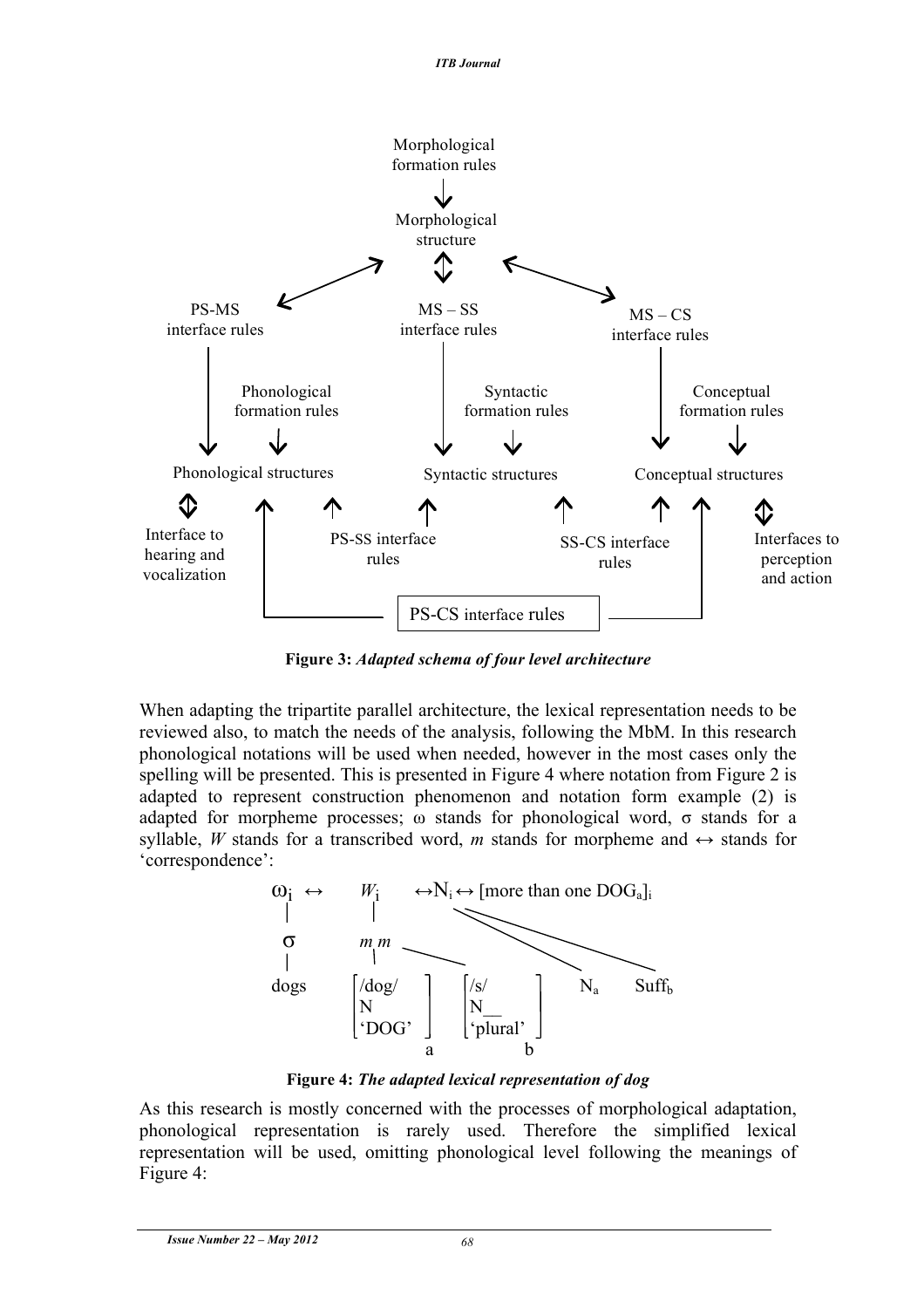

**Figure 5:** *The simplified lexical representation of dog*

The schemas in Figure 4 and Figure 5 are the main two schemas that will be used in the analysis in order to represent phonological, morphological, syntactic and semantic processes.

To conclude, the ICMM, which fuses the elements of the MbM, helps to show interrelation between morphemes and syntactic rules that need to be adapted in the syntactic interface and CM's main theory is adapted to show the correlation between phonology, morphology, syntax and semantics. Both models on their own could not give the flexibility to show all of the processes at once and their main ideas do not reflect the complex differentiation of gender in Lithuanian language.

#### *5.3. ANIMATE LOAN NOUNS*

Out of all phrases collected during the research there were 17 Lithuanian phrases with the English loan word denoting animate objects, more accurately, human beings. Out of these phrases there are 14 that denote masculine gender, like in example (9) and that denote feminine gender referents such as in example (10):

| (9) | a.          | English<br>big loser<br>$big$ 'lu:sə $\vert$                                                  |            | $(10)$ a. English<br>usual<br>  'juːʒʊəl                              | member<br>'membə                                          |
|-----|-------------|-----------------------------------------------------------------------------------------------|------------|-----------------------------------------------------------------------|-----------------------------------------------------------|
|     | b.          | Lithuanian with a loan word<br>didel-is<br>$big_{-M.SG.NOM}$ loser- $M.SG.NOM$<br>'big loser' | lūzer-is   | b. Lithuanian with a loan word<br>pastov-i member-ė<br>'usual member' | $usual$ <sub>F.SG.NOM</sub> member- $F$ <sub>SG.NOM</sub> |
|     | $c_{\cdot}$ | Lithuanian equivalent<br>didel-is<br>$big_{-M.SG.NOM}$ loser- $M.SG.NOM$<br>'big loser'       | nevykėl-is | c. Lithuanian equivalent<br>pastov-i nar- ė<br>'usual member'         | $usual$ <sub>F.SG.NOM</sub> member- $F$ <sub>SG.NOM</sub> |

It needs to be noted that English nouns are adapted either phonologically or orthographically when incorporated into Lithuanian discourse. In the Lithuanian language, words are usually written as they are pronounced and sounds like long vowels have their own individual orthographic representation. For example, in example (9) the word *loser* is transcribed in English with *o* which produces the long vowel |u:| in speech. When it is inserted into Lithuanian, pronunciation of the long vowel  $|u|$  is transcribed  $\bar{u}$  and still pronounced as an English equivalent  $|u|$ , and, therefore, the loan word *loser* becomes *lūzer-is*. Most of the data collected was orthographically and phonologically adapted.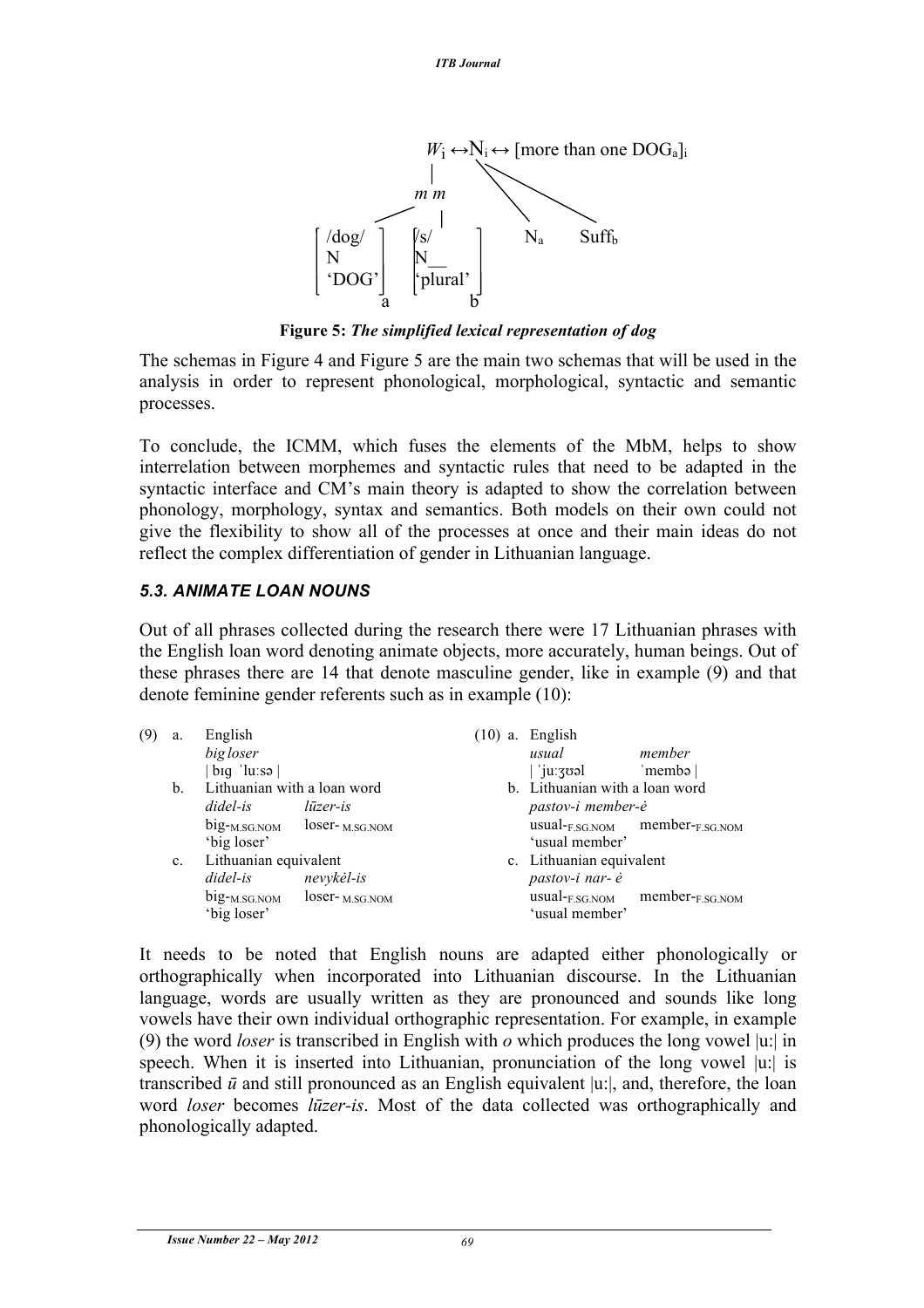Besides the phonological and orthographical adaptation, the word *loser* had to acquire grammatical characteristics of gender, which is the main focus of this study. Following the ICMM model, the example (1) is analysed using the proposed schema in Figure 4 and presented in Figure 6. This schema presents the adaptation processes that are involved while adapting the loan word following phonological changes, morphological changes that are related to syntactic changes, and finally semantic changes that occur to the word *loser*.

As Haspelmath (2002:57) argues, when applying derivational or inflectional rules to the word or morpheme one of the changes that can occur is semantic change. In this case, semantic meaning of a 'one male person' is added to this word.



**Figure 6:** *Phonological, morphological, syntactic, and semantic representation of lūzeris*

Vaicekauskienė (2007:175) claims that only animate nouns whose sex is known to the speaker are ascribed the natural, semantically relevant gender. Ambrazas (2006b:90) states that as Lithuanian language is highly inflectional, suffixes carry more than one meaning at a time. In the example (9) the speaker was referring to a one male person, therefore, the suffix referring to masculine gender, singular number was assigned. This schema can evoke some ambiguous discussion, as number is considered to be carrying a grammatical function rather than semantic. As discussed in section 4, number in Lithuanian is closely related to gender and case as all three categories are expressed through one suffix. This study follows the differentiation of gender and number falling under different morphological processes, number being a grammatical category in the case of animate nouns and gender adding a semantic meaning to the noun, consequently, number will not be reflected further in the analysis unless needed under specific circumstances.

Moreover, as phonological adaptation is not the focus of this research, a simplified schema, which was proposed and presented in Figure 5, will be used through the rest of the analysis as presented in Figure 7 for the same word *lūzeris*:



**Figure 7:** *Morphological, syntactic, and semantic representation of lūzeris*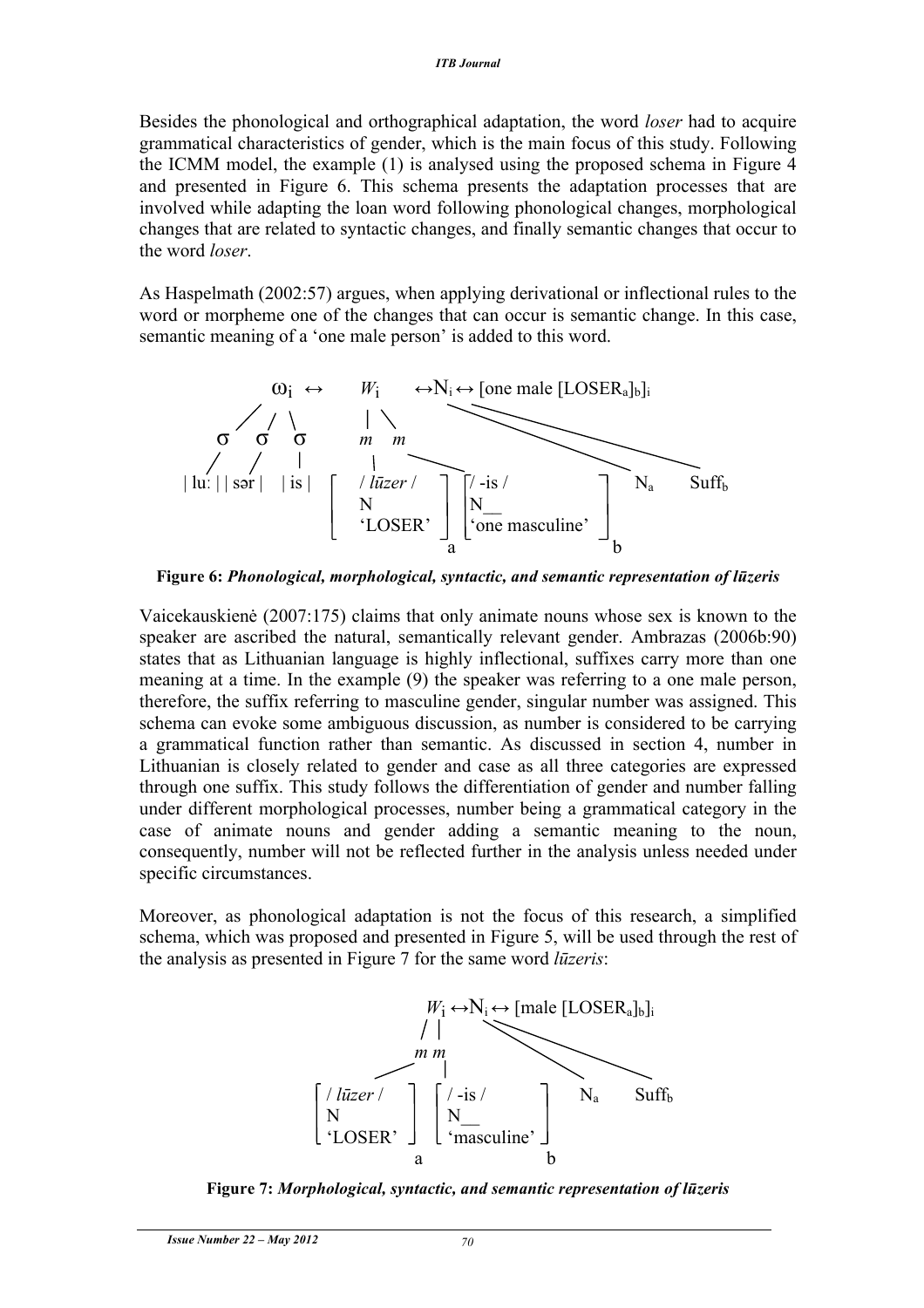As mentioned above, from the data collected there were 14 instances of masculine gender and only 3 feminine gender assignments to borrowed English nouns. 14 masculine examples contain 13 examples that contain loan patterns mentioned by Vaicekauskienė (2004b, 2007) relating to the derived suffixes from English and Lithuanian. These nouns involve such examples as *didelis lūzeris* 'big loser' (suffix  *eris*), analysed earlier in this section in Figure 7, and *geras bliuzmenas* 'good bluesman' (suffix *-menas*). The type of adaptation using pattern suffixation is discussed in section 5.5 in detail. The only noun phrase that was used not according to the Vaicekauskienė's pattern of suffixation is *įžūlus stafas* 'rude staff' and the full gloss is presented in the example (11). The meaning of the phrase in English is ambiguous as it is not clear whether the referents are animate objects, or it is a noun referring to a unit which contains live objects.

In this case, the noun 'staff' is classified as animate as Lithuanian equivalent refers to 'workers'.

| (11) | a.             | English                                   |                              |
|------|----------------|-------------------------------------------|------------------------------|
|      |                | rude<br>staff                             |                              |
|      |                | $ ru:d$ sta:f $ $                         |                              |
|      | b.             | Lithuanian with a loan word               |                              |
|      |                | <i>ižūl-us</i>                            | staf-as                      |
|      |                | rude- <sub>M.SG.NOM</sub><br>'rude staff' | staff- <sub>M.SG.NOM</sub>   |
|      | $\mathbf{c}$ . | Lithuanian equivalent                     |                              |
|      |                | įžūl-ūs                                   | darbuotoj-ai                 |
|      |                | rude- <sub>M.PL.NOM</sub>                 | WOrkers- <sub>M.PL.NOM</sub> |
|      |                | 'rude staff'                              |                              |

The loan noun *staff* is a singular noun, while the Lithuanian equivalent *darbuotojai*  'workers' is plural. Moreover, masculine gender is assigned to the loan word and it acquires suffix *–as*, as presented in the Figure 8:



**Figure 8:** *Morphological, syntactic, and semantic representation of stafas*

The noun *staff* which does not have a gender in English, acquired masculine gender after adaptation into Lithuanian discourse. This gender can be treated as semantic, as it refers to Lithuanian word *darbuotojai*<sub>M.PL.NOM.</sub> 'workers' which are of masculine gender, however, in the plural number. The assignment of masculine gender can be triggered according to a) the Lithuanian gender assignment rule for the group of people with mixed gender where masculine is a default gender as in *studentės* 'studentsF.PL.NOM' and *studentai* 'studentsM.PL.NOM' can be referred to as *studentai* 'students<sub>M.PL.NOM</sub>'; or b) following the last vowel of the stem and ascribing a certain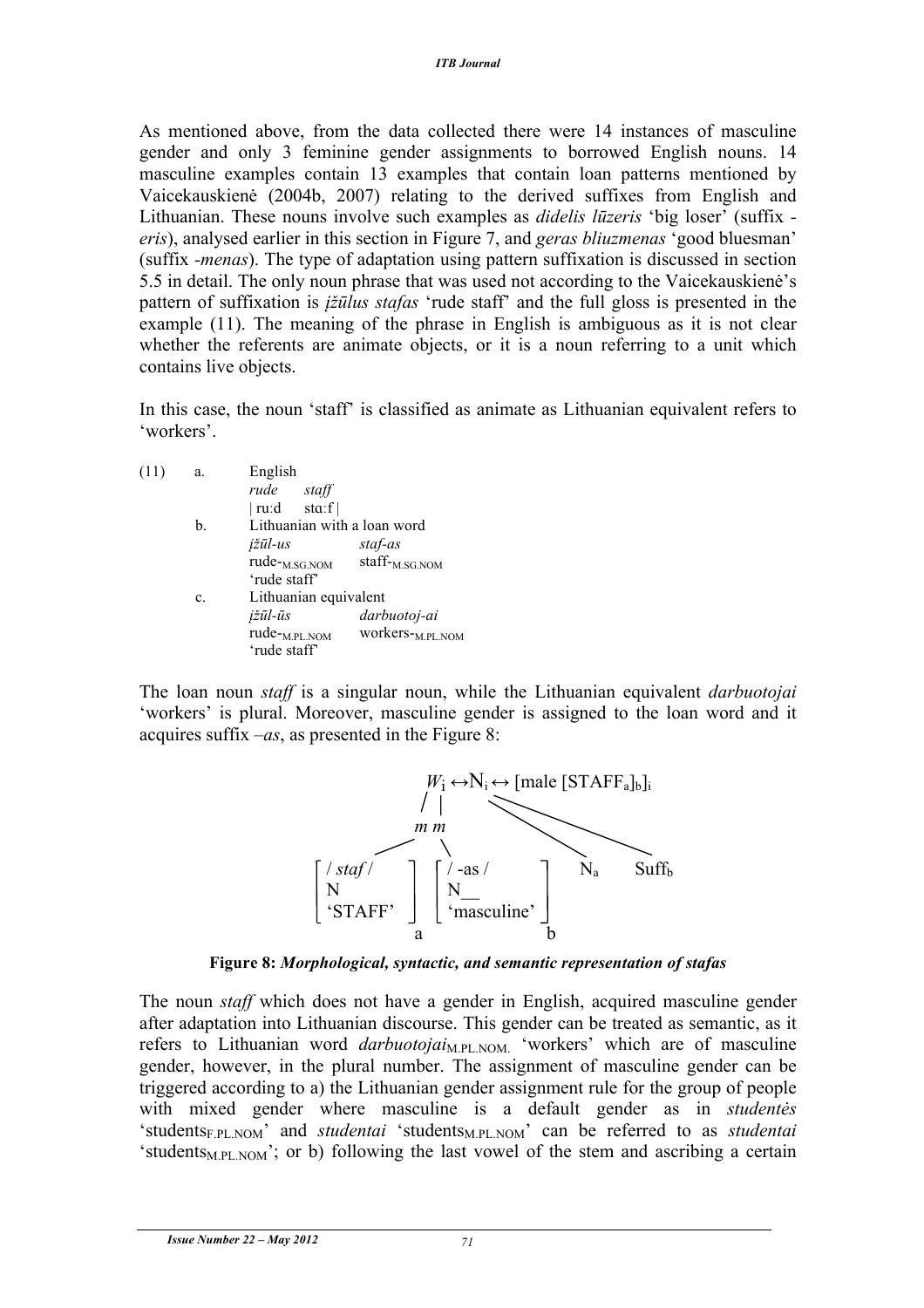declension, which automatically assigns certain gender. In this case, *staff* has vowel *a* therefore automatically it acquires declension I and suffix *–as*.

There were only 3 examples of feminine gender assignment for animate nouns from the collected data *bloga tyneidžerė* 'bad teenager<sub>F.SG.NOM</sub>', *pakeičiama slakerė* 'replaceable slacker<sub>E.SG.NOM</sub>', and *pastovi memberė* 'usual member<sub>E.SG.NOM</sub>'. As mentioned in section 4 feminine gender is distinguished according by suffixes *–a*, and *–ė*. For all of three loan nouns the gender and the L1 equivalent gender corresponded accurately including the suffixes  $-\dot{e}$  as presented in the examples (12), (13) and (14). The main reasons for feminine gender assignment, as stated by Vaicekauskienė (2007:174), are phonological similarities of loanwords to feminine Lithuanian nouns and gender transfer to all nouns that have final vowel  $-a$ . These examples, on the other hand, show that gender was transferred according to the biological gender while speaking about female human beings and instead of proposed vowel *–a*, vowel –*ė* was used. One of the nouns *slakerė* from example (13) is analysed following the ICMM in Figure 9.

In addition, the data shows that all three female loan nouns have –*er* suffixes in the English equivalents. Therefore, one of the conclusions that can be drawn is that firstly, one of the Vaicekauskienė's proposed patterns was used containing suffix *–eris*, and then from that a feminine equivalent was derived.

|  | $(12)$ a. English                             |                       |                | $(13)$ a. English                                                                                     |                  |
|--|-----------------------------------------------|-----------------------|----------------|-------------------------------------------------------------------------------------------------------|------------------|
|  | bad<br>teenager                               |                       |                | replaceable                                                                                           | slacker          |
|  | 'ti:neɪdʒə  <br>  bæd                         |                       |                | rī 'pleīsəbļ                                                                                          | 'slækə           |
|  | b. Lithuanian with a loan word                |                       |                | b. Lithuanian with a loan word                                                                        |                  |
|  | blog-a                                        | tyneidžer-ė           |                | pakeičiam-a                                                                                           | slaker-ė         |
|  | $bad$ <sub>E.SG.NOM</sub><br>'bad teenager'   | teenager-F.SG.NOM     |                | replaceable-F.SG.NOM<br>'replaceable slacker'                                                         | slacker-F.SG.NOM |
|  | c. Lithuanian equivalent                      |                       |                | c. Lithuanian equivalent                                                                              |                  |
|  | blog-a                                        | paaugl- ė             |                | pakeičiam-a                                                                                           | tingin-ė         |
|  | $bad$ <sub>-F.PG.NOM</sub><br>'bad teenager'  | teenager-F.SG.NOM     |                | replaceable-F.SG.NOM slacker-F.SG.NOM<br>'replaceable slacker'                                        |                  |
|  | $(14)$ a. English                             |                       |                |                                                                                                       |                  |
|  | usual                                         | member                |                |                                                                                                       |                  |
|  | 'juːʒʊəl                                      | $'$ membə $ $         |                |                                                                                                       |                  |
|  | b. Lithuanian with a loan word                |                       |                |                                                                                                       |                  |
|  | pastov-i member-ė                             |                       |                |                                                                                                       |                  |
|  | $usual$ - $F.SG.NOM$                          | member- $F_{SGMOM}$   |                |                                                                                                       |                  |
|  | 'usual member'                                |                       |                |                                                                                                       |                  |
|  | c. Lithuanian equivalent                      |                       |                |                                                                                                       |                  |
|  | pastov-i nar- ė                               |                       |                |                                                                                                       |                  |
|  | $usual$ <sub>F.SG.NOM</sub><br>'usual member' | $member$ - $F.SG.NOM$ |                |                                                                                                       |                  |
|  |                                               |                       |                | $W_i \leftrightarrow N_i \leftrightarrow$ [female [SLACKER <sub>a</sub> ] <sub>b</sub> ] <sub>i</sub> |                  |
|  |                                               |                       |                |                                                                                                       |                  |
|  |                                               |                       |                |                                                                                                       |                  |
|  |                                               |                       | m <sub>m</sub> |                                                                                                       |                  |
|  |                                               |                       |                |                                                                                                       |                  |
|  |                                               | / slaker /            |                | $N_a$<br>$Suff_b$                                                                                     |                  |
|  |                                               |                       |                |                                                                                                       |                  |
|  |                                               | 'SLACKER'             | 'feminine'     |                                                                                                       |                  |
|  |                                               |                       | a              | b                                                                                                     |                  |

**Figure 9:** *Morphological, syntactic, and semantic representation of slakerė*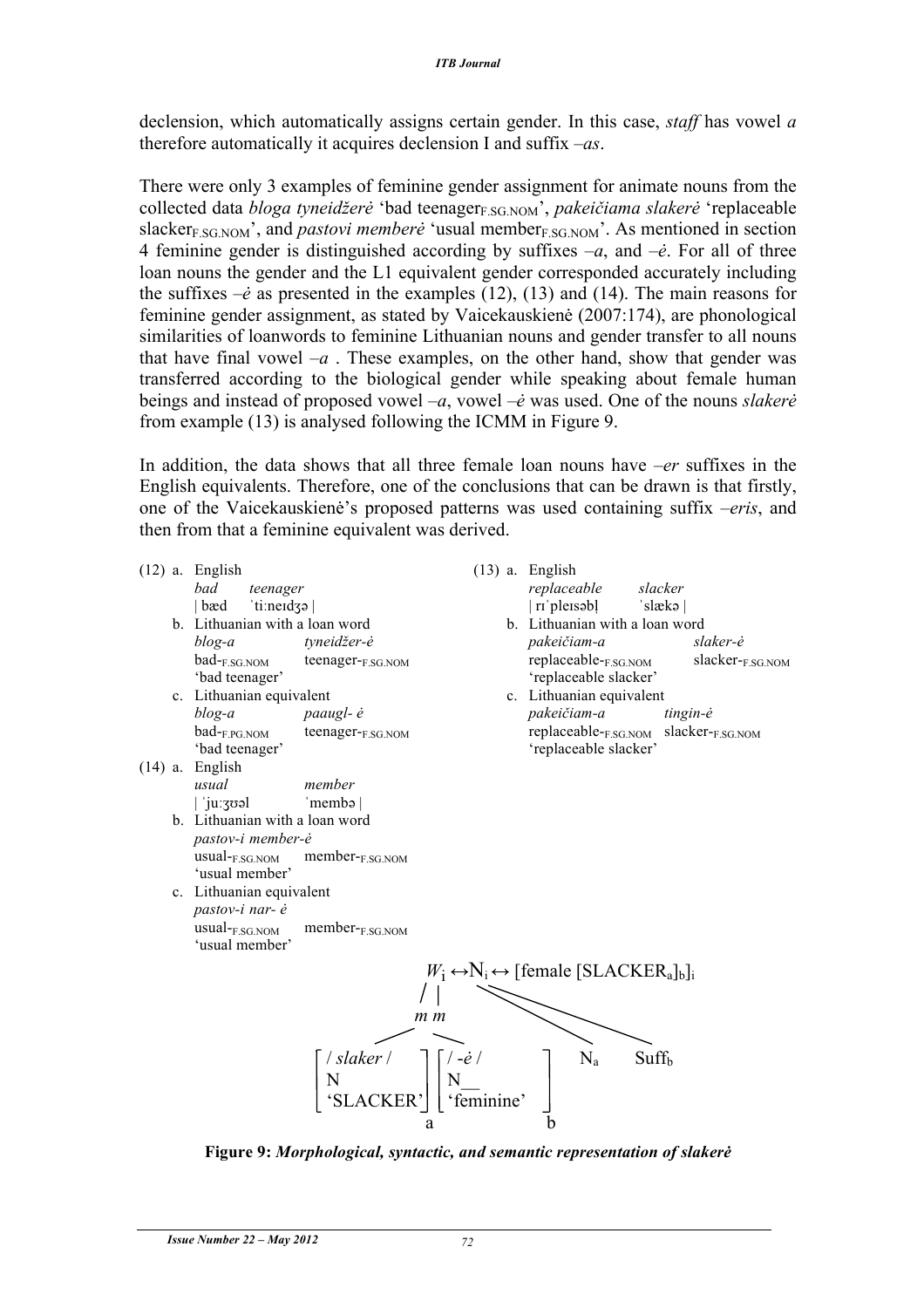Paulauskienė (2007: 20) gives an example how a feminine meaning of a wolf is derived from *vilkas* 'wolf<sub>M.SG.NOM</sub> dividing the word into the stem *vil*- and a suffix  $-as$ , then using the stem and adding a feminine suffix –*ė* a feminine noun is constructed *vilkė* 'wolf<sub>F</sub>  $SGNOM$ '. The same pattern can be seen from the examples above, suffix *–eris* is divided into the two original suffixes *–er* and *–is*, then *–er* is used with feminine suffix –*ė* to gain the result *–erė*, and then it is added to the word *slack*. As Haspelmath (2002:241) indicates that there are specific affixes for feminine gender marking in most languages, while masculine does not; this phenomenon can be explained by the organisation of the societal distributions of gender roles, where men are usually associated with most of the occupations and specialised roles. Lithuanian feminine equivalents of the nouns are also derived from the masculine as seen from the example *vilkas* 'wolf<sub>M</sub> SG NOM /vilkė 'wolf<sub>F.SG.NOM</sub>'.

The number of animate loan nouns with masculine gender is greater than with feminine gender. One of the reasons for this phenomenon is the discourse of the conversation as most of the times there were male referents involved rather than females. The number of inanimate nouns in the data prevails over the number of animate loan nouns and the processes involved with gender assignment to inanimate nouns is discussed in the next section.

### *5.4. INANIMATE LOAN NOUNS*

During the interviews there were 68 phrases with inanimate loan nouns collected. 66 of them were in masculine, like *didelis paintas* 'big  $\text{pint}_{MSG,NOM}$ ' in example (15) and only 2 in feminine and as in example (16) *brangi puzle* 'expensive puzzle $_{\text{F.SG-NOM}}$ '.

| (15) | a.                                      | English                  |                                | $(16)$ a. English                                     |                             |
|------|-----------------------------------------|--------------------------|--------------------------------|-------------------------------------------------------|-----------------------------|
|      | big                                     | pint                     |                                | expensive                                             | puzzle                      |
|      | big                                     | paint                    |                                | ik spensiv                                            | $ p\angle z $               |
|      | b. Lithuanian with a loan word          |                          | b. Lithuanian with a loan word |                                                       |                             |
|      | didel-is                                |                          | <i>paint-as</i>                | brang-i                                               | puzl-ė                      |
|      | $big_{\text{-}M.SG. NOM}$<br>'big pint' |                          | $pint$ - $M.SG.NOM$            | $expensive$ <sub>F.SG.NOM</sub><br>'expensive puzzle' | puzzle- <sub>F.SG.NOM</sub> |
|      |                                         | c. Lithuanian equivalent |                                | c. Lithuanian equivalent                              |                             |
|      | didel-is                                |                          | bokal-as                       | brang-i                                               | delion- è                   |
|      | $big_{-M.SG.NOM}$<br>'big pint'         |                          | $pint$ - $M.SG.NOM$            | expensive-F.SG.NOM<br>'expensive puzzle'              | puzzle- <sub>F.SG.NOM</sub> |

Out of 66 phrases that were assigned to masculine gender there are 18 that follow Vaicekauskienė's proposed patterns using *–eris* suffix and 3 with*–ingas* suffix. These cases will be discussed in section 5.5 in greater detail. The rest of the 45 phrases have acquired masculine gender using *–as* and *–is* suffixes. As discussed in section 4, in the Lithuanian language gender for inanimate nouns is not motived by semantics and is used purely for syntactic features of agreement. There are certain gender assignment characteristics that Lithuanian nouns have to follow in order fall under certain declensions, which are closely related to certain genders. In short, all five declensions have certain exceptions. The main rules that a noun has to follow in order to fall under a certain declension are presented in a Table 2 below adapted from Ružė (2008) and Paulauskienė (2007):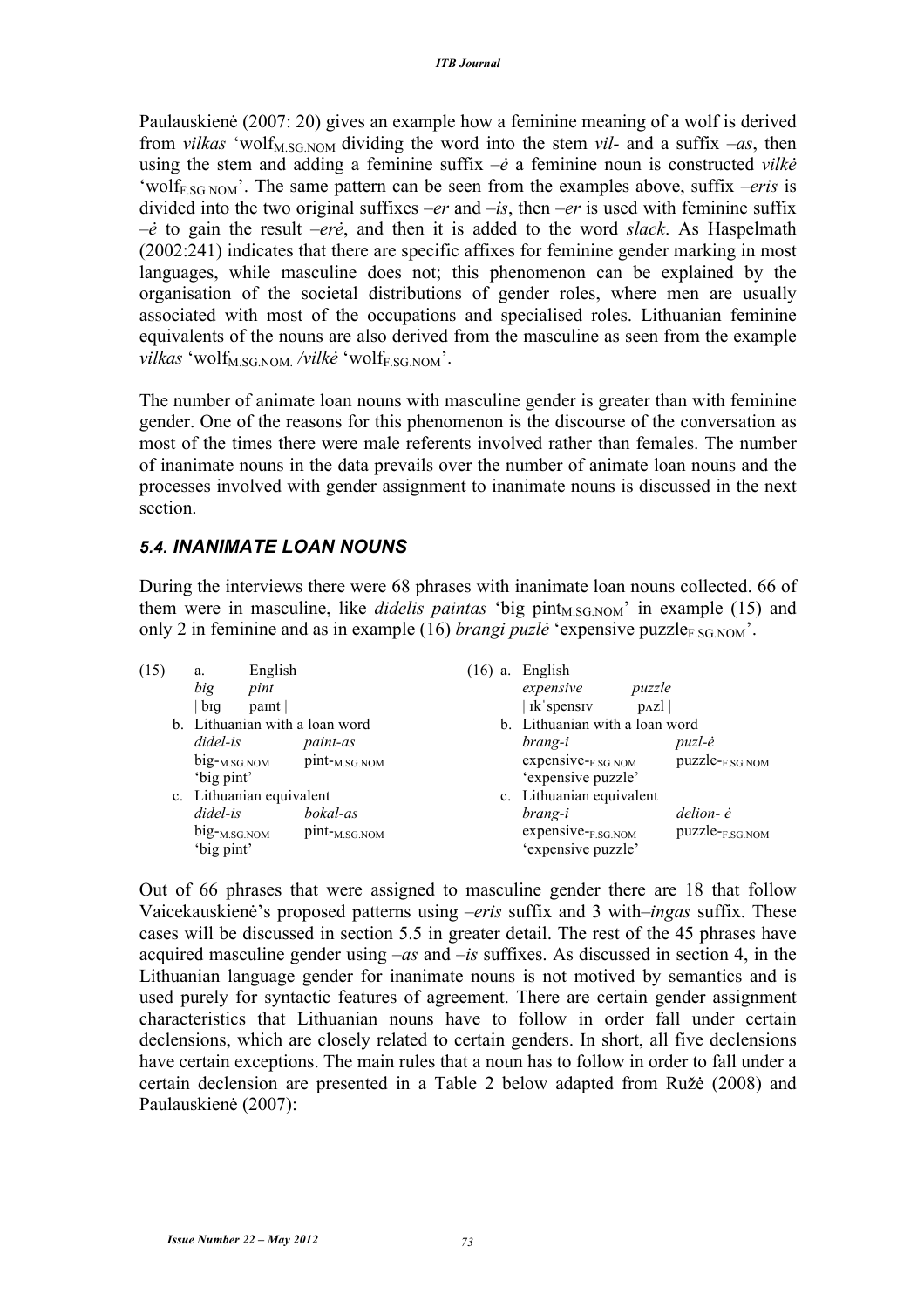| <b>Declension</b> |                     |                       |          |           |                |
|-------------------|---------------------|-----------------------|----------|-----------|----------------|
| <b>Stem vowel</b> | $a$ , ia            | $o$ , io, $\dot{e}$   |          | u, iu     | $-en, -n, -er$ |
| SG. NOM.          | -as, -ias, -is, -ys | $-(i)a, -e, -i$       | $-iS$    | $-i)$ us  | $-uo, \dot{e}$ |
| SG. DAT.          | $-iio$              | $-i)$ os, $-\dot{e}s$ | $-ies$   | $-i)$ aus | $-S$           |
| Gender            | masculine           | mainly                | mainly   | masculine | masculine      |
|                   |                     | feminine              | feminine |           |                |

#### **Table 2:** *Lithuanian noun declension patterns*

In this section the analysis is carried out in order to distinguish whether the nouns are assigned corresponding with the grammatical requirements imposed by declensions and whether gender assignment is related to a noun being assigned to a certain declension. The analysis is presented following the data classification into the nouns with similar last vowel of the stem. Firstly, the nouns that have *a*, *ai* and *au* are analysed, then analysis of nouns having *o* and *ou* follows. Thirdly the nouns with stem vowel *i* are analysed, followed by the nouns having *e*, *ei*, and *en*. Finally, the nouns that have the last stem vowel *y* are analysed.

#### **5.4.1.INANIMATE NOUNS WITH STEM VOWELS** *A***,** *AI* **and** *AU*

All of the inanimate loan nouns were classified according to the last stem vowel and there are 14 nouns that have *a*, *ai* and *au* vowels. These vowels are grouped under one section because the pronunciation of vowel *a* is more articulated. The data produce such phrases as *baltas vanas* 'white van<sub>M.SG.NOM</sub>', *greitas baikas* 'fast bike<sub>M.SG.NOM</sub>', and *didelis diskauntas* 'big discount<sub>M.SG.NOM</sub>' glossed in the example  $(17)$ , example  $(18)$ , and example (19). These nouns in the singular nominative acquired *–as* suffix and in singular dative suffix  $-\sigma$  was acquired producing *balto vano* 'white van<sub>M.SG.DAT</sub>', *greito baiko* 'fast bike<sub>M.SG.DAT</sub>', and *didelio diskaunto* 'big discount<sub>M.SG.DAT</sub>'. Furthermore, these nouns can be analysed according to the ICMM schema. The integrated loan noun *vanas* schema is presented in Figure 10.

It needs to be clarified that all inanimate nouns do not acquire an extra semantic meaning of masculine or feminine gender when it is assigned to them. According to Singleton (2000:37) inflectional morphemes do not form words; their function is not to change the actual grammatical category of the word, which is one of the main processes of word formation, but they slightly modify the words making "important grammatical consequences.".

| $(17)$ a. | English<br>white<br>van<br>wait<br>væn                                           |                                        | (18) | a. English<br>bike<br>fast<br>fa:st baik                                     |                                   |
|-----------|----------------------------------------------------------------------------------|----------------------------------------|------|------------------------------------------------------------------------------|-----------------------------------|
|           | b. Lithuanian with a loan word<br>balt-as<br>white- $_{M.SG,NOM}$<br>'white van' | van-as<br>van- $_{M.SG.NOM}$           |      | b. Lithuanian with a loan word<br>greit-as<br>$fast-M.SG.NOM$<br>'fast bike' | baik-as<br>bike $-M.SG.NOM$       |
|           | c. Lithuanian equivalent<br>balt-as<br>white- $M.SG.NOM$<br>'white van'          | <i>autobusiuk-as</i><br>$van-M.SG.NOM$ |      | c. Lithuanian equivalent<br>greit-as<br>$fast-M.SG.NOM$<br>'fast bike'       | motocikl-as<br>$bike_{M.SG. NOM}$ |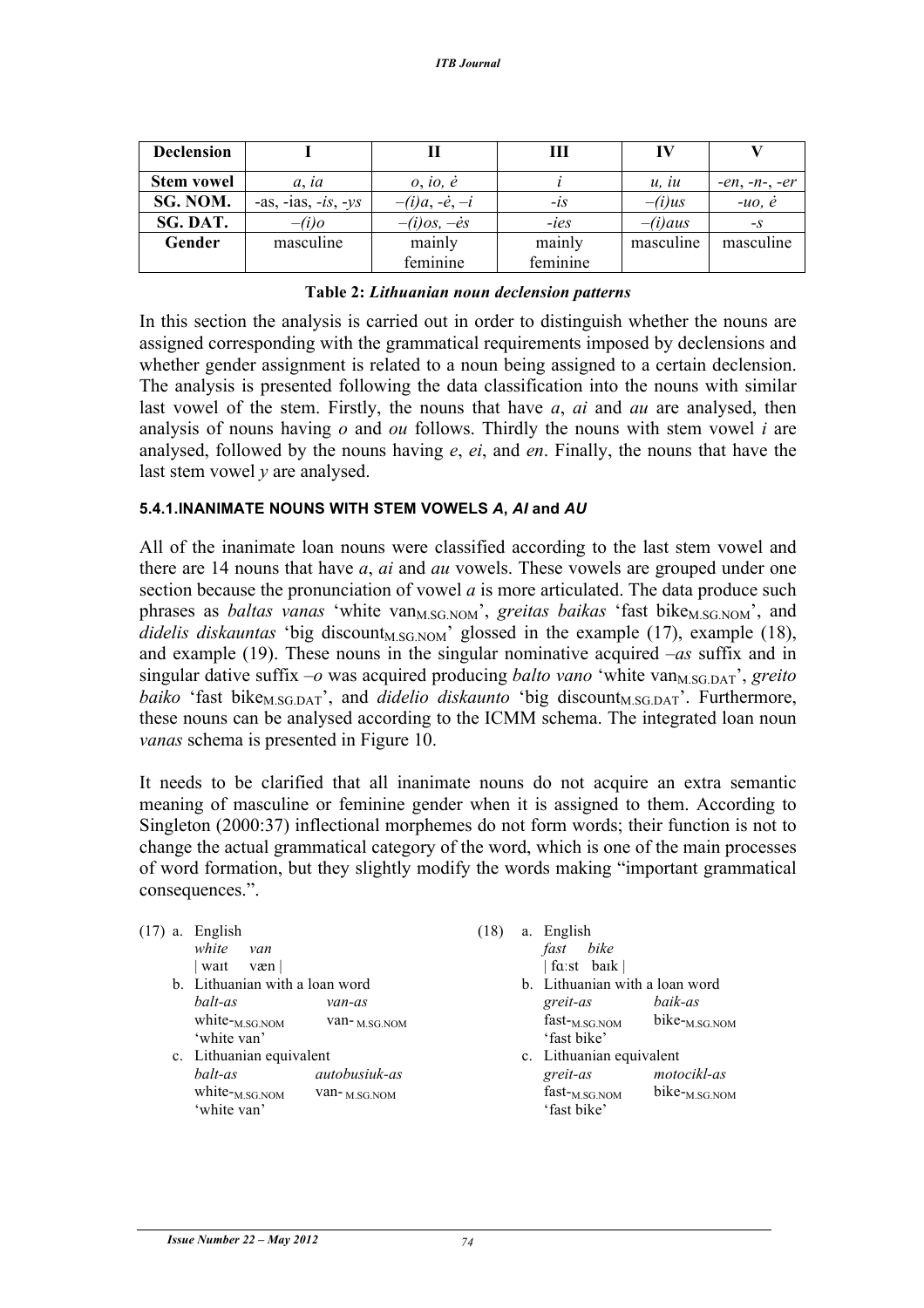

**Figure 10:** *Morphological, syntactic, and semantic representation of vanas*

He gives the examples of noun inflections denoting number or grammatical case to support this statement. In this case gender is considered to be a grammatical feature not carrying a semantic meaning. As mentioned before, in Haspelmath's (2002:61-65) opinion, inflectional categories are thought to be carrying strictly grammatical agreement and syntactic functions and having no identifying semantic meaning. Gender in animate nouns is thought to add an additional meaning of male or female, however, in the case of inanimate nouns, gender is purely arbitrary. Following this difference, in the semantic section of Figure 10 'male' semantic meaning is changed into term 'masculine' denoting a grammatical feature that an inanimate noun has to gain in accordance with syntactic restrictions. Moreover, as seen from the analysis, nouns that have the last vowel *a*, *ai* and *au* in their stem fall under the pattern of the first declension, therefore, acquiring masculine gender.

#### **5.4.2.INANIMATE NOUNS WITH STEM VOWELS** *O* **and** *OU*

Following the second declension, nouns that have vowels *o* as their last vowels of the stem, should fall under the inflectional pattern of this declension usually acquiring feminine and rarely masculine gender. In singular nominative case they should have *– (i)a, -ė, or –i suffixes and in singular dative –<i>(i)os, –ės suffixes*. There were 8 phrases that occurred having *o* and 1 having *ou* vowels in the stem of the noun. These are such phrases as *didelis šopas* 'big shop<sub>M.SG.NOM</sub>' as presented in the example (20) and *skanus foumas* 'tasty foam<sub>M.SG.NOM</sub>' as in example  $(21)$ :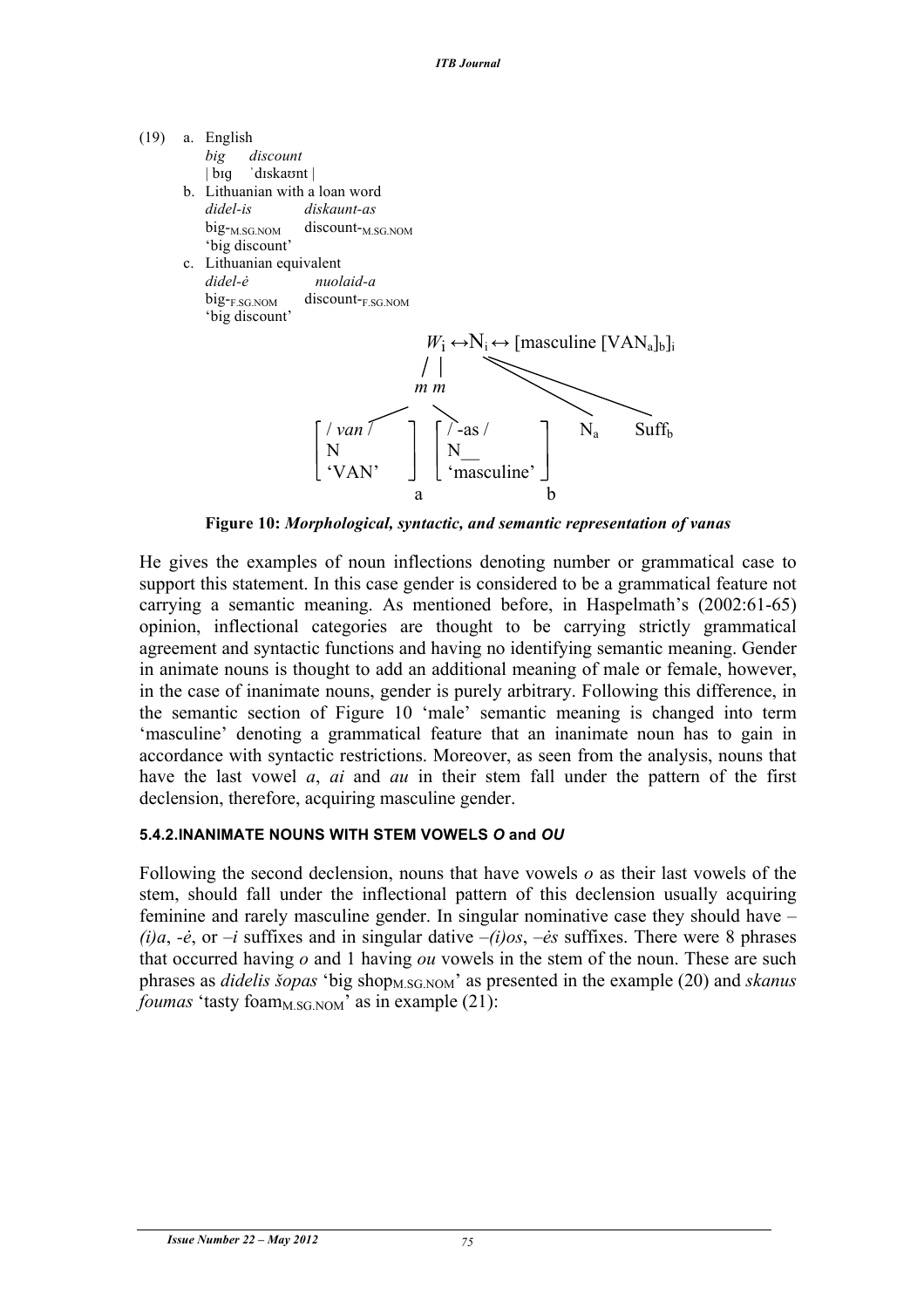| (20) | a. | English                                 |                           | (21) | a.            | English                                    |                     |
|------|----|-----------------------------------------|---------------------------|------|---------------|--------------------------------------------|---------------------|
|      |    | shop<br>big                             |                           |      |               | tasty                                      | foam                |
|      |    | $big$ fop $\vert$                       |                           |      |               | teisti                                     | fəom                |
|      | b. | Lithuanian with a loan word             |                           |      | $\mathbf b$ . | Lithuanian with a loan word                |                     |
|      |    | didel-is                                | $\check{s}$ op-as         |      |               | skan-us                                    | foum-as             |
|      |    | big- <sub>M.SG.NOM</sub><br>'big shop'  | $shop_{M.SG. NOM}$        |      |               | tasty- <sub>M.SG.NOM</sub><br>'tasty foam' | foam- $_{M.SG,NOM}$ |
|      | c. | Lithuanian equivalent                   |                           |      | $c_{\cdot}$   | Lithuanian equivalent                      |                     |
|      |    | didel-ė                                 | parduotuv-ė               |      |               | skan-i                                     | put-a               |
|      |    | $big_{\text{-F.SG. NOM}}$<br>'big shop' | $shop_{\text{F.SG. NOM}}$ |      |               | tasty- <sub>F.SG.NOM</sub><br>'tasty foam' | foam $-F.SG.NOM$    |
|      |    |                                         |                           |      |               |                                            |                     |

It is apparent that they do not follow the pattern of declension II and have suffixes *–as*, denoting masculine gender. The analysis of example (20) is presented in Figure 11:



**Figure 11:** *Morphological, syntactic, and semantic representation of šopas*

In addition, in the dative case of declension II the noun has to acquire suffixes –*(i)os*, *– ės*, while these loan nouns acquire suffix −*o* as in *didelio šopo* 'big shop<sub>M.SG.DAT</sub>' and *skanaus foumo* 'tasty foam<sub>M.SG.DAT.</sub>'. This suggests that these nouns do not fall under the second declension and the patterns are identical to the first declension.

#### **5.4.3.INANIMATE NOUNS WITH STEM VOWELS** *I*

From the data collected there were 6 phrases that contained loan nouns with the stem vowel *i* such as *žalias binas* 'green bin<sub>M.SG.NOM</sub>', and the gloss of this phrase is presented in example (22):

| $rubbish$ - $F.PL.GEN$ $bin$ - $F.SG.NOM$ |
|-------------------------------------------|
|                                           |

Following the ICMM the noun can be analysed accordingly as presented in Figure 12.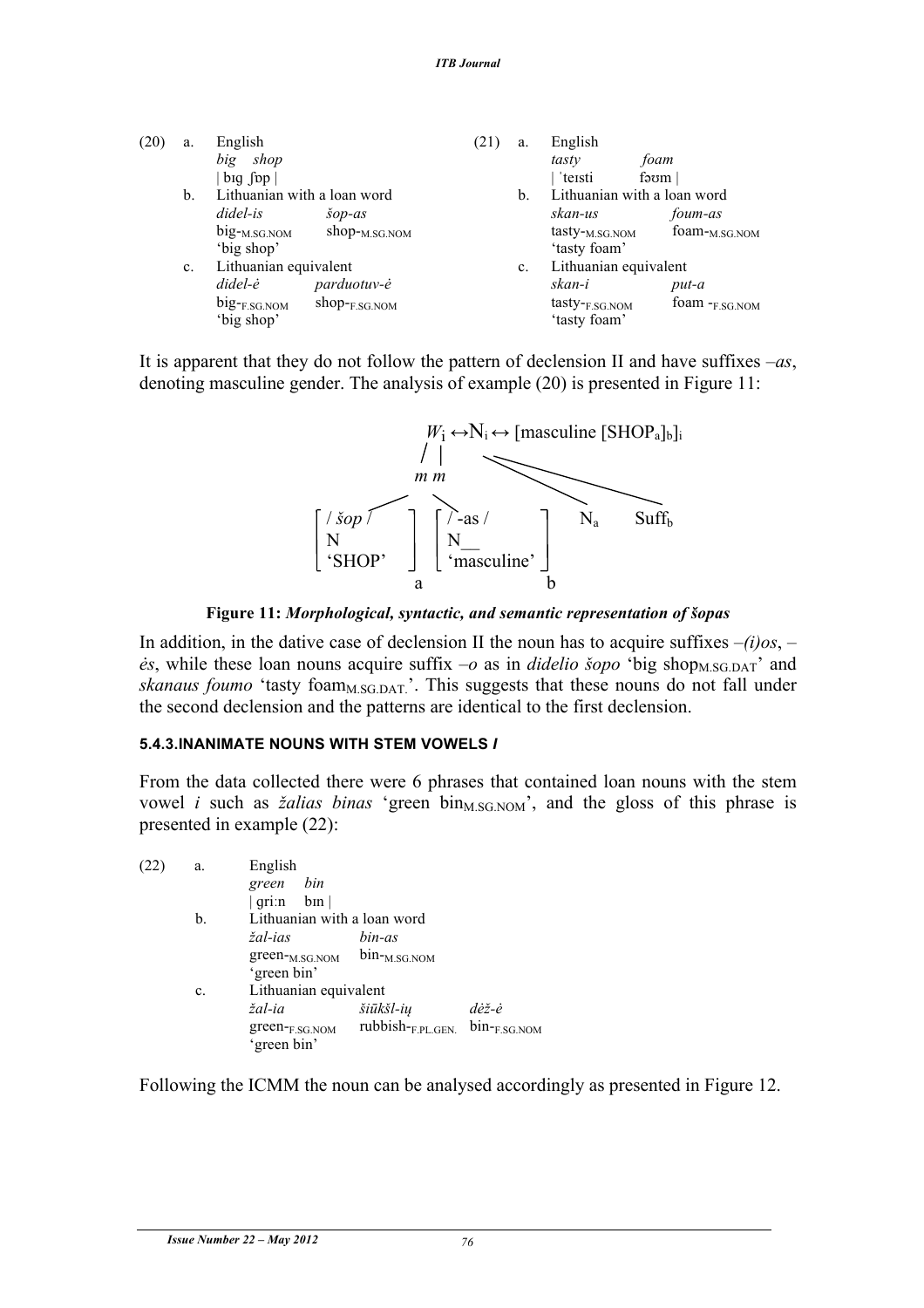

**Figure 12:** *Morphological, syntactic, and semantic representation of binas*

The nouns in Lithuanian language that have last stem vowel *i* are ascribed to the third declension class, are usually of a feminine gender and acquire suffix *–is* in the singular nominative and *–ies* in the singular dative. This example, on the other hand, has *–as* in the SG. NOM. and in SG. DAT. it acquires suffix *–o*, as in *žalio bino* 'green  $\overline{\text{bin}_{MSG,DAT}}$ . This similarly happens to the rest of the examples with the same stem vowel. The suffix in the NOM. and DAT. cases indicate that the nouns with the *i* stem vowel belong also to the first declension acquiring masculine gender.

#### **5.4.4.INANIMATE NOUNS WITH STEM VOWELS** *E***,** *EI,* **and** *EN*

In the data collected there are 14 nouns that have *e*, *ei* and *en* stem vowel and vowel consonant combinations. In Lithuanian *en* is the only one that is considered to be a possible stem vowel consonant combination, leaving *e* and *ei* ungrouped. As the main vowel of *en* is *e*, in this study nouns having *e*, *ei* and *en* are grouped together. The nouns, according to the declension classification, containing *en* are ascribed to the last, fifth, declension. This declension has *–uo* and *ė* in the SG. NOM. and *–s* in SG. DAT. and nouns are of masculine gender. The data produced such examples as *juodas baketas*  'black bucket<sub>M.SG.NOM</sub>' glossed in example (23), *geras leiblas* 'good label<sub>M.SG.NOM</sub>' glossed in example (24), and *didelis gardenas* 'big garden<sub>M.SG.NOM</sub>' glossed in example (25):

| (23) | a. English<br>black bucket<br>  blæk 'b^kit                                  |                                                            | (24) | a. English<br>good label<br>$\left  \text{q} \cdot \text{q} \right $                  |                               |
|------|------------------------------------------------------------------------------|------------------------------------------------------------|------|---------------------------------------------------------------------------------------|-------------------------------|
|      | b. Lithuanian with a loan word<br>juod-as<br>'black bucket'                  | baket-as<br>$black_{M,SG, NOM}$ bucket- $_{M,SG, NOM}$     |      | b. Lithuanian with a loan word<br>ger-as<br>good- <sub>M.SG.NOM</sub><br>'good label' | leibl-as<br>$label_{M.SGNOM}$ |
|      | c. Lithuanian equivalent<br>juod-as<br>$black_{M.SG. NOM}$<br>'black bucket' | kibir-as<br>bucket- <sub>M.SG.NOM</sub>                    |      | c. Lithuanian equivalent<br>$ger-a$<br>good-F.SG.NOM label-F.SG.NOM.<br>'good label'  | etiket-ė                      |
| (25) | a. English<br>big<br>garden<br>big $\sqrt{qa}$ : dn                          |                                                            |      |                                                                                       |                               |
|      | b. Lithuanian with a loan word<br>didel-is garden-as<br>'big garden'         | $big_{-M.SG.NOM}$ garden- $M.SG.NOM$                       |      |                                                                                       |                               |
|      | c. Lithuanian equivalent<br>didel-is<br>'big garden'                         | sod-as<br>$big_{\text{-M.SG. NOM}}$ garden- $_{M.SG. NOM}$ |      |                                                                                       |                               |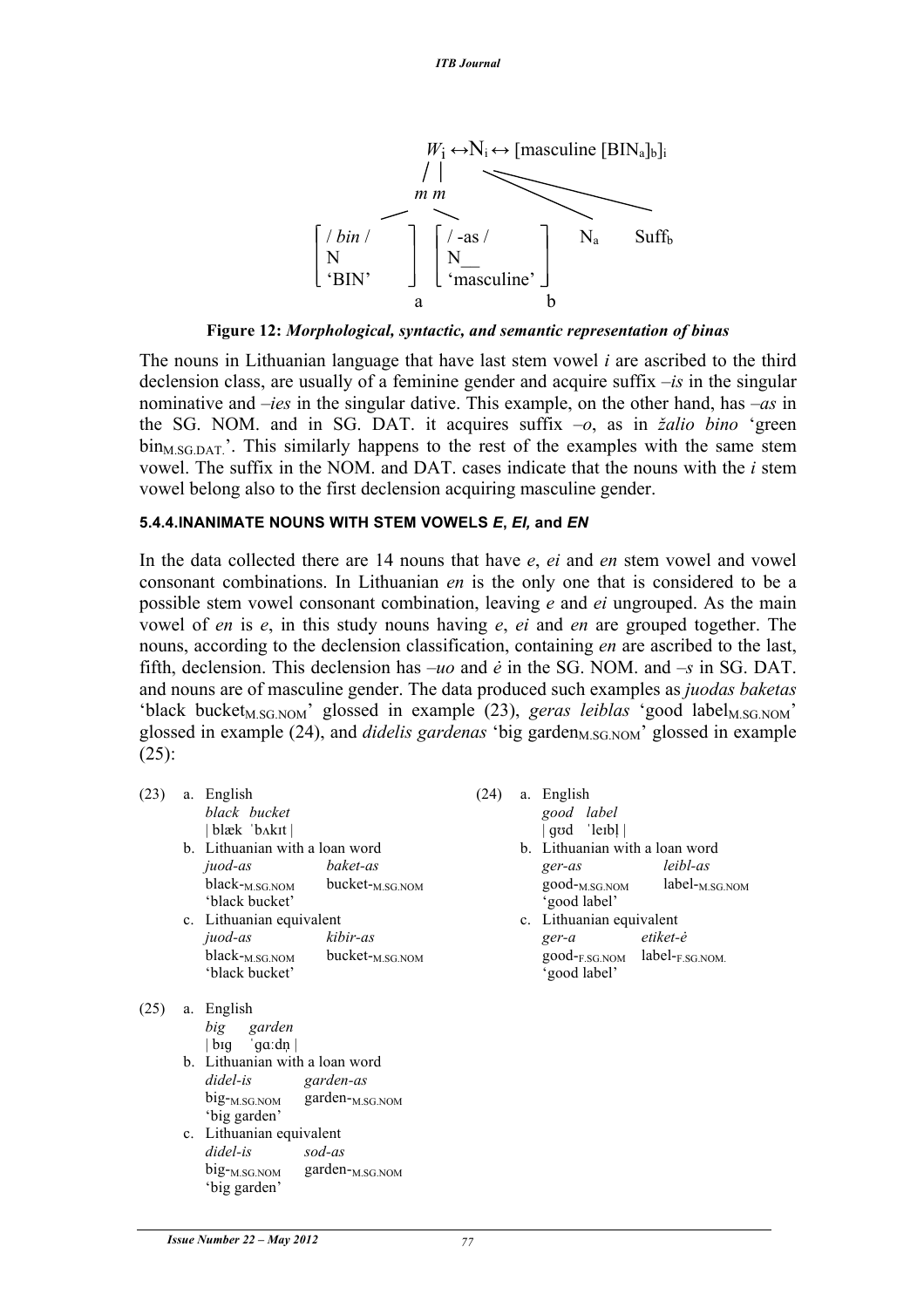Furthermore, these examples are analysed according to the ICMM and the schema of a noun *baketas* 'bucket' is presented in Figure 13.



**Figure 13:** *Morphological, syntactic, and semantic representation of baketas*

As in previous examples from sections 5.4.2 and 5.4.3 which discussed nouns containing such stem vowels as *o*, *ou* and *i*, these nouns also follow the pattern of the first declension and have *–as* suffix in the singular nominative and *–o* suffix in the singular of dative (*juodo baketo* 'black bucket<sub>M.SG.DAT</sub>', *gero leiblo* 'good  $label<sub>MSGDAT</sub>'$ , and *didelio gardeno `big garden<sub>M.SG.DAT.*').</sub>

#### **5.4.5.INANIMATE NOUNS WITH STEM VOWELS** *Y*

The last group of nouns are the ones that have long vowel  $\gamma$  (pronounced  $|i\rangle$ ) and they do not fall under any declension stem vowel requirements. There were only 2 phrases with such nouns obtained. One of the phrases, *ilgas risytas* 'long receipt<sub>M.SG.NOM</sub>' is glossed in the example (26) below:

| (26) | a.             | English                            |                              |
|------|----------------|------------------------------------|------------------------------|
|      |                | long<br>receipt                    |                              |
|      |                | $  \ln \theta  $ $  \sin \theta  $ |                              |
|      | $\mathbf{b}$ . | Lithuanian with a loan word        |                              |
|      |                | ilg-as                             | risyt-as                     |
|      |                | long- <sub>M.SG.NOM</sub>          | receipt- <sub>M.SG.NOM</sub> |
|      |                | 'long receipt'                     |                              |
|      | $\mathbf{c}$ . | Lithuanian equivalent              |                              |
|      |                | ilg-as                             | ček-is                       |
|      |                | long- <sub>M.SG.NOM</sub>          | receipt- <sub>M.SG.NOM</sub> |
|      |                | 'long receipt'                     |                              |

Figure 14 shows the processes of the gender assignment of the noun r*isytas* using the ICMM.



**Figure 14:** *Morphological, syntactic, and semantic representation of risytas*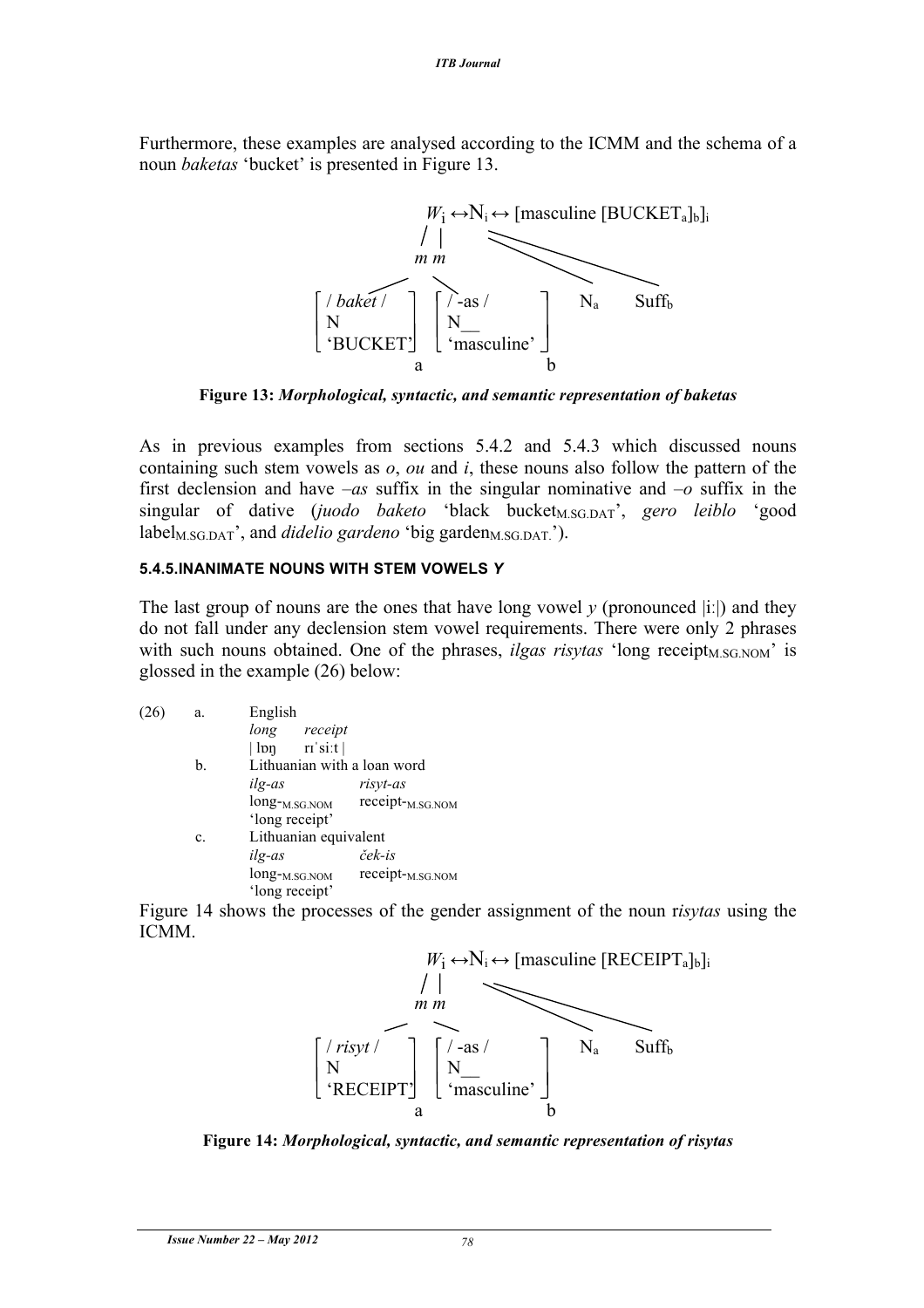It needs to be pointed out that this noun is used with the suffix *–as* in the nominative case and with the suffix  $-o$  in the dative case *(ilgo risyto* 'long receipt<sub>M.SG.DAT.'). From</sub> the grammatical patterns and from the analysis it is evident that this group of nouns also follows the inflectional pattern of the first declension and has masculine gender assigned.

#### **5.4.6.SUMMARY OF INANIMATE LOAN NOUNS**

From the data collected, all inanimate nouns were classified according to the last stem vowel in order to answer such questions: is the noun assigned to a certain declension and therefore assigned to a gender imposed by the requirements of the declension?

The phrases were classified into five groups, where the first group of nouns has *a*, *ai* and *au* stem vowels, the second group has *o* and *ou* stem vowels, the third group is comprised of nouns with stem vowel *i*, followed by the group of nouns with *e*, *ei*, and *en*. Finally, the last group of nouns has the last stem vowel *y*.

The analysis revealed that all five groups followed the pattern of the first declension gaining suffixes *–as* in the SG. NOM. and *-(i)o* in the SG. DAT. case. In addition, all of the nouns were assigned to masculine gender. The stem vowels of certain nouns, however, suggested that they should be assigned to a different declension and assigned to feminine gender. Nevertheless, all of the inanimate nouns were assigned to the first declension and gained masculine gender suffix. Vaicekauskienė (2007:174) points out that in her research, masculine gender was assigned to most of the borrowed nouns reaching 88 per cent, while feminine gender was assigned only to 12 per cent of the borrowed cases. In this study 100 per cent of inanimate nouns acquired masculine gender.

The conclusion can be drawn following the results of this analysis that masculine gender is seen as a default gender in inanimate nouns. Paulauskienė (2007:86) states that declensions are enumerated according to the number of nouns that fall under that declension. This might also be a valid explanation, that all inanimate nouns were ascribed to the first declension as the majority of Lithuanian nouns are declined following this pattern.

### *5.5. GENDER ASSIGNMENT ACCORDING TO ADAPTED PATTERNS*

One of the proposed methods of loan words integration into Lithuanian discourse is the use of emerging suffixation patterns, where suffixes are derived from the fusion of morphemes from two languages. Vaicekauskienė (2004b:67) declares that there are tendencies in adapting an English noun into Lithuanian language using specific suffixes which are combined from an English and a Lithuanian suffix. In the data collected, some patterns were noted that involve suffixes mentioned by Vaicekauskienė.

These suffixes, *-eris*, *-ingas* and*-menas*, were used 33 times out of 88 phrases and occur both with animate and inanimate nouns. Suffixes *–ingas* and *–menas* were used 3 times each and 27 instances were recorded using the suffix *–eris*. Suffix *–ingas* was used strictly with inanimate nouns, suffix *–menas* occurred with all human referents, while suffix *–eris* was used with both, animate and inanimate loan nouns. The example (27) with suffix *–ingas* is glossed below: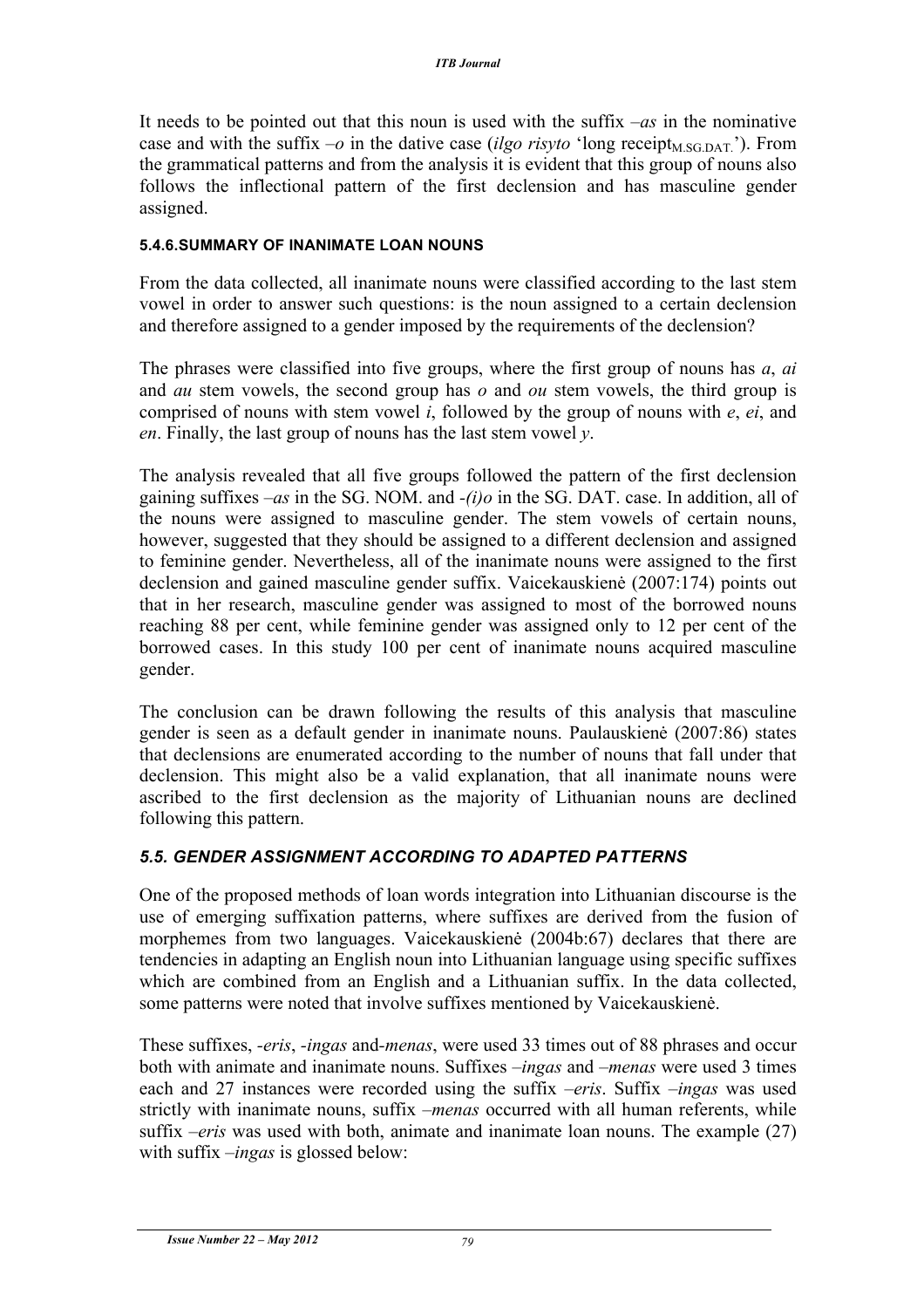| (27) | a.             | English                              |                                                        |           |
|------|----------------|--------------------------------------|--------------------------------------------------------|-----------|
|      |                | wide parking                         |                                                        |           |
|      |                | $\vert$ ward $\vert$ 'pa:kin $\vert$ |                                                        |           |
|      | b.             | Lithuanian with a loan word          |                                                        |           |
|      |                | plat-us                              | <i>parking-as</i>                                      |           |
|      |                |                                      | wide- <sub>M.SG.NOM</sub> parking- <sub>M.SG.NOM</sub> |           |
|      |                | 'wide parking'                       |                                                        |           |
|      | $\mathbf{c}$ . | Lithuanian equivalent                |                                                        |           |
|      |                | plat-i                               | stovėjim-o                                             | aikštel-ė |
|      |                | $wide_{FSG. NOM}$                    | parking- <sub>M.SG.GEN.</sub> site-F.SG.NOM.           |           |
|      |                | 'wide parking'                       |                                                        |           |

The analysis of the noun *parkingas* using ICMM is presented in Figure 15:



**Figure 15:** *Morphological, syntactic, and semantic representation of parkingas1*

The loan noun has the suffix *–as* in the singular nominative case, while in the singular dative it has the suffix  $-o$  (*plataus parkingo* 'wide parking<sub>M.SG.DAT.</sub>'). This analysis also suggests that this noun follows the pattern of the first declension.

This analysis, however, raises additional questions as the affixation in this can be seen from two different perspectives: a) as analysed above assuming that the suffixation was made on the level of *parking* acquiring the suffix *–as*; or b) as suggested by Vaicekauskienė (2004b: 67) on the level that *park* acquired the suffix *–ingas*. If the latter occurred then a separate analysis is needed. Firstly, the derivation has occurred, on the different level: a verb *to park* was taken as an initial word from which a noun, denoting a name of the action and having masculine gender was derived adding a 'hybrid' suffix *–ingas*. This process is presented in the Figure 16:



**Figure 16:** *Morphological, syntactic, and semantic representation of parkingas2*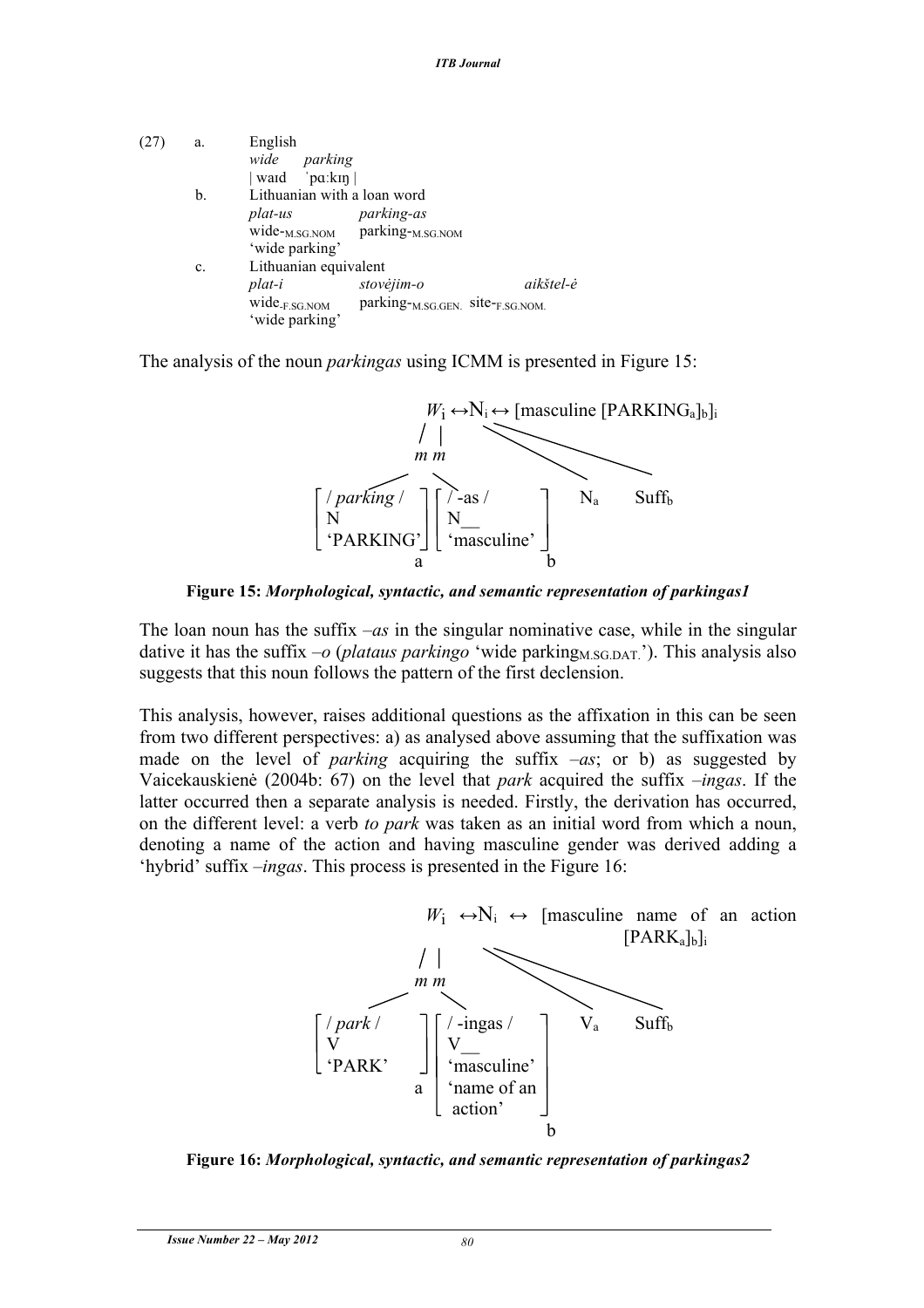Both of the processes are valid possibilities as most of the speakers that were intervied know English and Lithuanian languages to an extent that these processes are known to them. Furthermore, this brings new perspective on the processes that are occurring in the languages when two are in a close contact with each other. If the process of suffixation is perceived by the users as a regular derivational process, using the suffix *– ingas* will become a standard procedure in order to derive nouns with the meaning 'name of an action' and there will be no question regarding gender assignment while using this suffix. The gender in that case will be assigned automatically as it will be encoded mechanically in the entire meaning of the suffix.

The same processes occur to the nouns that have *–eris* and are inanimate. For example, a noun *skaneris* from the phrase *baltas skaneris* ('white scanner<sub>M.SG.NOM</sub>') can be analysed following the two processes; first, assuming that the adaptation process occurs to the noun *scanner*, or assuming that the verb *to scan* is being adapted using suffix *– eris* adding the meaning 'the item which performs the action'. It needs to be noted, that if the speaker understands the adaptation to occur following the second pattern, then the process no longer belongs to the domain of the inflectional morphology. These suffixes, *-ingas* and *–eris* change the category of the part of speech adding an extra meaning, therefore, it falls under derivational morphology. Gender, however, in this case is not considered to reflect the natural gender as the nouns are inanimate and shows grammatical organisation and agreement rather than adding meaning, but is encoded in the meaning of the suffix.

Other types of processes occur with animate nouns. Vaicekauskienė (2004b, 2007) mentions the suffix –*menas* which refers to human beings and there were 3 examples in the data with this suffix used. One of the examples, *geras bliuzmenas* 'good bluesman<sub>M.SG.NOM</sub>' is glossed in the example (28) below:

| (28) | a. | English                                                         |             |                          | (29) | a. | English                        |                        |
|------|----|-----------------------------------------------------------------|-------------|--------------------------|------|----|--------------------------------|------------------------|
|      |    | good bluesman                                                   |             |                          |      |    | good                           | skater                 |
|      |    | god blu:zmæn                                                    |             |                          |      |    | qod                            | 'skeītə                |
|      |    | b. Lithuanian with a loan word                                  |             |                          |      |    | b. Lithuanian with a loan word |                        |
|      |    | ger-as                                                          | bliuzmen-as |                          |      |    | ger-as                         | skeiter-is             |
|      |    | $good$ - $_{M.SG.NOM}$                                          |             | bluesman- $_{M.SG. NOM}$ |      |    | $good$ - $_{M.SG.NOM}$         | skater- $_{M.SG. NOM}$ |
|      |    | 'good bluesman'                                                 |             |                          |      |    | 'good skater'                  |                        |
|      |    | c. Lithuanian equivalent                                        |             |                          |      |    | c. Lithuanian equivalent       |                        |
|      |    | ger-as                                                          | bliuz-o     | atlikėj-as               |      |    | ger-as                         | riedutinink-as         |
|      |    | good- <sub>M.SG.NOM</sub> blues- <sub>M.SG.GEN</sub> performer- |             |                          |      |    | good- <sub>M.SG.NOM</sub>      | skater- $_{M.SG. NOM}$ |
|      |    | M.SG.NOM.                                                       |             |                          |      |    | 'good skater'                  |                        |
|      |    | 'good bluesman'                                                 |             |                          |      |    |                                |                        |

The noun *bliuzmenas* also follows inflectional pattern of the first declension and acquired  $-o$  suffix in singular dative case, *gero bliuzmeno* 'good bluesman<sub>M.SG.DAT.</sub>'. A very similar course of action takes place in the animate loan nouns that acquired *–eris*  suffix. For example, *geras skeiteris* 'good skater<sub>M.SG.NOM.</sub>' was used with the suffix  $-as$ in singular nominative and when dative case is used it is inflected using the suffix *–io* which also belongs to the declension I (*gero skeiterio* 'good skater<sub>M.SG.DAT.</sub>'). The gloss of the phrase is presented in the example (29).

The processes that happen to these nouns, however, are slightly different from the ones that happen to the inanimate nouns. As discussed in section 4 and explained in detail in section 5.3, animate loan nouns acquire the meaning of masculine or feminine gender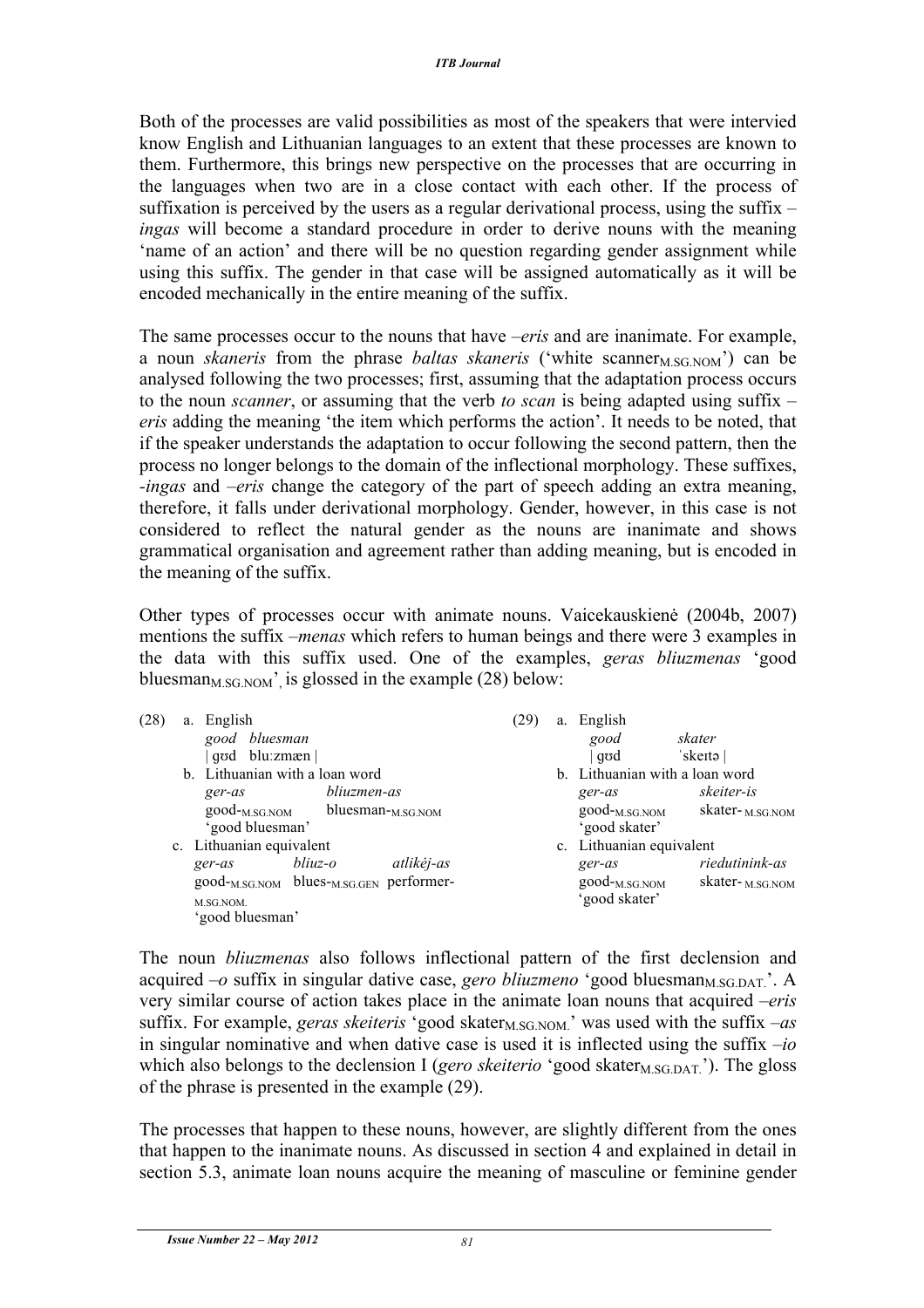depending on the natural sex of the referent. Similarly, these processes occur in these instances, as presented in Figure 17 for the word *bliuzmenas* 'bluesman' and Figure 18 for the noun *skeiteris* 'skater':



**Figure 17:** *Morphological, syntactic, and semantic representation of bliuzmenas1*

It can be seen that in the semantic field of the schema, 'male' term is used in order to represent the meaning added to the noun:



**Figure 18:** *Morphological, syntactic, and semantic representation of skeiteris1*

Moreover, if one follows the second type of process, when derivation is involved assuming that *–menas* and *–eris* are separate suffixes, the situation is more complicated. As presented in Figure 19 and Figure 20, there are more complicated steps that need to be followed in order to derive these nouns:



**Figure 19:** *Morphological, syntactic, and semantic representation of bliuzmenas2*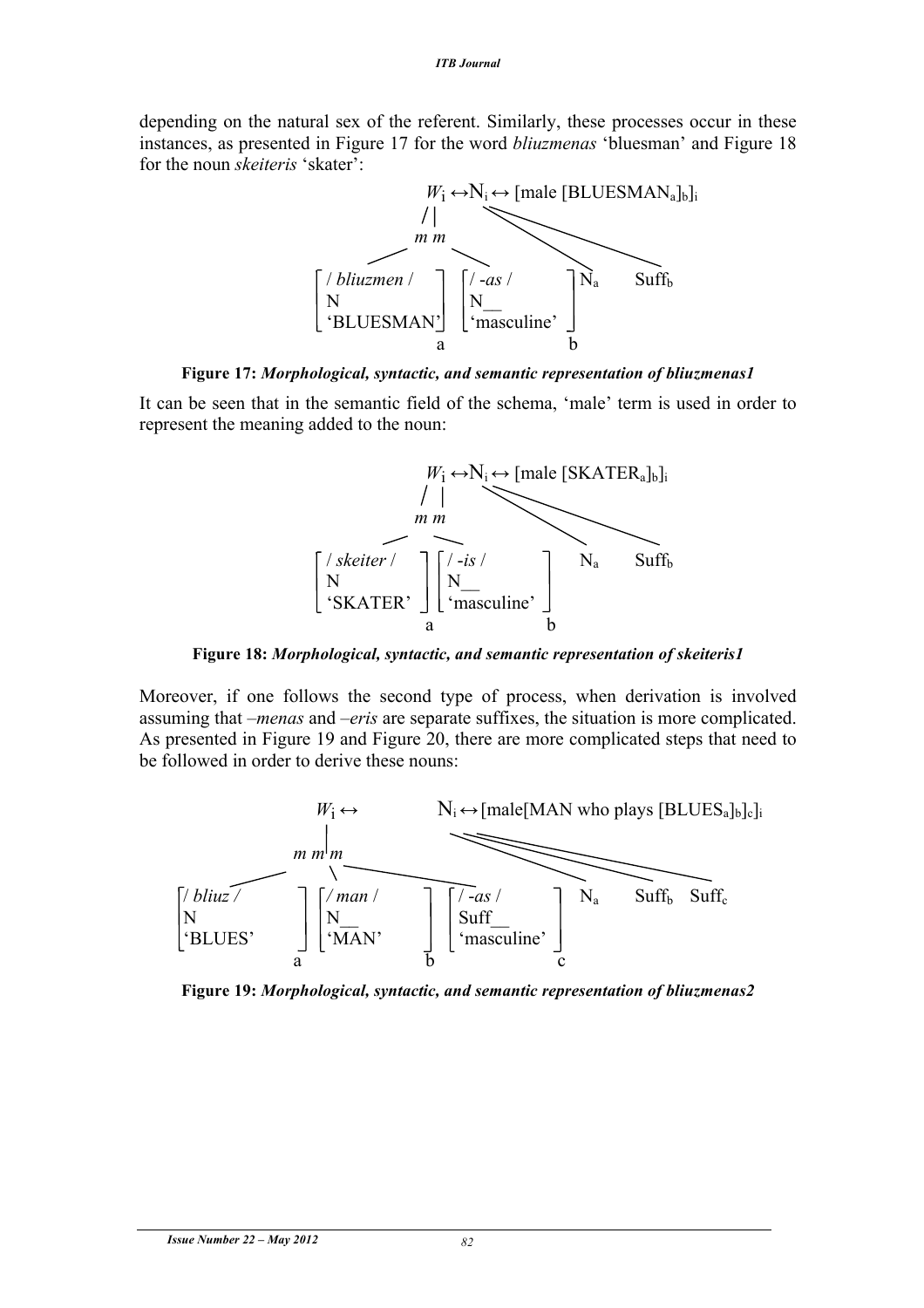

**Figure 20:** *Morphological, syntactic, and semantic representation of skeiteris2*

Adaptation process in inanimate nouns is less complicated as gender is a grammatical category and does not change or add any meaning to the noun, however, in the case of animate nouns gender is perceived as adding a lexical meaning and, together with other lexical items adds the meaning of male or female. In the case of *bliuzmenas* 'bluesman', compounding process of N and N is in place and additional suffix *–as* to add masculine gender. In the case of *skeiteris* 'skater', the derivational process from V to N takes place adding suffix *–er* and a suffix *–as* to add gender meaning. These processes can be more complicated in cases where feminine gender is involved as feminine gender is derived from masculine. In order to derive a feminine equivalent for *skeiteris*, firstly, the processes that are presented in Figure 20 need to be followed and then *–is* suffix needs to be substituted by the suffix  $-\dot{e}$  constructing *skeiter* $\dot{e}$  'skater<sub>F.SG.NOM</sub>.

### *5.6. SUMMARY OF ANALYSIS*

In this section all of the data collected was analysed following the adapted model. This model, Integrated Construction Morpheme Model, clearly presented phonological, morphological, syntactic and semantic processes that occurred during the adaptation of the English noun into Lithuanian discourse. The integration of the Morpheme-based Model into Construction Morphology allowed morphological processes to be presented.

All phrases that were obtained were divided according the classification of animate/ inanimate. The analysis of the animate nouns confirmed that natural gender plays a major role in assigning gender to loan nouns. Nevertheless, most of the nouns were ascribed to masculine gender. The analysis also revealed that while assigning gender to loan nouns, English nouns gain extra meaning that is encoded with the suffix which expresses gender. If the noun refers to a male referent, the concept of 'male' is added to the meaning of an English noun through the suffix *–as* or *–is*. For these reasons, gender assignment to animate loan nouns is categorized to be a derivational process.

As Goldberg (1995:24) points out, the grammatical category of a speech unit (the construction) is not governed only by syntactic rules and it is not only a "top-down" process that takes place; Furthermore, morphological rules and syntactical rules are interrelated and that all constructions undertake "top down" and "bottom-up" processes (Goldberg 1995:24). The process of natural gender assignment includes grammatical gender assignment. This is obvious from gender assignment to the noun *stafas* ( $^{\circ}$ staff<sub>M.SG.NOM</sub>) which is glossed in the example (11) and analyses presented in Figure 8. The noun denoted masculine gender according to the discourse and refers to males. However, it also follows the restrictions of the first declension having the stem vowel *a*, therefore, grammatical and natural genders coincide.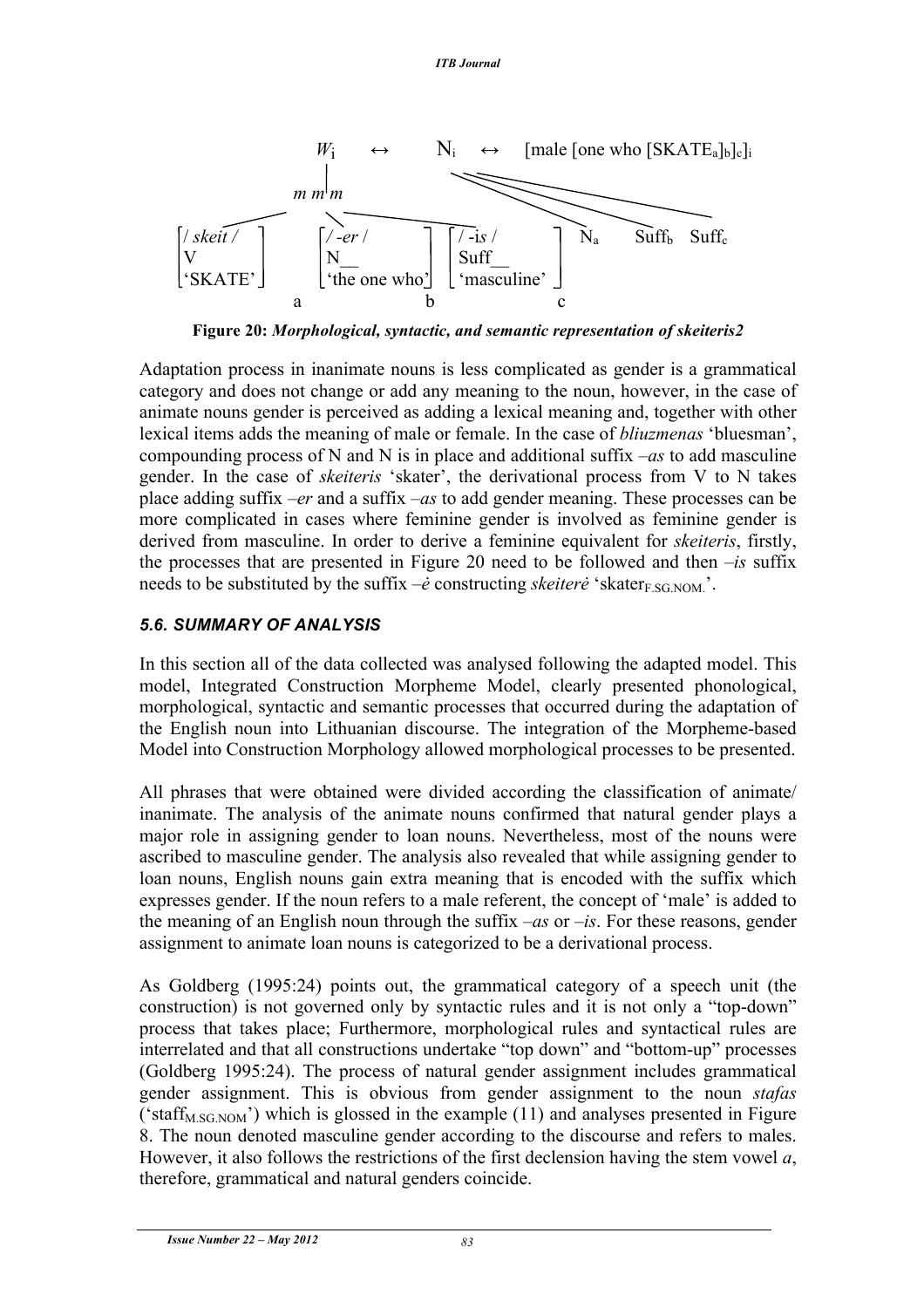All inanimate nouns were classed into five main groups according to the last vowel of the stem: nouns with the *a*, *ai* and *au* stem vowels, nouns with *o* and *ou* stem vowels, nouns with stem vowel *i*, nouns with stem vowels *e*, *ei* and *en*, and finally nouns with stem vowel *y*. Example phrases were analysed from each group and the results revealed that all nouns do not follow the restrictions of adequate declension classes. On the contrary, they all fall under the first declension gaining masculine gender and syntactic restrictions of certain inflectional suffixation even if some nouns should gain different declension and consequently different gender. Vaicekauskienė (2007:174) explains that masculine gender is assigned most likely as a default or neuter gender to the majority of loan nouns. The results of this study support Vaicekauskienė's conclusion. Moreover, if masculine gender for inanimate nouns is becoming the default gender, feminine gender is becoming relevant only in the cases of nouns that are refereeing to animate objects. In this case, Lithuanian is becoming less complex and this phenomenon should be investigated in greater detail.

The last section analysed animate and inanimate nouns that follow Vaicekauskienė's (2004b:67) proposed suffixation patterns. These nouns gained such suffixes as *–menas*, *-ingas* and *–eris*. Analysing the data collected, it was suggested that the adaptation of these nouns can be treated as a) loan noun inflectional processes for inanimate nouns or b) a loan noun derivational processes. The inflectional processes of inanimate nouns which have *–ingas* suffix follow the same stages of adaptation as other inanimate nouns discussed in the section 5.4 where all loan nouns were ascribed to the first declension and masculine gender (see Figure 15). The derivational processes of the loan noun incorporation into Lithuanian discourse occur in both, animate and inanimate nouns. If the speaker perceives suffixes *–ingas*, *-eris* and *–menas* as derivational suffixes, word formation rules need to be followed and gender is perceived as either grammatical category for inanimate nouns, or as a lexical meaning for animate nouns, encoded in the meaning of the suffix. The conclusion can be drawn that the close contact of Lithuanian and English languages produced new suffixes that make Lithuanian discourse more productive.

Singleton (2000:6) explains that the idea of 'semantic content' of a word is just a metaphor and that the meaning is given not by words or dictionaries; people assign meanings to words and words are just the tools of meaning transfer. In this case, the speakers assigned meaning to suffixes that were coined from two languages. This study confirmed the statement made by Haspelmath (2002:98), that both processes, the wordformation and inflection, are productive. As seen from the analysis above, the incorporation of English loan nouns into the Lithuanian language produces new phrases and new grammatical patterns emerged.

### **6. CONCLUSIONS AND DISCUSSION**

### *6.1. MEETING THE AIMS OF THIS STUDY*

Bilingualism and language mixing are phenomena that surround everyone due to large migration of people. This environment produces opportunities for loan word borrowing from L2 to L1. The aim of this study was to identify the patterns and rules of gender assignment to English loan words while incorporating them into Lithuanian. This was done in order to analyse the contact of two different grammars and investigate how morphological, syntactic and semantic restrictions are met during the processes of loan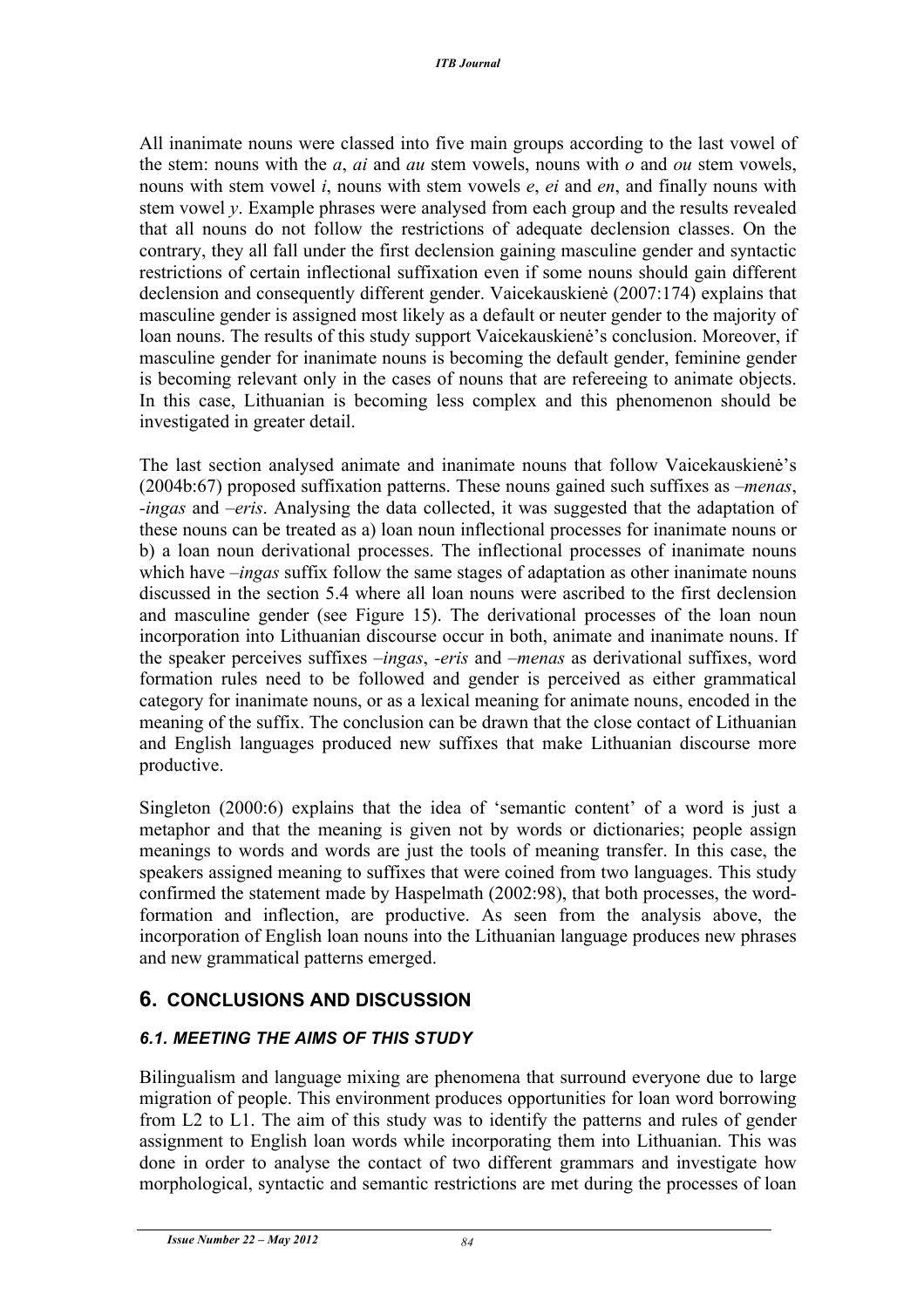noun integration. This research was done by conducting an informal interview with Lithuanian nationals who live in Ireland.

### *6.2. THEORETICAL FRAMEWORK*

This study adapted the main framework of Construction Morphology (CM) and followed the main theoretical consideration presented in *Construction Morphology*  written by Booij (2010). As stated by Booij (2010), Goldberg (1995), Jackendoff (2008) and other researchers that follow the CG approach, the construction is the smallest element that exists in the lexicon carrying specific meaning, and the morphosyntactic restrictions are encoded in the lexicon together with its meaning. This approach, however, is mainly concerned with the organisation of syntax. Booij (2010) following some theoretical considerations proposed by Jackendoff (2008) was the first to discuss in greater detail the morphological processes in phrases and words. The tripartite architecture of processes (see Figure 1), adapted from CM, represents in great detail the interrelation between phonological, morpho-syntactic and semantic levels. Nevertheless, this model does not allow detailed analysis of morphological processes concerning suffixation, which is the main focus of this research.

The Morpheme-based Model, on the other hand, offers an in-depth analysis of processes. MbM, leaving aside the main consideration that morphemes are the smallest constituents of the lexicon, was fused with the tripartite architecture of the CM to form an Integrated Construction Morphology Model (ICMM) (see Figure 3). The new model allows the detailed description and analysis of the processes that occur in the four levels: phonological, morphological, syntactic and semantic levels. The lexical representation of these models was adapted and the schema was used in the analysis of the nouns and gender assignment processes (see Figure 4 and Figure 5). The ICMM model demonstrates not only syntactic restrictions of the word, but also reveals the adaptation process that occurs inside the word.

### *6.3. EMPIRICAL FINDINGS*

The main empirical findings are summarized within the respective sections: section 5.3 discussed animate loan nouns, section 5.4 discussed inanimate loan nouns following the classification according to the last vowel of the stem, and section 5.5 discussed loan nouns that followed the patterns of suffixation. This section will synthesize the empirical findings to answer the study's research question: what are the patterns and rules of gender assignment to English loan nouns in Lithuanian discourse?

The analysis revealed that animate nouns are ascribed to gender corresponding with their natural sex and an extra categorisation of masculine or feminine is acquired by a noun. As the suffix that is ascribed to the noun refers to a male referent and carries a lexical meaning of 'male', the English loan noun gains its meaning. This process is considered derivational as after gender is assigned to the noun, the meaning of the noun is altered.

The analysis of inanimate nouns revealed that loan nouns do not follow the grammatical patterns of gender assignment. Inanimate nouns do not acquire the meaning of masculine or feminine and gender is perceived as an agreement marker following inflectional processes. Lithuanian nouns are classified into declension classes according to their last vowel of the stem and each declension is closely related to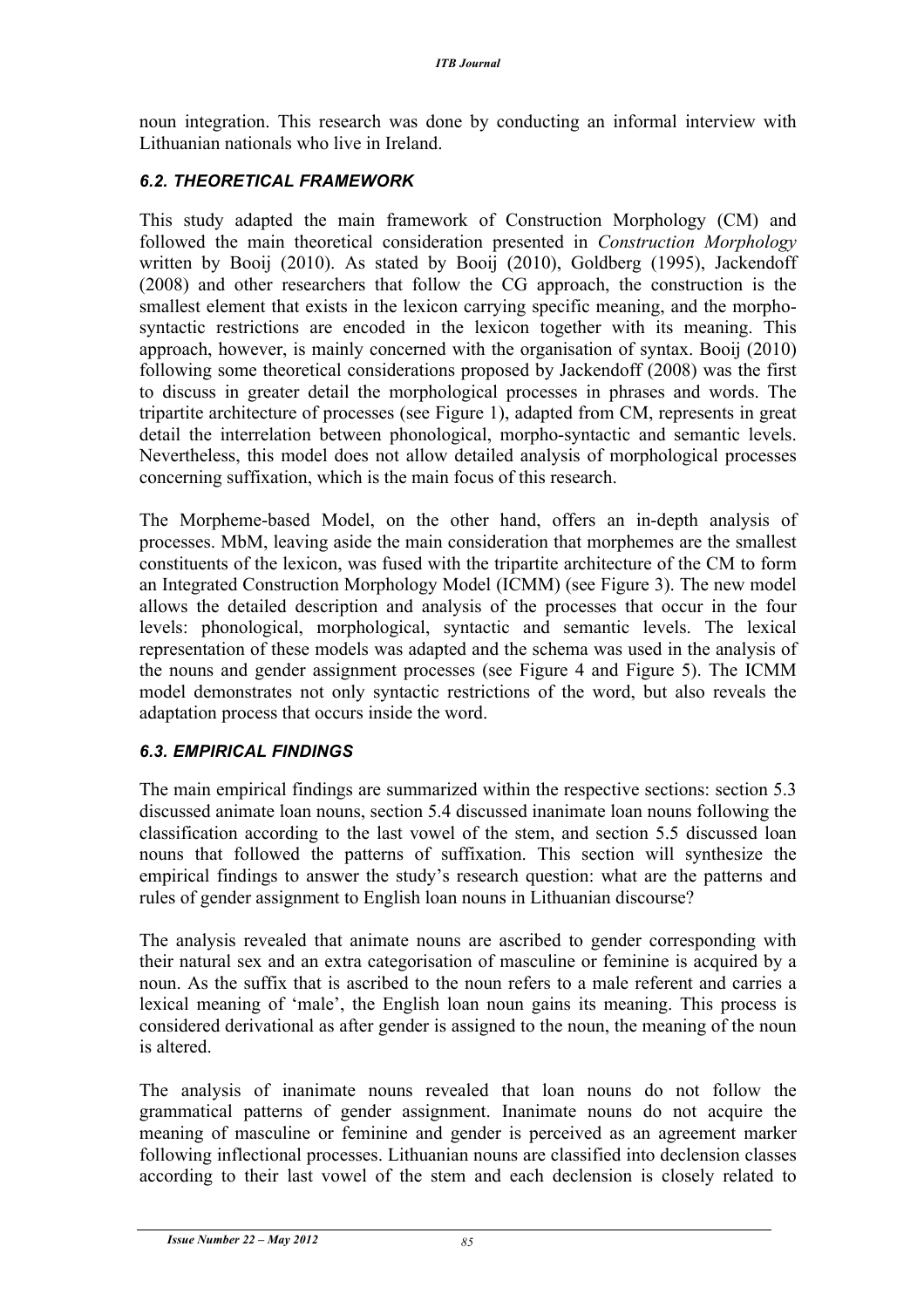masculine or feminine gender. The inanimate loan nouns did not follow this gender assignment rule and all were ascribed to the first declension and to masculine gender. The findings of this research suggest that masculine gender is thought as a default gender.

Finally, the analysis was conducted on loan nouns that followed Vaicekauskienė's (2004b:67) suggested suffixation patterns where suffixes *–menas*, *-ingas* and *–eris* are involved. These suffixes were derived from the fusion of English and Lithuanian suffixes. The analysis revealed that there are two types of processes involved: a) inflectional for inanimate nouns, where the English word containing an original suffix gains gender agreement suffix for syntactic purposes; and b) derivational processes, where an animate noun gains the meaning of a specific gender. Moreover, the analysis revealed that there is another type of derivational processes that can occur in these specific cases. Derivational processes where the suffixes *–menas, -eris* and *–ingas* are considered to be one unit comprised of the two meaningful elements. In this case, the derivational processes do not occur to the noun, for example *parking,* but the word formation processes take place on a verb or noun involving a suffix that carries masculine of feminine gender automatically (*park-ingas* 'parking<sub>M.SG.NOM</sub>,'/ *slak-erė*  $'slacker_{ESG,NOM}$ ).

These findings reveal the complexity of processes that occur in the bilingual person while mixing languages. They also show that the Lithuanian language is losing the feminine gendered inanimate nouns and masculine gender is becoming a default gender in these cases. Furthermore, new derivational patterns are noted that combine the fussed suffixes of two languages, which suggests that if this tendency continues, these suffixes will be used as valid derivational suffixes in spoken language, or even added to the list of the allowed derivational suffixes. Furthermore, this study confirmed the notion of two different 'genders': grammatical and inherent, where the first one functions as syntactic marker, and the latter conveys meaning which is encoded in the lexicon.

### *6.4. SUGGESTIONS FOR FURTHER RESEARCH*

This research was focused on gender assignment to English loan nouns while being adapted to the discourse of Lithuanian. A new model was introduced that combined two different grammatical approaches and allowed detailed analysis of morphological processes to be revealed. This study, however, did not take into consideration the phonological adaptation process which occurs during insertion of loan nouns. Further research is suggested in order to fully reveal the interrelation of phonology and morphology.

Moreover, further research needs to be done in order to understand morphological and syntactic relations of such phrases. In this study, only spoken language was analysed and mainly the nouns of the phrases. In order to fully understand the phenomenon of integration and gender assignment, data from written sources containing loan nouns needs to be analysed in detail. Such research can reveal more complex processes and display tendencies of language change in progress.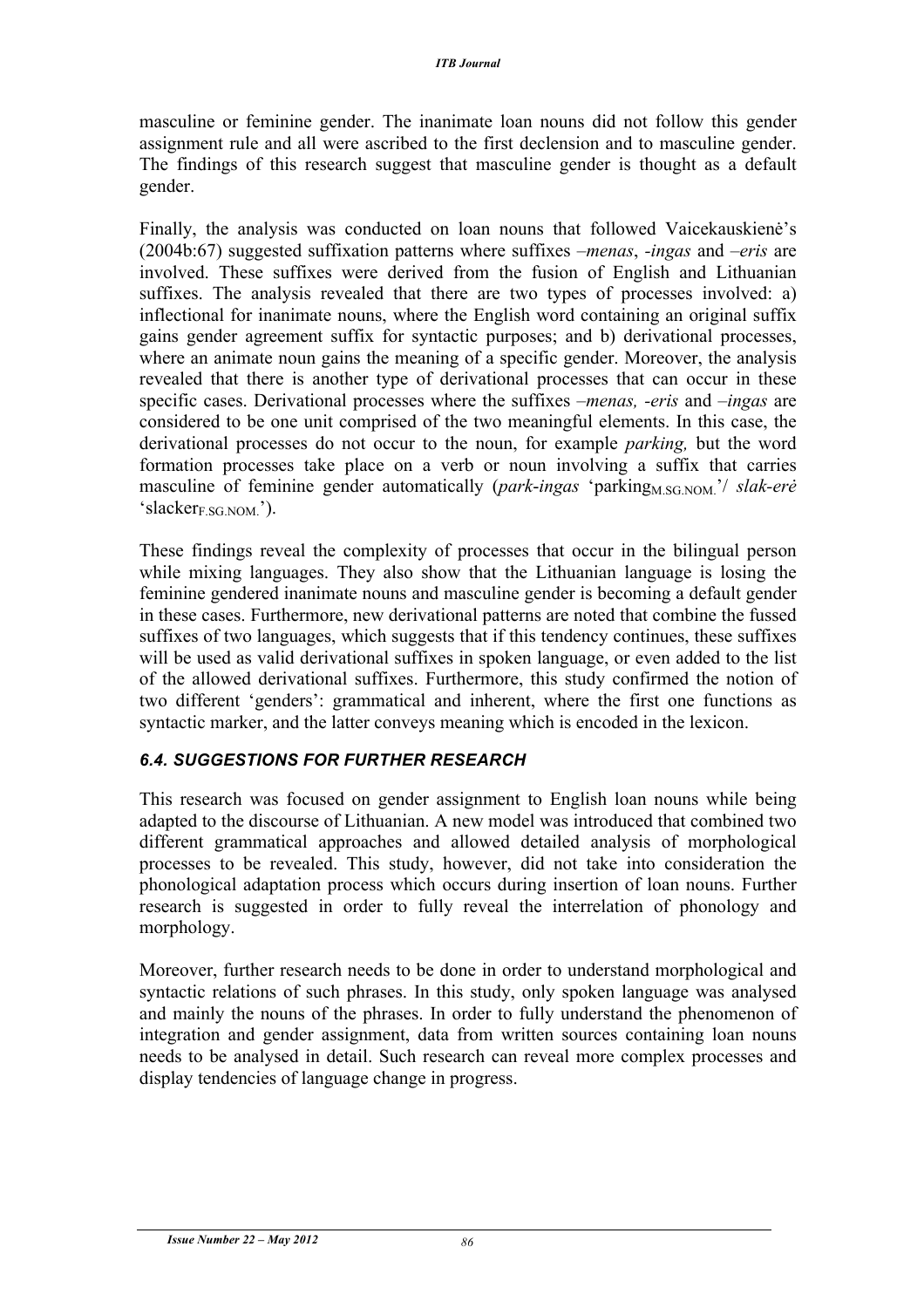### **7. APPENDIX 1** *7.1. Loan words according to the acquired suffix:*

Table 1: List of loan phrases with acquired suffix –is:

| No               | Lithuanian with a loan<br>word |                   |                               | <b>Gloss</b>                  | <b>English Equivalent</b> |
|------------------|--------------------------------|-------------------|-------------------------------|-------------------------------|---------------------------|
| $\mathbf{1}$     | balt-as                        | skaner-is         | white-M.SG.NOM                | scanner-M.SG.NOM              | 'white scanner'           |
| $\boldsymbol{2}$ | $didel- is$                    | $l\bar{u}$ zer-is | big- <sub>M.SG.NOM</sub>      | loser- <sub>M.SG.NOM</sub>    | 'big loser'               |
| $\mathfrak{Z}$   | ger-as                         | supervaizer-is    | good- <sub>M.SG.NOM</sub>     | supervisor-M.SG.NOM           | 'good supervisor'         |
| $\overline{4}$   | balt-as                        | stymer-is         | white- <sub>M.SG.NOM</sub>    | steamer-M.SG.NOM              | 'white steamer'           |
| 5                | ger-as                         | skeiter-is        | good- <sub>M.SG.NOM</sub>     | skater- <sub>M.SG.NOM</sub>   | 'good skater'             |
| 6                | juod-as                        | dajer-is          | black- <sub>M.SG.NOM</sub>    | diary- <sub>M.SG.NOM</sub>    | 'black diary'             |
| $\tau$           | juod-as                        | <i>printer-is</i> | $black_{M.SG. NOM}$           | printer-MSGNOM                | 'black printer'           |
| $8\,$            | juod-as                        | toner-is          | black- <sub>M.SG.NOM</sub>    | toner-M.SG.NOM                | 'black toner'             |
| $\overline{9}$   | kvail-as                       | menedžer-is       | stupid- <sub>M.SG.NOM</sub>   | manager-M.SG.NOM              | 'stupid manager'          |
| 10               | kvail-as                       | refer-is          | silly- <sub>M.SG.NOM</sub>    | referre-M.SG.NOM              | 'silly referee'           |
| 11               | juod-as                        | toster-is         | $black_{M.SG. NOM}$           | toaster-M.SG.NOM              | 'black toaster'           |
| 12               | $ma\check{z}$ -a               | dišvošer-is       | small-F.SG.NOM                | dishwasher-FSG.NOM            | 'small dishwasher'        |
| 13               | $ma\check{z}$ -as              | steipler-is       | small- <sub>M.SG.NOM</sub>    | stapler- <sub>M.SG.NOM</sub>  | 'small stapler'           |
| 14               | $ma\check{z}$ -as              | vaučer-is         | small- <sub>M.SG.NOM</sub>    | voucher-MSGNOM                | 'small voucher'           |
| 15               | medin-is                       | loker-is          | wooden- <sub>M.SG.NOM</sub>   | locker- <sub>M.SG.NOM</sub>   | 'wooden locker'           |
| 16               | pastov-us                      | jūzer-is          | usual- <sub>M.SG.NOM</sub>    | user- <sub>M.SG.NOM</sub>     | 'usual user'              |
| 17               | sen-as                         | bukmeiker-is      | $old$ <sup>-</sup> $M.SG.NOM$ | bookmaker-M.SG.NOM            | 'old bookmaker'           |
| $18\,$           | skan-us                        | kukumber-is       | tasty- <sub>M.SG.NOM</sub>    | cucumber- <sub>M.SG.NOM</sub> | 'tasty cucumber'          |
| 19               | skan-us                        | hamburger-is      | tasty- <sub>M.SG.NOM</sub>    | hamburger-M.SG.NOM            | 'tasty hamburger'         |
| $20\,$           | suged-es                       | adapter-is        | broken-M.SG.NOM               | adapter- <sub>M.SG.NOM</sub>  | 'broken adapter'          |
| 21               | suged-ęs                       | trol-is           | broken- <sub>M.SG.NOM</sub>   | trolley- <sub>M.SG.NOM</sub>  | 'broken trolley'          |
| 22               | suged-es                       | taimer-is         | broken- <sub>M.SG.NOM</sub>   | timer- <sub>M.SG.NOM</sub>    | 'broken timer'            |
| 23               | $\check{S}un-y$                | handler-is        | dog- <sub>M.SG.NOM</sub>      | handler- <sub>M.SG.NOM</sub>  | 'dog handler'             |
| 24               | tikr-as                        | kiler-is          | real- <sub>M.SG.NOM</sub>     | killer-M.SG.NOM               | 'real killer'             |
| 25               | visišk-as                      | slaker-is         | total- <sub>M.SG.NOM</sub>    | slacker- <sub>M.SG.NOM</sub>  | 'total slacker'           |
| 26               | žal-ias                        | gliter-is         | green- <sub>M.SG.NOM</sub>    | glitter- <sub>M.SG.NOM</sub>  | 'green glitter'           |
| 27               | žol-ės                         | kater-is          | grass- <sub>M.SG.GEN</sub>    | cutter- <sub>M.SG.NOM</sub>   | 'grass cutter'            |
| 28               | nešvar-us                      | kaunter-is        | dirty- <sub>M.SG.NOM</sub>    | counter-M.SG.NOM              | 'dirty counter'           |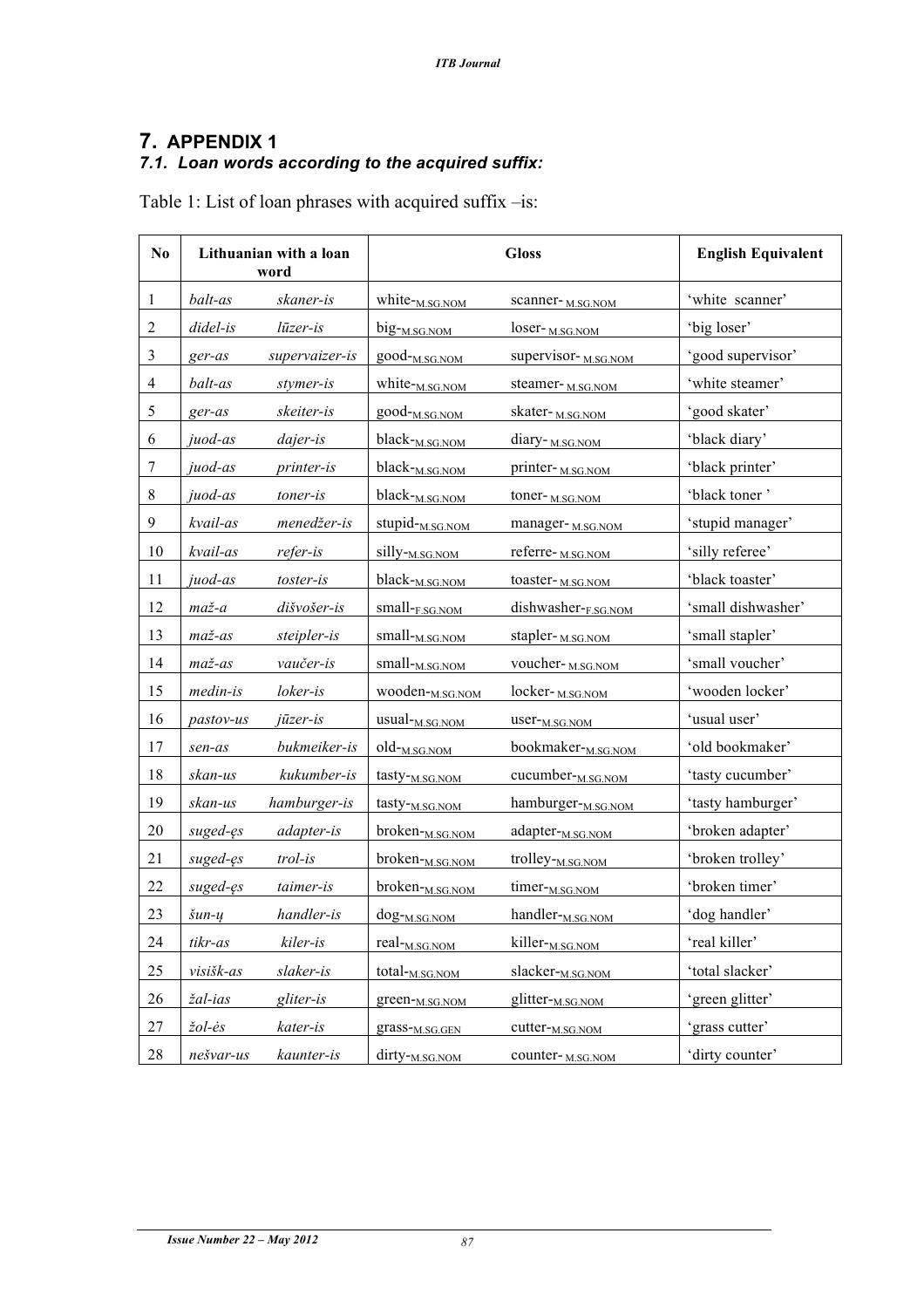| No             | Lithuanian with a loan<br>word |                 | <b>Gloss</b>                     |                                   | <b>English Equivalent</b>   |
|----------------|--------------------------------|-----------------|----------------------------------|-----------------------------------|-----------------------------|
| 1              | balt-as                        | van-as          | white-M.SG.NOM                   | van-M.SG.NOM                      | 'white van'                 |
| $\overline{2}$ | $didel- is$                    | diskaunt-as     | big- <sub>M.SG.NOM</sub>         | discount- <sub>M.SG.NOM</sub>     | 'big discount'              |
| $\mathfrak{Z}$ | $didel-is$                     | garden-as       | big- <sub>M.SG.NOM</sub>         | garden- <sub>M.SG.NOM</sub>       | 'big garden'                |
| $\overline{4}$ | $didel-is$                     | paint-as        | big- <sub>M.SG.NOM</sub>         | pint- <sub>M.SG.NOM</sub>         | 'big pint'                  |
| 5              | $didel-is$                     | šiūboks-as      | big- <sub>M.SG.NOM</sub>         | shoebox-M.SG.NOM                  | 'big shoebox'               |
| 6              | $didel- is$                    | trafik-as       | big- <sub>M.SG.NOM</sub>         | traffic- <sub>M.SG.NOM</sub>      | 'big traffic'               |
| $\tau$         | ger-as                         | prezenteišen-as | $good$ - $M.SG.NOM$              | presentation- <sub>M.SG.NOM</sub> | 'good presentation'         |
| $8\,$          | ger-as                         | pab-as          | good- <sub>M.SG.NOM</sub>        | pub- <sub>M.SG.NOM</sub>          | 'good pub'                  |
| 9              | $gra\check{z}$ -us             | čest-as         | beautiful $-M.SG.NOM$            | chest - <sub>M.SG.NOM</sub>       | 'beautiful chest'           |
| 10             | greit-as                       | baik-as         | fast- <sub>M.SG.NOM</sub>        | bike- <sub>M.SG.NOM</sub>         | 'fast bike'                 |
| 11             | didel-is                       | prezent-as      | big-M.SG.NOM                     | present- <sub>M.SG.NOM</sub>      | 'big present'               |
| 12             | didel-is                       | šop-as          | big- <sub>M.SG.NOM</sub>         | shop- <sub>M.SG.NOM</sub>         | big shop'                   |
| 13             | ger-as                         | bliuzmen-as     | good- <sub>M.SG.NOM</sub>        | bluesman-M.SG.NOM                 | 'good bluesman'             |
| 14             | ger-as                         | biznismen-as    | good- <sub>M.SG.NOM</sub>        | bluesman-M.SG.NOM                 | 'good businessman'          |
| 15             | ger-as                         | leibl-as        | $good$ - $M.SG.NOM$              | label- <sub>M.SG.NOM</sub>        | 'good label'                |
| 16             | ger-as                         | relaks-as       | good- <sub>M.SG.NOM</sub>        | relax- <sub>M.SG.NOM</sub>        | 'good relax'                |
| 17             | ger-as                         | sekond-hend-as  | $good$ - $M.SG.NOM$              | second-hand- <sub>M.SG.NOM</sub>  | 'good second-hand' (store)  |
| 18             | <i>idom-us</i>                 | horor-as        | interesting- <sub>M.SG.NOM</sub> | horror- <sub>M.SG.NOM</sub>       | 'interesting horror'(movie) |
| 19             | <i>idom-us</i>                 | mač-as          | interesting- <sub>M.SG.NOM</sub> | match- <sub>M.SG.NOM</sub>        | 'interesting match'         |
| 20             | ilg-as                         | draft-as        | long- <sub>M.SG.NOM</sub>        | draft- <sub>M.SG.NOM</sub>        | 'long draft'                |
| 21             | ilg-as                         | imeil-as        | long- <sub>M.SG.NOM</sub>        | email- <sub>M.SG.NOM</sub>        | 'long email'                |
| 22             | ilg-as                         | lanč-as         | long- <sub>M.SG.NOM</sub>        | $lunch_{M.SG. NOM}$               | 'long lunch'                |
| 23             | ilg-as                         | risyt-as        | long- <sub>M.SG.NOM</sub>        | receipt- <sub>M.SG.NOM</sub>      | 'long receipt'              |
| 24             | juod-as                        | baket-as        | black- <sub>M.SG.NOM</sub>       | bucket- <sub>M.SG.NOM</sub>       | 'black bucket'              |
| 25             | laiming-as                     | end-as          | happy- <sub>M.SG.NOM</sub>       | $end$ - $M.SG.NOM$                | 'happy end'                 |
| 26             | lėt-as                         | barmen-as       | slow- <sub>M.SG.NOM</sub>        | barman-M.SG.NOM                   | 'slow barman'               |
| 27             | linksm-as                      | vykend-as       | $fun-M.SG.NOM$                   | weekend- <sub>M.SG.NOM</sub>      | 'fun weekend'               |
| $28\,$         | $ma\check{z}$ -as              | trak-as         | little- <sub>M.SG.NOM</sub>      | truck- <sub>M.SG.NOM</sub>        | 'little truck'              |
| 29             | $ma\check{z}$ -as              | laptop-as       | small- <sub>M.SG.NOM</sub>       | laptop- <sub>M.SG.NOM</sub>       | 'small laptop'              |
| 30             | didel-is                       | $stor-as$       | $big_{-M.SG. NOM}$               | stor- <sub>M.SG.NOM</sub>         | 'big store'                 |
| 31             | įžūl-us                        | staf-as         | rude- $_{M.SG.NOM}$              | staff- <sub>M.SG.NOM</sub>        | 'rude staff'                |
| 32             | nuobodus                       | fiting-as       | $boring-M.SG.NOM$                | fitting- <sub>M.SG.NOM</sub>      | 'boring fitting'            |
| 33             | patog-us                       | kauč-as         | comfortable-M.SG.NOM             | $couch -M.SG.NOM$                 | 'comfortable couch'         |
| 34             | pig-us                         | beibysiting-as  | cheap- <sub>M.SG.NOM</sub>       | babysitting-M.SG.NOM              | 'cheap babysitting'         |
| 35             | pašt-o                         | spam-as         | postal- <sub>M.SG.GEN.</sub>     | spam-M.SG.NOM                     | 'postal spam'               |

## Table 2: List of loan phrases with acquired suffix –as: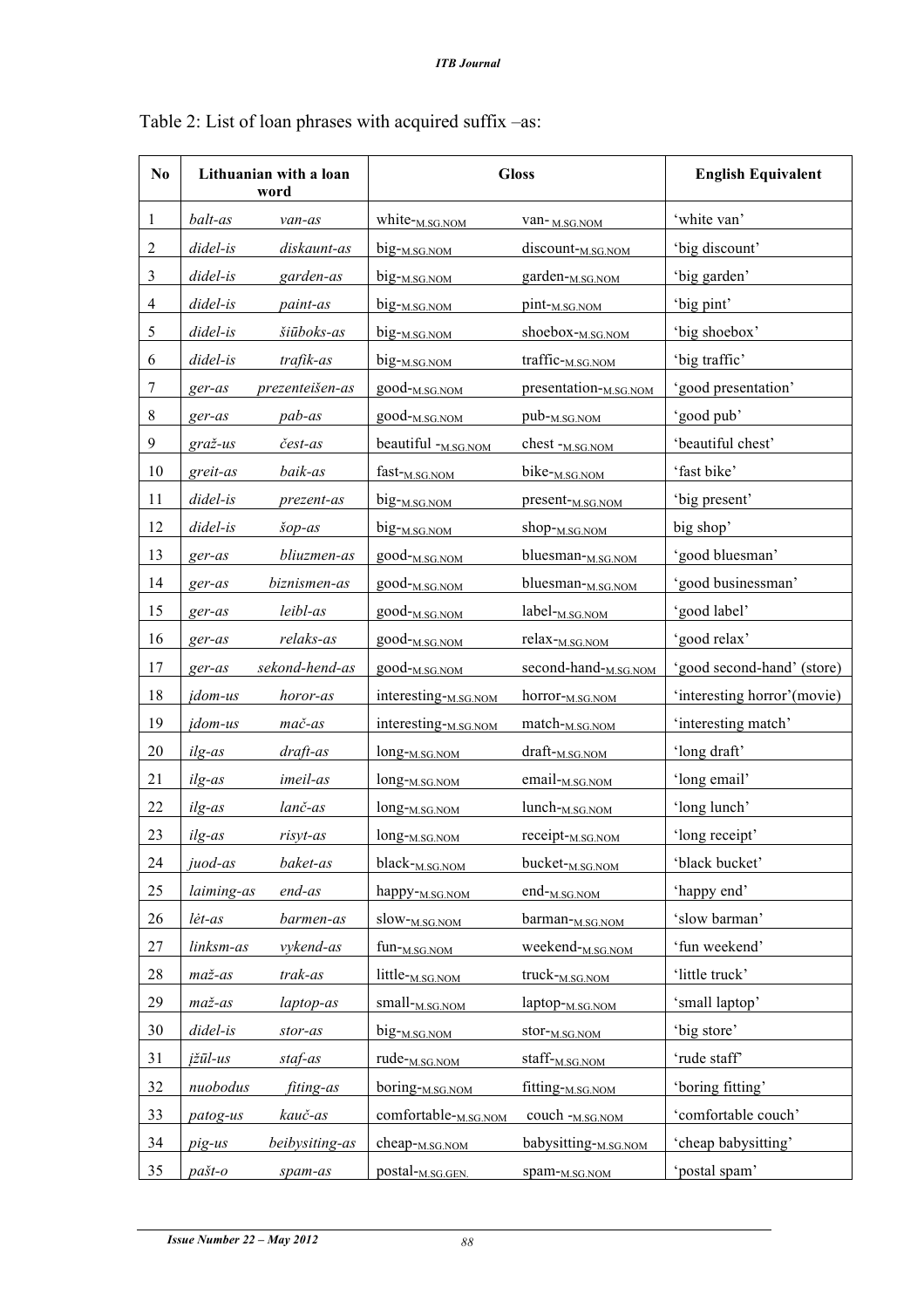| 36 | pig-us      | karvoš-as         | cheap-M.SG.NOM              | carwash-M.SG.NOM                | 'cheap carwash'        |
|----|-------------|-------------------|-----------------------------|---------------------------------|------------------------|
| 37 | plat-us     | parking-as        | wide- <sub>M.SG.NOM</sub>   | parking-M.SG.NOM                | 'wide parking'         |
| 38 | skan-us     | foum-as           | tasty- <sub>M.SG.NOM</sub>  | foam-M.SG.NOM                   | 'tasty foam'           |
| 39 | skan-us     | hot-dog-as        | tasty- <sub>M.SG.NOM</sub>  | hot-dog- <sub>M.SG.NOM</sub>    | 'tasty hot-dog'        |
| 40 | skan-us     | sanvidž-as        | tasty- <sub>M.SG.NOM</sub>  | sandwich-M.SG.NOM               | 'tasty sandwich'       |
| 41 | skan-us     | snek-as           | tasty- <sub>M.SG.NOM</sub>  | snack- <sub>M.SG.NOM</sub>      | 'tasty snack'          |
| 42 | skan-us     | steik-as          | tasty- <sub>M.SG.NOM</sub>  | steak- <sub>M.SG.NOM</sub>      | 'tasty steak'          |
| 43 | stipr-us    | drink-as          | strong- <sub>M.SG.NOM</sub> | drink-M.SG.NO                   | 'strong drink'         |
| 44 | stipr-us    | $\check{s}$ ot-as | strong-M.SG.NOM             | shot- <sub>M.SG.NOM</sub>       | 'strong shot'          |
| 45 | sunk-us     | asainment-as      | difficult-M.SG.NOM          | assignment- <sub>M.SG.NOM</sub> | 'difficult assignment' |
| 46 | tinkam-as   | dedlain-as        | suitable-M.SG.NOM           | deadline-M.SG.NOM               | 'suitable deadline'    |
| 47 | trump-as    | breik-as          | short- <sub>M.SG.NOM</sub>  | break-M.SG.NOM                  | 'short break'          |
| 48 | uždaryt-as  | til-as            | closed-MSG.NOM              | till- <sub>M.SG.NOM</sub>       | 'closed till'          |
| 49 | vien-as     | šopstryt-as       | one- <sub>M.SG.NOM</sub>    | shop-street-M.SG.NOM            | 'one shop-street'      |
| 50 | žal-ias     | bin-as            | green- <sub>M.SG.NOM</sub>  | bin- <sub>M.SG.NOM</sub>        | 'green bin'            |
| 51 | žaisming-as | piknik-as         | fun- <sub>M.SG.NOM</sub>    | picnic- <sub>M.SG.NOM</sub>     | 'fun picnic'           |

Table 3: List of loan phrases with acquired suffix –ė:

| No.            | Lithuanian with a loan<br>word |             | <b>Gloss</b>              | <b>English Equivalent</b>   |                       |
|----------------|--------------------------------|-------------|---------------------------|-----------------------------|-----------------------|
|                | $b \log -a$                    | tyneidžer-ė | $bad$ <sub>F SG NOM</sub> | teenager-F.SG.NOM           | 'bad teenager'        |
|                | brang-i                        | puzl-ė      | expensive-F.SG.NOM        | puzzle- <sub>F.SG.NOM</sub> | 'expensive puzzle'    |
|                | <i>idom-i</i>                  | fantaz-ė    | interesting-F.SG.NOM      | fantazy-F.SG.NOM            | 'interesting fantasy' |
| $\overline{4}$ | pakeičiam-a                    | slaker-ė    | replaceable-F.SG.NOM      | slacker-F.SG.NOM            | 'replaceable slacker' |
|                | <i>pastov-i</i>                | member-ė    | $usual$ - $F.SG.NOM$      | member-F.SG.NOM             | 'usual member'        |

Table 4: List of loan phrases with acquired suffix –iai:

| No. | Lithuanian with a loan<br>word |         | Gloss              |                          | <b>English Equivalent</b> |           |
|-----|--------------------------------|---------|--------------------|--------------------------|---------------------------|-----------|
|     | didel-i                        | taks-ai | $b1g$ - $M.PL NOM$ | tax- <sub>M PL</sub> NOM |                           | 'big tax' |